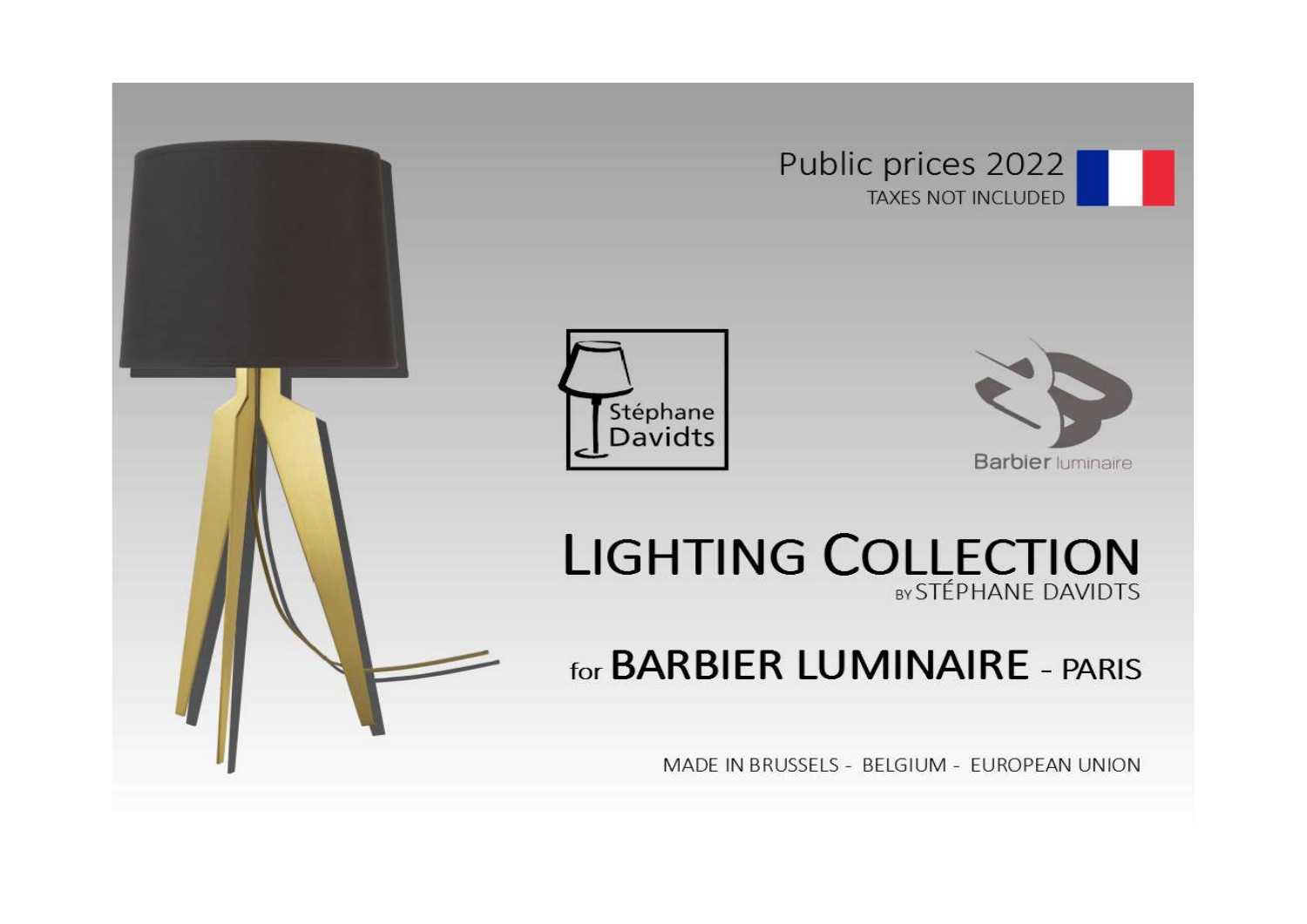|         | 1111029 ABA 1/29 - APPLIQUE - BRONZE GRIFFE   | 108 € | 1117032 AHMES/32 - APPL + LISEUSE - CHROME SAT         | 497 €               |
|---------|-----------------------------------------------|-------|--------------------------------------------------------|---------------------|
|         | 1111032 ABA 1/32 - APPLIQUE - CHROME SATINE   | 150 € | 1104500 ABAT-JOUR o30CM E14 CHINETTE IVOIRE            | 38€                 |
|         | 1300500 ABAT-JOUR #13CM E27 CHINETTE IVOIRE   | 39€   | 1104600 ABAT-JOUR o30CM E14 CAT1                       | 42€                 |
| 1300600 | ABAT-JOUR #13CM E27 CAT1                      | 47 €  | 1104700 ABAT-JOUR o30CM E14 CAT2                       | 47€                 |
| 1300700 | ABAT-JOUR #13CM E27 CAT2                      | 52€   | 1104800 ABAT-JOUR o30CM E14 CAT3                       | 52€                 |
| 1300800 | ABAT-JOUR #13CM E27 CAT3                      | 56 €  | 1104900 ABAT-JOUR o30CM E14 CAT4                       | 57€                 |
|         | 1300900 ABAT-JOUR #13CM E27 CAT4              | 62 €  | 1203500 ABAT-JOUR CYL15CM E14 CHINETTE IVOIRE          | 24€                 |
|         | 1111500 ABA 1 ABAT-JOUR o CHINETTE IVOIRE     | 30 €  | 1203600 ABAT-JOUR CYL15CM E14 CAT1                     | 30€                 |
|         | 1111600 ABA 1 ABAT-JOUR o CAT1                | 38€   | 1203700 ABAT-JOUR CYL15CM E14 CAT2                     | 35€                 |
|         | 1111700 ABA 1 ABAT-JOUR o CAT2                | 42€   | 1203800 ABAT-JOUR CYL15CM E14 CAT3                     | 38€                 |
|         | 1111800 ABA 1 ABAT-JOUR o CAT3                | 45 €  | 1203900 ABAT-JOUR CYL15CM E14 CAT4                     | 41€                 |
|         | 1111900 ABA 1 ABAT-JOUR o CAT4                | 50 €  | 1307500 ABAT-JOUR #16CM E14 CHINETTE IVOIRE            | 55€                 |
|         | 1204500 ABAT-JOUR CYL15 E27 CHINETTE IVOIRE   | 24 €  | 1307600 ABAT-JOUR #16CM E14 CAT1                       | 66 €                |
|         | 1204600 ABAT-JOUR CYL15 E27 CAT1              | 30 €  | 1307700 ABAT-JOUR #16CM E14 CAT2                       | 72€                 |
|         | 1204700 ABAT-JOUR CYL15 E27 CAT2              | 35€   | 1307800 ABAT-JOUR #16CM E14 CAT3                       | 75€                 |
| 1204800 | ABAT-JOUR CYL15 E27 CAT3                      | 38€   | 1307900 ABAT-JOUR #16CM E14 CAT4                       | 82€                 |
| 1204900 | ABAT-JOUR CYL15 E27 CAT4                      | 41 €  | 1118020 AHMOSIS/20 - APPL SANS INTER - LAITON POLI     | 246€                |
| 1112029 | ABA 2/29 - APPLIQUE - BRONZE GRIFFE           | 139€  | 1118028 AHMOSIS/28 - APPL SANS INTER - BRZE LEGER      | 218€                |
|         | 1112032 ABA 2/32 - APPLIQUE - CHROME SATINE   | 182 € | 1118029 AHMOSIS/29 - APPL SANS INTER - BRZE GRIF       | 218€                |
|         | 1412500 ABA 2 ABAT-JOUR RECT CHINETTE IVOIRE  | 50€   | 1119020 AHMOSIS/20 - APPL AVEC INTER - LAITON POLI     | 246€                |
|         | 1412600 ABA 2 ABAT-JOUR RECT CAT1             | 62€   | 1119028 AHMOSIS/28 - APPL AVEC INTER - BRZE LEGER      | 218€                |
|         | 1412700 ABA 2 ABAT-JOUR RECT CAT2             | 66 €  | 1119029 AHMOSIS/29 - APPL AVEC INTER - BRZE GRIF       | 218€                |
|         | 1412800 ABA 2 ABAT-JOUR RECT CAT3             | 70€   | 1104500 ABAT-JOUR 030CM E14 CHINETTE IVOIRE            | 38€                 |
|         | 1412900 ABA 2 ABAT-JOUR RECT CAT4             | 77€   | 1104600 ABAT-JOUR o30CM E14 CAT1                       | 42€                 |
|         | 1112500 ABA 2 ABAT-JOUR o CHINETTE IVOIRE     | 39€   | 1104700 ABAT-JOUR o30CM E14 CAT2                       | 47€                 |
|         | 1112600 ABA 2 ABAT-JOUR o CAT1                | 47 €  | 1104800 ABAT-JOUR o30CM E14 CAT3                       | 52€                 |
|         | 1112700 ABA 2 ABAT-JOUR o CAT2                | 56 €  | 1104900 ABAT-JOUR o30CM E14 CAT4                       | 57€                 |
|         | 1112800 ABA 2 ABAT-JOUR o CAT3                | 62€   | 1203500 ABAT-JOUR CYL15CM E14 CHINETTE IVOIRE          | 24€                 |
|         | 1112900 ABA 2 ABAT-JOUR o CAT4                | 68 €  | 1203600 ABAT-JOUR CYL15CM E14 CAT1                     | 30€                 |
| 1205500 | ABAT-JOUR CYL20 E27 CHINETTE IVOIRE           | 33 €  | 1203700 ABAT-JOUR CYL15CM E14 CAT2                     | 35€                 |
| 1205600 | ABAT-JOUR CYL20 E27 CAT1                      | 35 €  | 1203800 ABAT-JOUR CYL15CM E14 CAT3                     | 38€                 |
|         | 1205700 ABAT-JOUR CYL20 E27 CAT2              | 42 €  | 1203900 ABAT-JOUR CYL15CM E14 CAT4                     | 41€                 |
|         | 1205800 ABAT-JOUR CYL20 E27 CAT3              | 47 €  | 1307500 ABAT-JOUR #16CM E14 CHINETTE IVOIRE            | 55€                 |
|         | 1205900 ABAT-JOUR CYL20 E27 CAT4              | 52€   | 1307600 ABAT-JOUR #16CM E14 CAT1                       | 66€                 |
|         | 1511029 ABOUSIR/29 - APPLIQUE - BRONZE GRIFFE | 214 € | 1307700 ABAT-JOUR #16CM E14 CAT2                       | 72€                 |
|         | 1511500 ABOUSIR ABAT-JOUR CHINETTE IVOIRE     | 64 €  | 1307800 ABAT-JOUR #16CM E14 CAT3                       | 75€                 |
|         | 1511600 ABOUSIR ABAT-JOUR CAT1                | 79€   | 1307900 ABAT-JOUR #16CM E14 CAT4                       | 82€                 |
|         | 1511700 ABOUSIR ABAT-JOUR CAT2                | 86 €  | 4620029 ALBATROS/29 - SUSPENSION - BRONZE GRIFFE       | 600 €               |
| 1511800 | ABOUSIR ABAT-JOUR CAT3                        | 92€   | 4620093 ALBATROS/93 - SUSP - BRZE GRIF + NICKEL SATINE | 688€                |
|         | 1511900 ABOUSIR ABAT-JOUR CAT4                | 101 € | 4620095 ALBATROS/95 - SUSP - BRZE GRIF + LAITON SATINE | 600€                |
| 4091001 | <b>ADAPTATEUR CABLES 0/01 BLANC STRUCTURE</b> | 64 €  | 2164025 ALBI 1/25 - LAMPE A POSER - LAITON SATINE      | 213€                |
| 4091029 | <b>ADAPTATEUR CABLES 0/29 BRONZE GRIFFE</b>   | 55 €  | 2164028 ALBI 1/28 - LAMPE A POSER - BRONZE LEGER       | 213€                |
| 1117028 | AHMES/28 - APPL + LISEUSE - BRZE LEGER        | 436 € | 2164029 ALBI 1/29 - LAMPE A POSER - BRONZE GRIFFE      | 213 $\epsilon$      |
| 1117029 | AHMES/29 - APPL + LISEUSE - BRZE GRIF         | 436 € | 2164500 ALBI 1 - ABAT-JOUR - CHINETTE IVOIRE           | $30 \in \mathbb{R}$ |
|         |                                               |       |                                                        |                     |

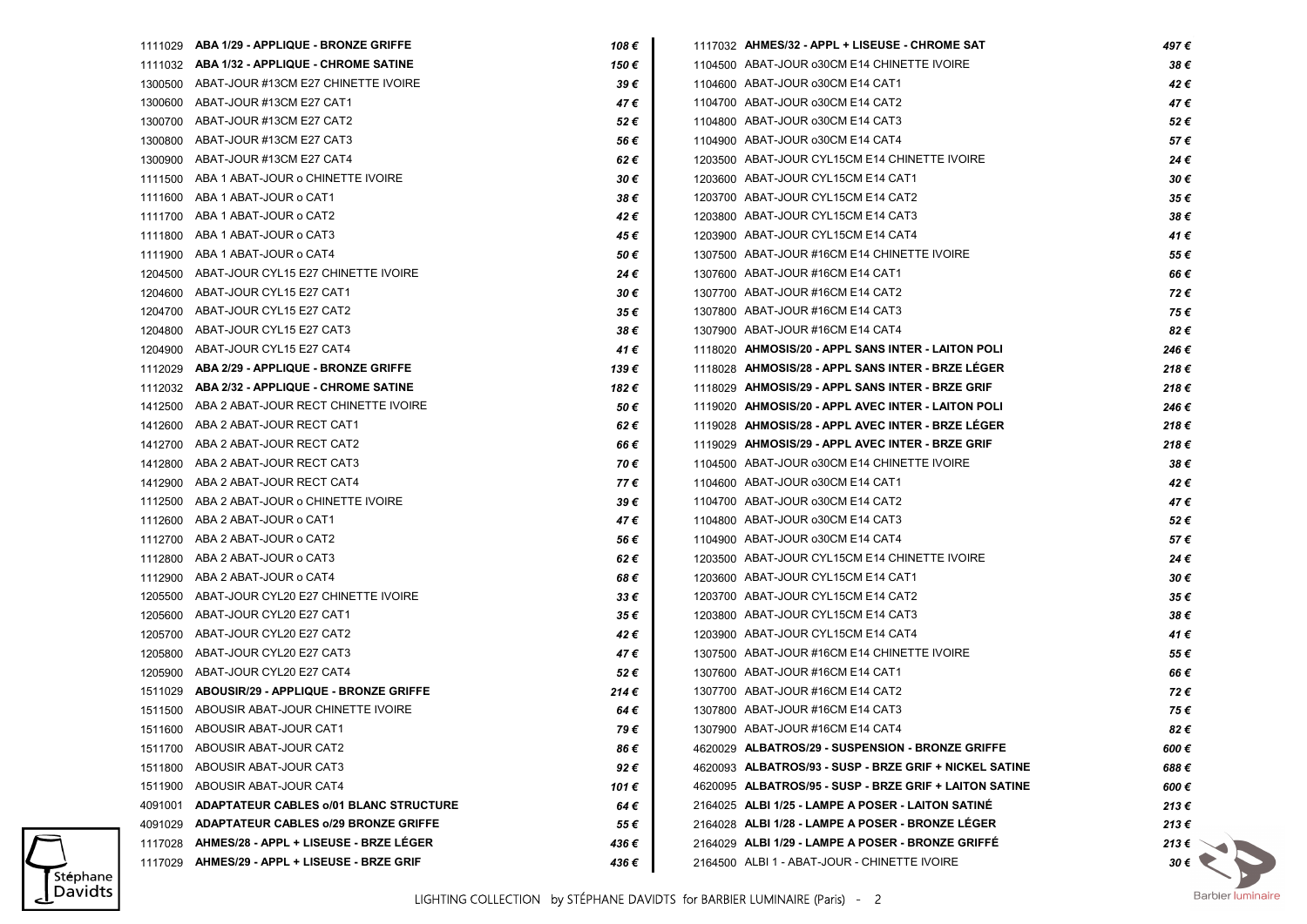|         | 2164600 ALBI 1 - ABAT-JOUR - CAT 1                  | 38 €  | 2105900 ANOUKIS 1o ABAT-JOUR - CAT4                  | 46 €          |
|---------|-----------------------------------------------------|-------|------------------------------------------------------|---------------|
|         | 2164700 ALBI 1 - ABAT-JOUR - CAT 2                  | 42 €  | 1303500 ABAT-JOUR #14CM E14 CHINETTE IVOIRE          | 45 €          |
|         | 2164800 ALBI 1 - ABAT-JOUR - CAT 3                  | 45 €  | 1303600 ABAT-JOUR #14CM E14 CAT1                     | 55 €          |
|         | 2164900 ALBI 1 - ABAT-JOUR - CAT 4                  | 50 €  | 1303700 ABAT-JOUR #14CM E14 CAT2                     | 59€           |
|         | 2165025 ALBI 2/25 - LAMPE A POSER - LAITON SATINÉ   | 322€  | 1303800 ABAT-JOUR #14CM E14 CAT3                     | 62€           |
|         | 2165028 ALBI 2/28 - LAMPE A POSER - BRONZE LEGER    | 322€  | 1303900 ABAT-JOUR #14CM E14 CAT4                     | 68€           |
|         | 2165029 ALBI 2/29 - LAMPE A POSER - BRONZE GRIFFE   | 322€  | 1200500 ABAT-JOUR CYL13 E14 CHINETTE IVOIRE          | 20€           |
|         | 2165500 ALBI 2 - ABAT-JOUR - CHINETTE IVOIRE        | 67€   | 1200600 ABAT-JOUR CYL13 E14 CAT1                     | 24 €          |
|         | 2165600 ALBI 2 - ABAT-JOUR - CAT 1                  | 81 €  | 1200700 ABAT-JOUR CYL13 E14 CAT2                     | 28€           |
|         | 2165700 ALBI 2 - ABAT-JOUR - CAT 2                  | 96 €  | 1200800 ABAT-JOUR CYL13 E14 CAT3                     | 30 €          |
|         | 2165800 ALBI 2 - ABAT-JOUR - CAT 3                  | 107 € | 1200900 ABAT-JOUR CYL13 E14 CAT4                     | $33 \epsilon$ |
|         | 2165900 ALBI 2 - ABAT-JOUR - CAT 4                  | 118€  | 2106029 ANOUKIS 2/29 - LAMPE A POSER - BRONZE GRIFFE | 120 €         |
| 1804029 | ALEXANDRIE 40/29 - APPL TAB - BRONZE GRIFFE         | 377€  | 2106032 ANOUKIS 2/32 - LAMPE A POSER - CHROME SATINE | 164 €         |
| 1805029 | ALEXANDRIE 50/29 - APPL TAB - BRONZE GRIFFE         | 410€  | 2106500 ANOUKIS 2o ABAT-JOUR - CHINETTE IVOIRE       | 32€           |
| 1806029 | ALEXANDRIE 60/29 - APPL TAB - BRONZE GRIFFE         | 442 € | 2106600 ANOUKIS 2o ABAT-JOUR - CAT1                  | 39€           |
| 1808029 | ALEXANDRIE 80/29 - APPL TAB - BRONZE GRIFFE         | 530€  | 2106700 ANOUKIS 2o ABAT-JOUR - CAT2                  | 44 €          |
| 1810029 | ALEXANDRIE 100/29 - APPL TAB - BRONZE GRIFFE        | 639€  | 2106800 ANOUKIS 2o ABAT-JOUR - CAT3                  | 47 €          |
| 1812029 | ALEXANDRIE 120/29 - APPL TAB - BRONZE GRIFFE        | 748 € | 2106900 ANOUKIS 2o ABAT-JOUR - CAT4                  | 52€           |
|         | 1606025 ALTAIR/25 - APPL AVEC INTER - LAITON SATINÉ | 213€  | 1306500 ABAT-JOUR #16CM CHINETTE IVOIRE              | 55€           |
| 1606029 | ALTAIR/29 - APPL AVEC INTER - BRZE GRIF             | 213€  | 1306600 ABAT-JOUR #16CM CAT1                         | 66 €          |
| 1519029 | AMADA/29 - APPLIQUE - BRONZE GRIFFE                 | 120 € | 1306700 ABAT-JOUR #16CM CAT2                         | 72€           |
|         | 1519032 AMADA/32 - APPLIQUE - CHROME SATINE         | 164 € | 1306800 ABAT-JOUR #16CM CAT3                         | 75€           |
|         | 1520500 AMADA # ABAT-JOUR - CHINETTE IVOIRE         | 41 €  | 1306900 ABAT-JOUR #16CM CAT4                         | 82€           |
|         | 1520600 AMADA # ABAT-JOUR - CAT1                    | 48 €  | 1206500 ABAT-JOUR CYL18 E27 CHINETTE IVOIRE          | 31 €          |
|         | 1520700 AMADA # ABAT-JOUR - CAT2                    | 52€   | 1206600 ABAT-JOUR CYL18 E27 CAT1                     | 33 €          |
|         | 1520800 AMADA # ABAT-JOUR - CAT3                    | 55 €  | 1206700 ABAT-JOUR CYL18 E27 CAT2                     | 40 €          |
| 1520900 | AMADA # ABAT-JOUR - CAT4                            | 60 €  | 1206800 ABAT-JOUR CYL18 E27 CAT3                     | 45 €          |
| 1519500 | AMADA o ABAT-JOUR - CHINETTE IVOIRE                 | 38€   | 1206900 ABAT-JOUR CYL18 E27 CAT4                     | 50€           |
|         | 1519600 AMADA o ABAT-JOUR - CAT1                    | 44 €  | 2107029 ANOUKIS 3/29 - LAMPE A POSER - BRONZE GRIFFE | 148 €         |
|         | 1519700 AMADA o ABAT-JOUR - CAT2                    | 47 €  | 2107032 ANOUKIS 3/32 - LAMPE A POSER - CHROME SATINE | 202€          |
|         | 1519800 AMADA o ABAT-JOUR - CAT3                    | 50 €  | 1105500 ABAT-JOUR o30CM E27 CHINETTE IVOIRE          | 38€           |
|         | 1519900 AMADA o ABAT-JOUR - CAT4                    | 55 €  | 1105600 ABAT-JOUR o30CM E27 CAT1                     | 42€           |
|         | 2410029 ANKH/29 - LAMPE A POSER - BRONZE GRIFFE     | 300 € | 1105700 ABAT-JOUR o30CM E27 CAT2                     | 47 €          |
|         | 2410500 ANKH ABAT-JOUR - CHINETTE IVOIRE            | 42 €  | 1105800 ABAT-JOUR o30CM E27 CAT3                     | 52€           |
|         | 2410600 ANKH ABAT-JOUR - CAT1                       | 52€   | 1105900 ABAT-JOUR o30CM E27 CAT4                     | 57€           |
|         | 2410700 ANKH ABAT-JOUR - CAT2                       | 57€   | 1308500 ABAT-JOUR #20CM CHINETTE IVOIRE              | 56 €          |
|         | 2410800 ANKH ABAT-JOUR - CAT3                       | 62€   | 1308600 ABAT-JOUR #20CM CAT1                         | 69€           |
|         | 2410900 ANKH ABAT-JOUR - CAT4                       | 68 €  | 1308700 ABAT-JOUR #20CM CAT2                         | 77€           |
| 2105029 | ANOUKIS 1/29 - LAMPE A POSER - BRONZE GRIFFE        | 98€   | 1308800 ABAT-JOUR #20CM CAT3                         | 80€           |
| 2105032 | ANOUKIS 1/32 - LAMPE A POSER - CHROME SATINE        | 137 € | 1308900 ABAT-JOUR #20CM CAT4                         | 88 €          |
| 2105500 | ANOUKIS 10 ABAT-JOUR - CHINETTE IVOIRE              | 27€   | 1205500 ABAT-JOUR CYL20 E27 CHINETTE IVOIRE          | 33 €          |
| 2105600 | ANOUKIS 1o ABAT-JOUR - CAT1                         | 33 €  | 1205600 ABAT-JOUR CYL20 E27 CAT1                     | 35 €          |
| 2105700 | ANOUKIS 1o ABAT-JOUR - CAT2                         | 39€   | 1205700 ABAT-JOUR CYL20 E27 CAT2                     | 42 $\epsilon$ |
|         | 2105800 ANOUKIS 1o ABAT-JOUR - CAT3                 | 42 €  | 1205800 ABAT-JOUR CYL20 E27 CAT3                     | 47€ \         |
|         |                                                     |       |                                                      |               |

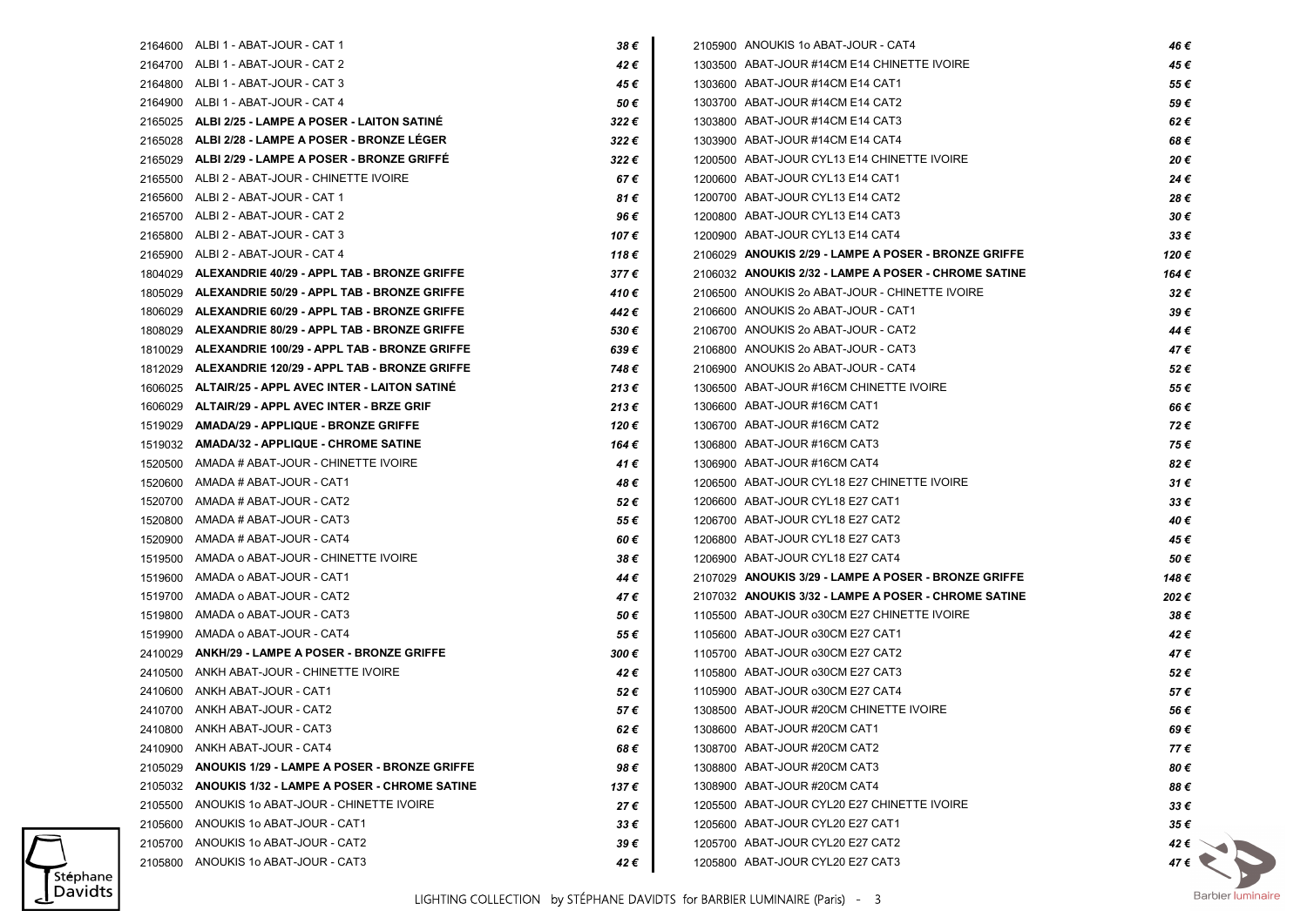|         | 1205900 ABAT-JOUR CYL20 E27 CAT4                        | 52€     | 4969002 ARTEMIS 6 o H142/02 - SUSP NOIR STRU SANS AMP        | 780 €          |
|---------|---------------------------------------------------------|---------|--------------------------------------------------------------|----------------|
|         | 1416029 ARMANA 1/29 - APPLIQUE - BRONZE GRIFFE          | 206 €   | 4969025 ARTEMIS 6 o H142/25 - SUSP LAITON SAT SANS AMP       | 762€           |
|         | 1416032 ARMANA 1/32 - APPLIQUE - CHROME SATINE          | 249€    | 4969029 ARTEMIS 6 o H142/29 - SUSP BRONZE GRIF SANS AMP      | 762€           |
| 1416500 | ARMANA 1 ABAT-JOUR - CHINETTE IVOIRE                    | 50 €    | 4965002 ARTEMIS 7 o H112/02 - SUSP NOIR STRU SANS AMP        | 1 180 €        |
| 1416600 | ARMANA 1 ABAT-JOUR - CAT1                               | 62€     | 4965025 ARTEMIS 7 o H112/25 - SUSP LAITON SAT SANS AMP       | 1 171 €        |
| 1416700 | ARMANA 1 ABAT-JOUR - CAT2                               | 66 €    | 4965029 ARTEMIS 7 o H112/29 - SUSP BRONZE GRIF SANS AMP      | 1 171 €        |
| 1416800 | ARMANA 1 ABAT-JOUR - CAT3                               | 70€     | 4966002 ARTEMIS 9 o H112/02 - SUSP NOIR STRU SANS AMP        | 1 359€         |
| 1416900 | ARMANA 1 ABAT-JOUR - CAT4                               | 77 €    | 4966025 ARTEMIS 9 o H112/25 - SUSP LAITON SAT SANS AMP       | 1361€          |
| 4116029 | <b>ARSINOE/29 - SUSPENSION - BRONZE GRIFFE</b>          | 573€    | 4966029 ARTEMIS 9 o H112/29 - SUSP BRONZE GRIF SANS AMP      | 1 361 €        |
| 4116033 | ARSINOE/33 - SUSPENSION - NICKEL SATINE                 | 642€    | 4982002 ARTEMIS M3 o 20/02 - SUSP NOIR STRU SANS AMP         | 327€           |
| 4316500 | ARSINOE # ABAT-JOUR CHINETTE IVOIRE                     | 56 €    | 4982025 ARTEMIS M3 o 20/25- SUSP LAITON SATINE SANS AMP      | $331 \in$      |
| 4316600 | ARSINOE # ABAT-JOUR CAT1                                | 69€     | 4982029 ARTEMIS M3 o 20/29 - SUSP BRONZE LEGER SANS AMP      | 331€           |
| 4316700 | ARSINOE # ABAT-JOUR CAT2                                | 77€     | 4984002 ARTEMIS M4 o 26/02 - SUSP NOIR STRU SANS AMP         | 458 €          |
| 4316800 | ARSINOE # ABAT-JOUR CAT3                                | 80 €    | 4984025 ARTEMIS M4 o 26/25- SUSP LAITON SATINE SANS AMP      | 436€           |
| 4316900 | ARSINOE # ABAT-JOUR CAT4                                | 88€     | 4984029 ARTEMIS M4 o 26/29 - SUSP BRONZE LEGER SANS AMP      | 436€           |
| 4116500 | ARSINOE o ABAT-JOUR CHINETTE IVOIRE                     | 30 €    | 4959002 ARTEMIS 9 CARREE H112/02 - SUSP NOIR STRU SANS AMP   | 1 232 €        |
| 4116600 | ARSINOE o ABAT-JOUR CAT1                                | 35€     | 4959025 ARTEMIS 9 CARREE H112/25 - SUSP LAITON SAT SANS AMP  | 1 184 €        |
| 4116700 | ARSINOE o ABAT-JOUR CAT2                                | 40 €    | 4959029 ARTEMIS 9 CARREE H112/29 - SUSP BRONZE GRIF SANS AMP | 1 215 €        |
| 4116800 | ARSINOE o ABAT-JOUR CAT3                                | 46 €    | 4990001 SUPPL CABLE AU METRE - CAB SILK/01 BLANC             | 8€             |
| 4116900 | ARSINOE o ABAT-JOUR CAT4                                | 51€     | 4990002 SUPPL CABLE AU METRE - CAB SILK/02 NOIR              | 8€             |
|         | 4960002 ARTEMIS A3 o H112/02 - SUSP NOIR STRU SANS AMP  | 436€    | 4990025 SUPPL CABLE AU METRE - CAB SILK/25 OR                | 8€             |
| 4960025 | ARTEMIS A3 o H112/25 - SUSP LAITON SAT SANS AMP         | 406 €   | 4990032 SUPPL CABLE AU METRE - CAB SILK/32 GRIS              | 8€             |
| 4960029 | ARTEMIS A3 o H112/29 - SUSP BRONZE GRIFFE SANS AMP      | 406 €   | 6843000 LAMPE ARTEMIS 165 FUMEE E27 LED DIM 6W               | 91€            |
|         | 4961002 ARTEMIS A4 o H112/02 - SUSP NOIR STRU SANS AMP  | 510€    | 6849000 LAMPE ARTEMIS 165 DOREE E27 LED DIM 6W               | 91€            |
|         | 4961025 ARTEMIS A4 o H112/25 - SUSP LAITON SAT SANS AMP | 486 €   | 4415028 ASSIOUT 3/28 - SUSPENSION - BRONZE LEGER             | 448 €          |
| 4961029 | ARTEMIS A4 o H112/29 - SUSP BRONZE GRIFFE SANS AMP      | 486 €   | 4415029 ASSIOUT 3/29 - SUSPENSION - BRONZE GRIFFE            | 448 €          |
|         | 4955002 ARTEMIS 5 # H112/02 - SUSP NOIR STRU SANS AMP   | 715€    | 4417028 ASSIOUT 5/28 - SUSPENSION - BRONZE LEGER             | 671€           |
| 4955025 | ARTEMIS 5 # H112/25 - SUSP LAITON SAT SANS AMP          | 704 €   | 4417029 ASSIOUT 5/29 - SUSPENSION - BRONZE GRIFFE            | 671€           |
| 4955029 | ARTEMIS 5 # H112/29 - SUSP BRONZE GRIF SANS AMP         | 704 €   | 4417500 ASSIOUT # ABAT-JOUR - CHINETTE IVOIRE                | 55€            |
|         | 4957002 ARTEMIS 7 # H112/02 - SUSP NOIR STRU SANS AMP   | 967€    | 4417600 ASSIOUT # ABAT-JOUR - CAT1                           | 67€            |
|         | 4957025 ARTEMIS 7 # H112/25 - SUSP LAITON SAT SANS AMP  | 951€    | 4417700 ASSIOUT # ABAT-JOUR - CAT2                           | 74€            |
|         | 4957029 ARTEMIS 7 # H112/29 - SUSP BRONZE GRIF SANS AMP | 951€    | 4417800 ASSIOUT # ABAT-JOUR - CAT3                           | 77€            |
|         | 4958002 ARTEMIS 9 # H112/02 - SUSP NOIR STRU SANS AMP   | 1 257 € | 4417900 ASSIOUT # ABAT-JOUR - CAT4                           | 84€            |
| 4958025 | ARTEMIS 9 # H112/25 - SUSP LAITON SAT SANS AMP          | 1 241 € | 5401029 ATHENA 1/29 - PLAF/APPL BRONZE GRIFFE                | 284 €          |
|         | 4958029 ARTEMIS 9 # H112/29 - SUSP BRONZE GRIF SANS AMP | 1 241 € | 5402029 ATHENA 2/29 - PLAF/APPL BRONZE GRIFFE                | 426 €          |
|         | 4967002 ARTEMIS 3 o H132/02 - SUSP NOIR STRU SANS AMP   | 353 €   | 5403029 ATHENA 3/29 - PLAF/APPL BRONZE GRIFFE                | 710€           |
|         | 4967025 ARTEMIS 3 o H132/25 - SUSP LAITON SAT SANS AMP  | 356€    | 5093001 ATLAS 3/01 - PLAFONNIER BLANC STRUCTURE              | 370€           |
| 4967029 | ARTEMIS 3 o H132/29 - SUSP BRONZE GRIFFE SANS AMP       | 356€    | 5093029 ATLAS 3/29 - PLAFONNIER BRONZE GRIFFE                | 342€           |
| 4962002 | ARTEMIS 5 o H112/02 - SUSP NOIR STRU SANS AMP           | 584€    | 5093032 ATLAS 3/32 - PLAFONNIER CHROME SATINE                | 502€           |
| 4962025 | ARTEMIS 5 o H112/25 - SUSP LAITON SAT SANS AMP          | 566€    | 5411001 ATRIA 1 FIXE/01 - PLAFONNIER BLANC STRUCTURE         | 153€           |
| 4962029 | ARTEMIS 5 o H112/29 - SUSP BRONZE GRIF SANS AMP         | 566€    | 5411002 ATRIA 1 FIXE/02 - PLAFONNIER NOIR STRUCTURE          | 148€           |
| 4981002 | ARTEMIS 5 o 33/02 - SUSP NOIR STRU SANS AMP             | 671 €   | 5412001 ATRIA 1 MOBILE/01 - PLAF BLANC STRUCTURE             | 164 €          |
| 4981025 | ARTEMIS 5 o 33/25- SUSP LAITON SATINE SANS AMP          | 647€    | 5412002 ATRIA 1 MOBILE/02 - PLAF NOIR STRUCTURE              | 159 € $\Gamma$ |
| 4981029 | ARTEMIS 5 o 33/29 - SUSP BRONZE LÉGER SANS AMP          | 647 €   | 5421001 ATRIA 2 FIXE/01 - PLAFONNIER BLANC STRUCTURE         | 339 $\epsilon$ |

Stéphane<br>Davidts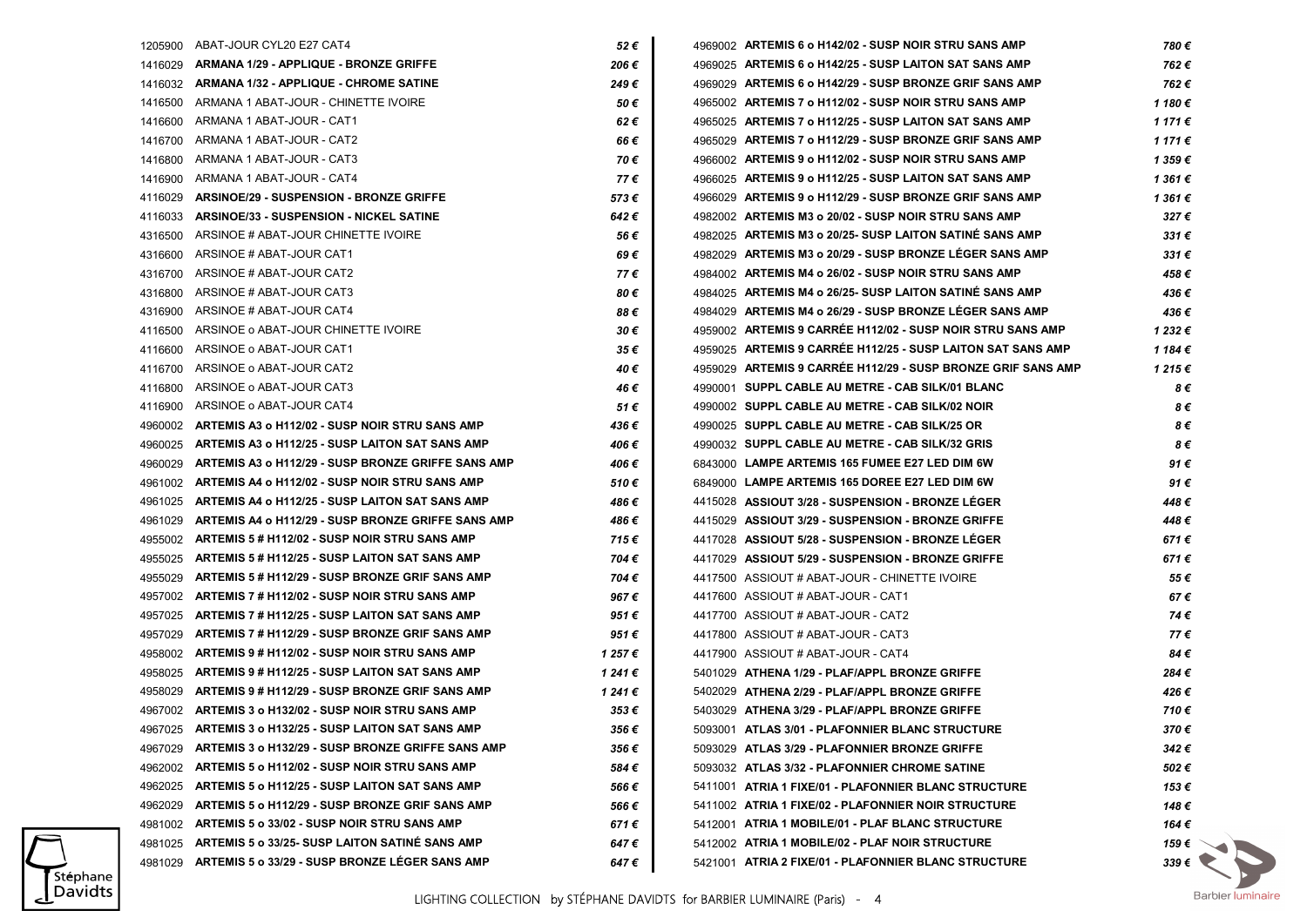|         | 5421002 ATRIA 2 FIXE/02 - PLAFONNIER NOIR STRUCTURE | 322€      | 1986002 CALPE/02 - APPL - NOIR STRUCTURE       | sur demande    |
|---------|-----------------------------------------------------|-----------|------------------------------------------------|----------------|
|         | 5422001 ATRIA 2 MOBILE/01 - PLAF BLANC STRUCTURE    | 350€      | 1986025 CALPE/25 - APPL - LAITON SATINE        | sur demande    |
|         | 5422002 ATRIA 2 MOBILE/02 - PLAF NOIR STRUCTURE     | $339 \in$ | 1986028 CALPE/28 - APPL - BRONZE LEGER         | sur demande    |
| 4690025 | AXELL 90/25 - SUSPENSION - LAITON SATINE            | 748€      | 1986029 CALPE/29 - APPL - BRONZE GRIFFE        | sur demande    |
| 4690028 | AXELL 90/28 - SUSPENSION - BRONZE LEGER             | 748€      | 7310001 BASE PLAFOND o 1/01 BLANC STRUCTURE    | 48 €           |
| 4690029 | AXELL 90/29 - SUSPENSION - BRONZE GRIFFE            | 748 €     | 7310002 BASE PLAFOND o 1/02 NOIR STRUCTURE     | 47 €           |
| 4690033 | AXELL 90/33 - SUSPENSION - NICKEL SATINE            | 857€      | 7310025 BASE PLAFOND o 1/25 LAITON SATINE      | 40 €           |
| 4691025 | <b>AXELL 120/25 - SUSPENSION - LAITON SATINE</b>    | 928€      | 7310028 BASE PLAFOND 1 o 10/28 BRONZE LEGER    | 40 €           |
| 4691028 | AXELL 120/28 - SUSPENSION - BRONZE LEGER            | 928€      | 7310029 BASE PLAFOND o 1/29 BRONZE GRIFFE      | 40€            |
| 4691029 | AXELL 120/29 - SUSPENSION - BRONZE GRIFFE           | 928€      | 7330001 BASE PLAFOND o 3/01 BLANC STRUCTURE    | 135€           |
| 4691033 | AXELL 120/33 - SUSPENSION - NICKEL SATINE           | 1 059€    | 7330002 BASE PLAFOND o 3/02 NOIR STRUCTURE     | 130€           |
| 3625029 | <b>BAKI/29 - LISEUSE BRONZE GRIFFE</b>              | 474€      | 7330025 BASE PLAFOND o 3/25 LAITON SATINE      | 117€           |
| 3625093 | <b>BAKI/93 - LISEUSE BRZE GRIF + NICKEL SAT</b>     | 512€      | 7330028 BASE PLAFOND 3 o 20/28 BRONZE LEGER    | 117€           |
| 3625095 | <b>BAKI/95 - LISEUSE BRZE GRIF + LAITON SAT</b>     | 474 €     | 7330029 BASE PLAFOND o 3/29 BRONZE GRIFFE      | 117€           |
| 2420028 | <b>BASTET/28 - LAMPE A POSER - BRONZE LEGER</b>     | 581€      | 7335001 BASE PLAFOND 3 o 26/01 BLANC STRUCTURE | 219€           |
| 2420029 | <b>BASTET/29 - LAMPE A POSER - BRONZE GRIFFE</b>    | 581€      | 7335002 BASE PLAFOND 3 o 26/02 NOIR STRUCTURE  | 213€           |
| 2420500 | BASTET ABAT-JOUR - CHINETTE IVOIRE                  | 72€       | 7335025 BASE PLAFOND 3 o 26/25 LAITON SATINE   | 167€           |
| 2420600 | <b>BASTET ABAT-JOUR - CAT1</b>                      | 87€       | 7335028 BASE PLAFOND 3 o 26/28 BRONZE LEGER    | 167€           |
| 2420700 | BASTET ABAT-JOUR - CAT2                             | 94 €      | 7335029 BASE PLAFOND 3 o 26/29 BRONZE GRIFFE   | 167€           |
| 2420800 | BASTET ABAT-JOUR - CAT3                             | 105€      | 7340001 BASE PLAFOND o 4/01 BLANC STRUCTURE    | 219€           |
| 2420900 | BASTET ABAT-JOUR - CAT4                             | 116€      | 7340002 BASE PLAFOND o 4/02 NOIR STRUCTURE     | 213€           |
| 2845002 | <b>BRIGHTON/02 - LAMPE A POSER - NOIR STRUCTURE</b> | 502€      | 7340025 BASE PLAFOND o 4/25 LAITON SATINE      | 167€           |
| 2845025 | <b>BRIGHTON/25 - LAMPE A POSER - LAITON SATINE</b>  | 448€      | 7340028 BASE PLAFOND 4 o 26/28 BRONZE LEGER    | 167€           |
| 2845028 | <b>BRIGHTON/28 - LAMPE A POSER - BRONZE LEGER</b>   | 448€      | 7340029 BASE PLAFOND o 4/29 BRONZE GRIFFE      | 167€           |
| 2845029 | <b>BRIGHTON/29 - LAMPE A POSER - BRONZE GRIFFE</b>  | 448€      | 7350001 BASE PLAFOND o 5/01 BLANC STRUCTURE    | 219€           |
| 1717029 | C 17/29 - APPLIQUE - BRONZE GRIFFE                  | 252€      | 7350002 BASE PLAFOND o 5/02 NOIR STRUCTURE     | 213€           |
| 5111001 | <b>CALLISTO 1/01 PLAFONNIER BLANC STRUCTURE</b>     | 105€      | 7350025 BASE PLAFOND o 5/25 LAITON SATINE      | 167 €          |
| 5111029 | <b>CALLISTO 1/29 PLAFONNIER BRONZE GRIFFE</b>       | 93€       | 7350028 BASE PLAFOND 5 o 26/28 BRONZE LEGER    | 167 €          |
| 5111032 | <b>CALLISTO 1/32 PLAFONNIER CHROME SATINE</b>       | 134 €     | 7350029 BASE PLAFOND o 5/29 BRONZE GRIFFE      | 167€           |
| 5112001 | <b>CALLISTO 2/01 PLAFONNIER BLANC STRUCTURE</b>     | 184 €     | 7355001 BASE PLAFOND 5 o 33/01 BLANC STRUCTURE | 311€           |
| 5112029 | <b>CALLISTO 2/29 PLAFONNIER BRONZE GRIFFE</b>       | 167 €     | 7355002 BASE PLAFOND 5 o 33/02 NOIR STRUCTURE  | 300 €          |
| 5113001 | <b>CALLISTO 3/01 PLAFONNIER BLANC STRUCTURE</b>     | 293€      | 7355025 BASE PLAFOND 5 o 33/25 LAITON SATINE   | 249€           |
| 5113029 | <b>CALLISTO 3/29 PLAFONNIER BRONZE GRIFFE</b>       | 263€      | 7355028 BASE PLAFOND 5 o 33/28 BRONZE LEGER    | 249€           |
| 5114001 | <b>CALLISTO 4/01 PLAFONNIER BLANC STRUCTURE</b>     | 371€      | 7355029 BASE PLAFOND 5 o 33/29 BRONZE GRIFFÉ   | 249€           |
| 5114029 | <b>CALLISTO 4/29 PLAFONNIER BRONZE GRIFFE</b>       | 345€      | 7365001 BASE PLAFOND 6 o 30/01 BLANC STRUCTURE | 226€           |
| 5115001 | <b>CALLISTO 5/01 PLAFONNIER BLANC STRUCTURE</b>     | 440 €     | 7365002 BASE PLAFOND 6 o 30/02 NOIR STRUCTURE  | 220€           |
|         | 5115029 CALLISTO 5/29 PLAFONNIER BRONZE GRIFFE      | 411€      | 7365025 BASE PLAFOND 6 o 30/25 LAITON SATINE   | 198€           |
|         | 5116001 CALLISTO 6/01 PLAFONNIER BLANC STRUCTURE    | 554€      | 7365028 BASE PLAFOND 6 o 30/28 BRONZE LEGER    | 198€           |
| 5116029 | <b>CALLISTO 6/29 PLAFONNIER BRONZE GRIFFE</b>       | 507€      | 7365029 BASE PLAFOND 6 o 30/29 BRONZE GRIFFE   | 198€           |
| 5110001 | <b>CALLISTO ST/01 PLAF BLANC STRUCTURE</b>          | 82€       | 7360001 BASE PLAFOND o 6/01 BLANC STRUCTURE    | 342€           |
| 5110029 | <b>CALLISTO ST/29 PLAF BRONZE GRIFFE</b>            | 77€       | 7360002 BASE PLAFOND o 6/02 NOIR STRUCTURE     | 335€           |
|         | 5110032 CALLISTO ST/32 PLAF CHROME SATINE           | 94€       | 7360025 BASE PLAFOND o 6/25 LAITON SATINE      | 284 €          |
|         |                                                     |           | 7360028 BASE PLAFOND 6 o 38/28 BRONZE LEGER    | 284 €          |
|         |                                                     |           | 7360029 BASE PLAFOND o 6/29 BRONZE GRIFFE      | 284 $\epsilon$ |

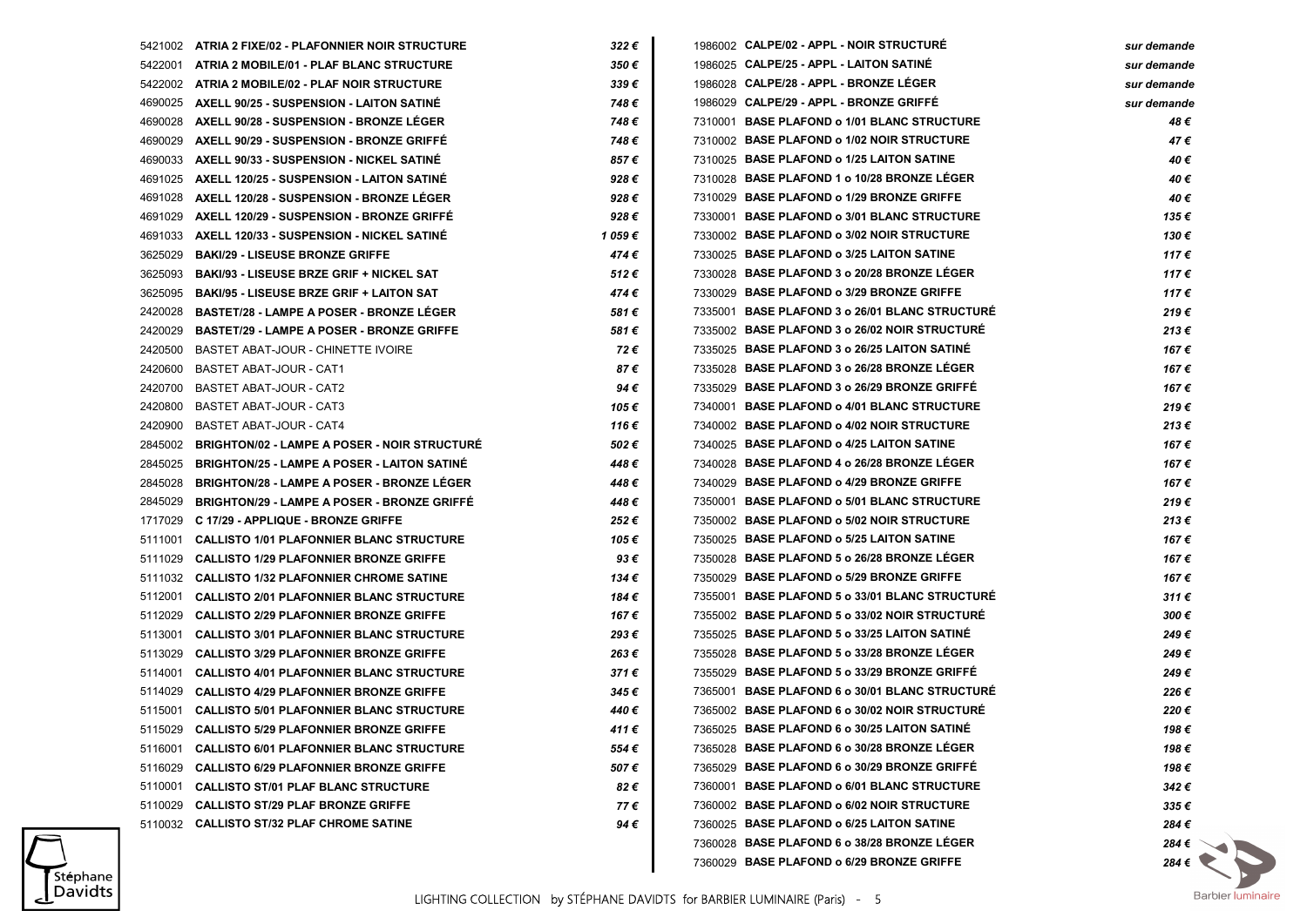| 7370001 | <b>BASE PLAFOND o 7/01 BLANC STRUCTURE</b>          | 682€      | 7230002 BASE PLAFOND LINEAIRE L 3/02 NOIR STRUCTURE  | 140 € |
|---------|-----------------------------------------------------|-----------|------------------------------------------------------|-------|
| 7370002 | <b>BASE PLAFOND o 7/02 NOIR STRUCTURE</b>           | 660€      | 7230025 BASE PLAFOND LINEAIRE L 3/25 LAITON SATINE   | 126€  |
| 7370025 | <b>BASE PLAFOND o 7/25 LAITON SATINE</b>            | 614€      | 7230028 BASE PLAFOND LINEAIRE L 3/28 BRONZE LEGER    | 126 € |
| 7370029 | <b>BASE PLAFOND o 7/29 BRONZE GRIFFE</b>            | 614€      | 7230029 BASE PLAFOND LINEAIRE L 3/29 BRONZE GRIFFE   | 126 € |
| 7380001 | <b>BASE PLAFOND o 8/01 BLANC STRUCTURE</b>          | 226€      | 7240001 BASE PLAFOND LINEAIRE L 4/01 BLANC STRUCTURE | 175€  |
| 7380002 | <b>BASE PLAFOND o 8/02 NOIR STRUCTURE</b>           | 220€      | 7240002 BASE PLAFOND LINEAIRE L 4/02 NOIR STRUCTURE  | 172€  |
| 7380025 | <b>BASE PLAFOND o 8/25 LAITON SATINE</b>            | 198€      | 7240025 BASE PLAFOND LINEAIRE L 4/25 LAITON SATINE   | 155 € |
| 7380028 | <b>BASE PLAFOND 8 o 30/28 BRONZE LEGER</b>          | 198 €     | 7240028 BASE PLAFOND LINEAIRE L 4/28 BRONZE LEGER    | 155 € |
| 7380029 | <b>BASE PLAFOND o 8/29 BRONZE GRIFFE</b>            | 198 €     | 7240029 BASE PLAFOND LINEAIRE L 4/29 BRONZE GRIFFE   | 155 € |
| 7390001 | <b>BASE PLAFOND o 9/01 BLANC STRUCTURE</b>          | 713€      | 7250001 BASE PLAFOND LINEAIRE L 5/01 BLANC STRUCTURE | 248€  |
| 7390002 | <b>BASE PLAFOND o 9/02 NOIR STRUCTURE</b>           | 691€      | 7250002 BASE PLAFOND LINEAIRE L 5/02 NOIR STRUCTURE  | 245€  |
| 7390025 | <b>BASE PLAFOND o 9/25 LAITON SATINE</b>            | 644 €     | 7250025 BASE PLAFOND LINEAIRE L 5/25 LAITON SATINE   | 220€  |
| 7390029 | <b>BASE PLAFOND o 9/29 BRONZE GRIFFE</b>            | 644 €     | 7250028 BASE PLAFOND LINEAIRE L 5/28 BRONZE LEGER    | 220€  |
| 7110001 | <b>BASE PLAFOND o 11/01 BLANC STRUCTURE</b>         | 342€      | 7250029 BASE PLAFOND LINEAIRE L 5/29 BRONZE GRIFFE   | 220€  |
| 7110002 | <b>BASE PLAFOND o 11/02 NOIR STRUCTURE</b>          | $335 \in$ | 7260001 BASE PLAFOND LINEAIRE L 6/01 BLANC STRUCTURE | 294€  |
| 7110025 | <b>BASE PLAFOND o 11/25 LAITON SATINE</b>           | 284 €     | 7260002 BASE PLAFOND LINEAIRE L 6/02 NOIR STRUCTURE  | 286€  |
| 7110028 | <b>BASE PLAFOND 11 o 38/28 BRONZE LEGER</b>         | 284 €     | 7260025 BASE PLAFOND LINEAIRE L 6/25 LAITON SATINE   | 250€  |
| 7110029 | <b>BASE PLAFOND o 11/29 BRONZE GRIFFE</b>           | 284 €     | 7260028 BASE PLAFOND LINEAIRE L 6/28 BRONZE LEGER    | 259€  |
| 7160001 | <b>BASE PLAFOND o 16/01 BLANC STRUCTURE</b>         | 919€      | 7260029 BASE PLAFOND LINEAIRE L 6/29 BRONZE GRIFFE   | 259€  |
| 7160002 | <b>BASE PLAFOND o 16/02 NOIR STRUCTURE</b>          | 908€      | 6563001 CABLAGE E27 R/01                             | 50€   |
| 7160025 | <b>BASE PLAFOND o 16/25 LAITON SATINE</b>           | 897€      | 6563002 CABLAGE E27 R/02                             | 48€   |
| 7050001 | <b>BASE PLAFOND # 5/01 BLANC STRUCTURE</b>          | 366€      | 6563025 CABLAGE E27 R/25                             | 55 €  |
| 7050002 | <b>BASE PLAFOND # 5/02 NOIR STRUCTURE</b>           | 344 €     | 6563028 CABLAGE E27 R/28                             | 55€   |
| 7050025 | <b>BASE PLAFOND # 5/25 LAITON SATINE</b>            | 306€      | 6563029 CABLAGE E27 R/29                             | 55€   |
| 7050029 | <b>BASE PLAFOND # 5/29 BRONZE GRIFFE</b>            | 306€      | 6564001 CABLAGE E27 L/01                             | 50€   |
| 7070001 | <b>BASE PLAFOND #7/01 BLANC STRUCTURE</b>           | 470€      | 6564002 CABLAGE E27 L/02                             | 48€   |
| 7070002 | <b>BASE PLAFOND # 7/02 NOIR STRUCTURE</b>           | 448 €     | 6564025 CABLAGE E27 L/25                             | 55€   |
| 7070025 | <b>BASE PLAFOND # 7/25 LAITON SATINE</b>            | $393 \in$ | 6564028 CABLAGE E27 L/28                             | 55€   |
| 7070029 | <b>BASE PLAFOND # 7/29 BRONZE GRIFFE</b>            | $393 \in$ | 6564029 CABLAGE E27 L/29                             | 55€   |
| 7090001 | <b>BASE PLAFOND # 9/01 BLANC STRUCTURE</b>          | 611€      | 6565001 CABLAGE E27 X/01                             | 76€   |
| 7090002 | <b>BASE PLAFOND # 9/02 NOIR STRUCTURE</b>           | 590€      | 6565002 CABLAGE E27 X/02                             | 75€   |
| 7090025 | <b>BASE PLAFOND # 9/25 LAITON SATINE</b>            | 524€      | 6565025 CABLAGE E27 X/25                             | 80€   |
| 7090029 | <b>BASE PLAFOND # 9/29 BRONZE GRIFFE</b>            | 524€      | 6565028 CABLAGE E27 X/28                             | 80€   |
| 7060001 | <b>BASE PLAFOND CARREE SQ 1/01 BLANC STRUCTURE</b>  | 52€       | 6565029 CABLAGE E27 X/29                             | 80 €  |
| 7060002 | <b>BASE PLAFOND CARREE SQ 1/02 NOIR STRUCTURE</b>   | 51 €      | 4448001 CABLAGE FORYOU/01                            | 81€   |
|         | 7060025 BASE PLAFOND CARREE SQ 1/25 LAITON SATINE   | 46 €      | 4448002 CABLAGE FORYOU/02                            | 81€   |
| 7060028 | <b>BASE PLAFOND CARREE SQ 1/28 BRONZE LEGER</b>     | 46€       | 4448025 CABLAGE FORYOU/25                            | 81 €  |
| 7060029 | <b>BASE PLAFOND CARREE SQ 1/29 BRONZE GRIFFE</b>    | 46 €      | 4448028 CABLAGE FORYOU/28                            | 81€   |
| 7220001 | <b>BASE PLAFOND LINEAIRE L 2/01 BLANC STRUCTURE</b> | 113€      | 4448029 CABLAGE FORYOU/29                            | 81€   |
| 7220002 | <b>BASE PLAFOND LINEAIRE L 2/02 NOIR STRUCTURE</b>  | 110€      | 4478001 CABLAGE LUNA SM/01                           | 84€   |
| 7220025 | <b>BASE PLAFOND LINEAIRE L 2/25 LAITON SATINE</b>   | 98€       | 4478002 CABLAGE LUNA SM/02                           | 84€   |
| 7220028 | <b>BASE PLAFOND LINEAIRE L 2/28 BRONZE LEGER</b>    | 98€       | 4478025 CABLAGE LUNA SM/25                           | 84€   |
| 7220029 | <b>BASE PLAFOND LINEAIRE L 2/29 BRONZE GRIFFE</b>   | 98€       | 4478028 CABLAGE LUNA SM/28                           | 84 €  |
| 7230001 | <b>BASE PLAFOND LINEAIRE L 3/01 BLANC STRUCTURE</b> | 143 €     | 4478029 CABLAGE LUNA SM/29                           | 84 €  |
|         |                                                     |           |                                                      |       |

Stéphane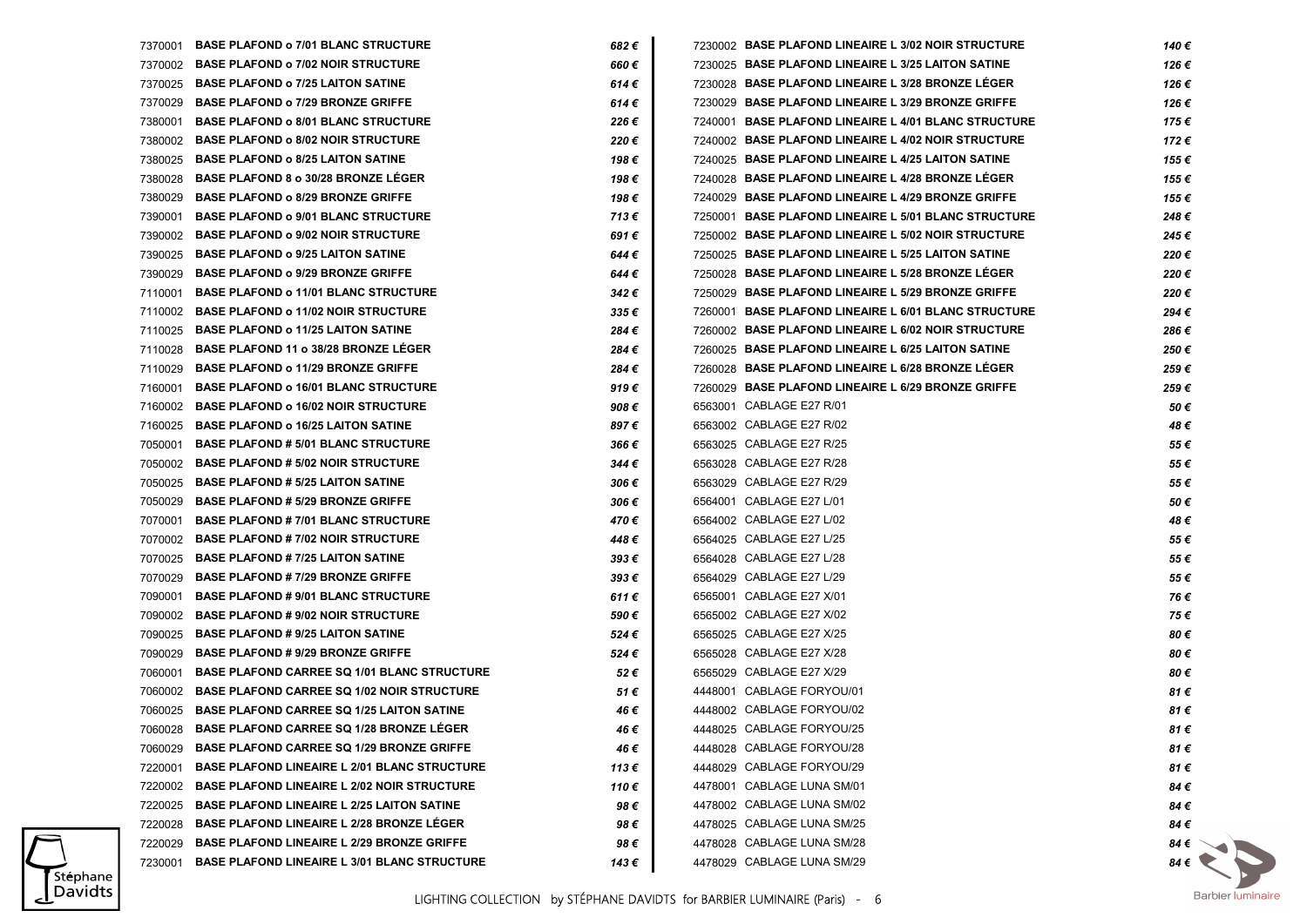| 4479001 | <b>CABLAGE LUNA ME/01</b>                         | 93 € | 1526900 CHABAKA 2# ABAT-JOUR - CAT4                            | 80 €           |
|---------|---------------------------------------------------|------|----------------------------------------------------------------|----------------|
|         | 4479002 CABLAGE LUNA ME/02                        | 93€  | 5976001 CHARON 6/01 - PLAFONNIER - BLANC STRUCTURE             | 53€            |
| 4479025 | <b>CABLAGE LUNA ME/25</b>                         | 93€  | 5976002 CHARON 6/02 - PLAFONNIER - NOIR STRUCTURE              | 52€            |
| 4479028 | <b>CABLAGE LUNA ME/28</b>                         | 93€  | 5976025 CHARON 6/25 - PLAFONNIER - LAITON SATINE               | 46€            |
| 4479029 | <b>CABLAGE LUNA ME/29</b>                         | 93€  | 5976028 CHARON 6/28 - PLAFONNIER - BRONZE LEGER                | 46€            |
| 4480001 | <b>CABLAGE LUNA LA/01</b>                         | 102€ | 5976029 CHARON 6/29 - PLAFONNIER - BRONZE GRIFFE               | 46 €           |
| 4480002 | <b>CABLAGE LUNA LA/02</b>                         | 102€ | 5978001 CHARON 8/01 - PLAFONNIER - BLANC STRUCTURE             | 56 €           |
| 4480025 | <b>CABLAGE LUNA LA/25</b>                         | 102€ | 5978002 CHARON 8/02 - PLAFONNIER - NOIR STRUCTURE              | 55€            |
| 4480028 | <b>CABLAGE LUNA LA/28</b>                         | 102€ | 5978025 CHARON 8/25 - PLAFONNIER - LAITON SATINE               | 50€            |
| 4480029 | <b>CABLAGE LUNA LA/29</b>                         | 102€ | 5978028 CHARON 8/28 - PLAFONNIER - BRONZE LEGER                | 50€            |
| 4990001 | SUPPL CABLE AU METRE - CAB SILK/01 BLANC          | 8€   | 5978029 CHARON 8/29 - PLAFONNIER - BRONZE GRIFFE               | 50€            |
| 4990002 | SUPPL CABLE AU METRE - CAB SILK/02 NOIR           | 8€   | 4999002 KERMA STRUCTURE/02 - EPOXY NOIR                        | 24€            |
| 4990025 | SUPPL CABLE AU METRE - CAB SILK/25 OR             | 8€   | 4999025 KERMA STRUCTURE/25 - EPOXY OR                          | 24€            |
|         | 4990032 SUPPL CABLE AU METRE - CAB SILK/32 GRIS   | 8€   | 1826002 CREMONE 65/02 - APPL TAB - 14,4W LED D NOIR STRUCTURE  | 557€           |
| 5997001 | <b>CELENO 7/01 - PLAFONNIER - BLANC STRUCTURE</b> | 79€  | 1826029 CREMONE 65/29 - APPL TAB - 14,8W LED D BRZE GRIF       | 519€           |
|         | 5997002 CELENO 7/02 - PLAFONNIER - NOIR STRUCTURE | 79€  | 1827002 CREMONE 95/02 - APPL TAB - 21,6W LED D NOIR STRUCTURE  | 791€           |
| 5997025 | <b>CELENO 7/25 - PLAFONNIER - LAITON SATINE</b>   | 72€  | 1827029 CREMONE 95/29 - APPL TAB - 22.2W LED D BRZE GRIF       | 748€           |
| 5997028 | <b>CELENO 7/28 - PLAFONNIER - BRONZE LEGER</b>    | 72€  | 1828002 CREMONE 125/02 - APPL TAB - 28,8W LED D NOIR STRUCTURE | 977€           |
| 5997029 | <b>CELENO 7/29 - PLAFONNIER - BRONZE GRIFFE</b>   | 72€  | 1828029 CREMONE 125/29 - APPL TAB - 29,6W LED D BRZE GRIF      | 928€           |
| 5998001 | <b>CELENO 8/01 - PLAFONNIER - BLANC STRUCTURE</b> | 82€  | 1649002 CROWN 1/02 - APPLIQUE - NOIR STRUCTURE                 | 153€           |
| 5998002 | <b>CELENO 8/02 - PLAFONNIER - NOIR STRUCTURE</b>  | 82€  | 1649028 CROWN 1/28 - APPLIQUE - BRONZE LÉGER                   | 142€           |
| 5998025 | <b>CELENO 8/25 - PLAFONNIER - LAITON SATINE</b>   | 76 € | 1649029 CROWN 1/29 - APPLIQUE - BRONZE GRIFFE                  | 142€           |
| 5998028 | <b>CELENO 8/28 - PLAFONNIER - BRONZE LEGER</b>    | 76 € | 1650002 CROWN 2/02 - APPLIQUE - NOIR STRUCTURE                 | 224€           |
| 5998029 | <b>CELENO 8/29 - PLAFONNIER - BRONZE GRIFFE</b>   | 76 € | 1650028 CROWN 2/28 - APPLIQUE - BRONZE LEGER                   | 213€           |
| 6843000 | <b>LAMPE ARTEMIS 165 FUMEE E27 LED DIM 6W</b>     | 91 € | 1650029 CROWN 2/29 - APPLIQUE - BRONZE GRIFFE                  | 213€           |
| 6849000 | LAMPE ARTEMIS 165 DOREE E27 LED DIM 6W            | 91 € | 1330029 DAKKA/29 - APPLIQUE - BRONZE GRIFFE                    | 202€           |
| 1524029 | <b>CHABAKA 1/29 - APPLIQUE - BRONZE GRIFFE</b>    | 250€ | 1330032 DAKKA/32 - APPLIQUE - CHROME SATINE                    | 273€           |
| 1524032 | <b>CHABAKA 1/32 - APPLIQUE - CHROME SATINE</b>    | 297€ | 1330500 DAKKA ABAT-JOUR CHINETTE IVOIRE                        | 26€            |
| 1525500 | CHABAKA 1# ABAT-JOUR - CHINETTE IVOIRE            | 41 € | 1330600 DAKKA ABAT-JOUR CAT1                                   | 32€            |
| 1525600 | CHABAKA 1# ABAT-JOUR - CAT1                       | 48 € | 1330700 DAKKA ABAT-JOUR CAT2                                   | 35€            |
| 1525700 | CHABAKA 1# ABAT-JOUR - CAT2                       | 52€  | 1330800 DAKKA ABAT-JOUR CAT3                                   | 38€            |
| 1525800 | CHABAKA 1# ABAT-JOUR - CAT3                       | 55 € | 1330900 DAKKA ABAT-JOUR CAT4                                   | 41€            |
| 1525900 | CHABAKA 1# ABAT-JOUR - CAT4                       | 60 € | 5131001 DEIMOS L2+1/01 PLAF BLANC STRUCTURE                    | 611€           |
| 1524500 | CHABAKA 10 ABAT-JOUR - CHINETTE IVOIRE            | 38€  | 5131002 DEIMOS L2+1/02 PLAF NOIR STRUCTURE                     | 606€           |
| 1524600 | CHABAKA 1o ABAT-JOUR - CAT1                       | 44 € | 5131029 DEIMOS L2+1/29 PLAF BRONZE GRIFFE                      | 590€           |
| 1524700 | CHABAKA 1o ABAT-JOUR - CAT2                       | 47 € | 5131045 DEIMOS L2+1/45 PLAF NOIR STRUCT + LAITON SAT           | 606 €          |
|         | 1524800 CHABAKA 1o ABAT-JOUR - CAT3               | 50 € | 5133001 DEIMOS L3/01 PLAF BLANC STRUCTURE                      | 731€           |
|         | 1524900 CHABAKA 1o ABAT-JOUR - CAT4               | 55 € | 5133002 DEIMOS L3/02 PLAF NOIR STRUCTURE                       | 726€           |
| 1526029 | <b>CHABAKA 2/29 - APPLIQUE - BRONZE GRIFFE</b>    | 366€ | 5133029 DEIMOS L3/29 PLAF BRONZE GRIFFE                        | 693€           |
|         | 1526032 CHABAKA 2/32 - APPLIQUE - CHROME SATINE   | 448€ | 5133045 DEIMOS L3/45 PLAF NOIR STRUCT + LAITON SAT             | 726€           |
| 1526500 | CHABAKA 2# ABAT-JOUR - CHINETTE IVOIRE            | 51€  | 5870001 DEIMOS P1 #/01 PLAF BLANC STRUCTURE                    | 197€           |
| 1526600 | CHABAKA 2# ABAT-JOUR - CAT1                       | 59€  | 5870002 DEIMOS P1 #/02 PLAF NOIR STRUCTURE                     | 195€           |
| 1526700 | CHABAKA 2# ABAT-JOUR - CAT2                       | 66 € | 5870029 DEIMOS P1 #/29 PLAF BRONZE GRIFFE                      | 186€ े         |
| 1526800 | CHABAKA 2# ABAT-JOUR - CAT3                       | 72€  | 5871001 DEIMOS P1 o/01 PLAF BLANC STRUCTURE                    | 197 $\epsilon$ |

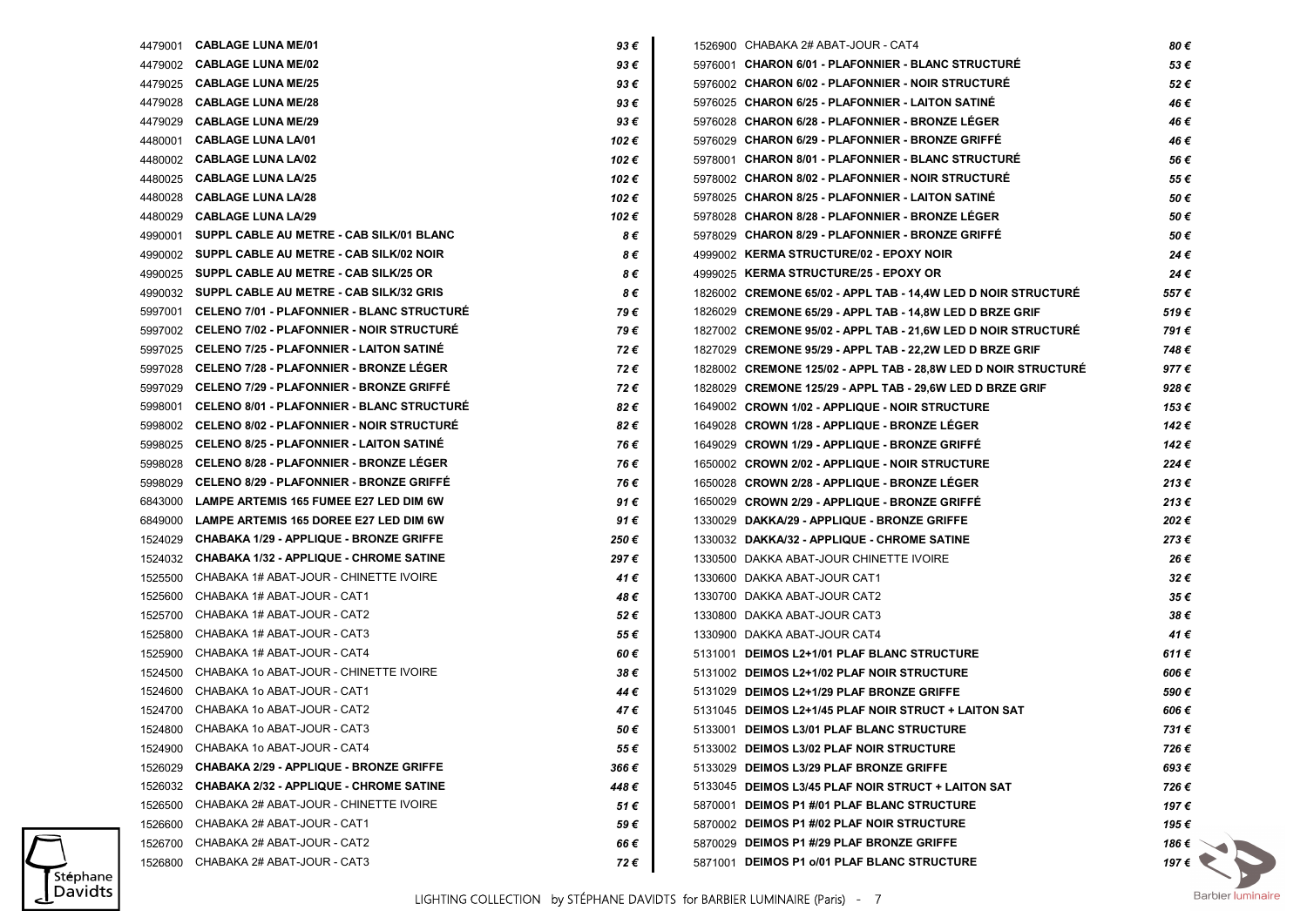|         | 5871002 DEIMOS P1 o/02 PLAF NOIR STRUCTURE           | 195€          | 1536700 DEIR 2# ABAT-JOUR CAT2                        | 66€                   |
|---------|------------------------------------------------------|---------------|-------------------------------------------------------|-----------------------|
|         | 5871029 DEIMOS P1 o/29 PLAF BRONZE GRIFFE            | 185 €         | 1536800 DEIR 2# ABAT-JOUR CAT3                        | 72€                   |
|         | 5872001 DEIMOS P2 #/01 PLAF BLANC STRUCTURE          | 382€          | 1536900 DEIR 2# ABAT-JOUR CAT4                        | 80€                   |
|         | 5872002 DEIMOS P2 #/02 PLAF NOIR STRUCTURE           | 377€          | 1535500 DEIR 2o ABAT-JOUR CHINETTE IVOIRE             | 42€                   |
| 5872029 | <b>DEIMOS P2 #/29 PLAF BRONZE GRIFFE</b>             | 357€          | 1535600 DEIR 2o ABAT-JOUR CAT1                        | 50€                   |
| 5126001 | DEIMOS S1 #/01 PLAF BLANC STRUCTURE                  | 191 €         | 1535700 DEIR 2o ABAT-JOUR CAT2                        | 56€                   |
|         | 5126002 DEIMOS S1 #/02 PLAF NOIR STRUCTURE           | 175€          | 1535800 DEIR 2o ABAT-JOUR CAT3                        | 59€                   |
|         | 5126025 DEIMOS S1 #/25 PLAF LAITON SATINE            | 164 €         | 1535900 DEIR 2o ABAT-JOUR CAT4                        | 65€                   |
| 5126029 | <b>DEIMOS S1 #/29 PLAF BRONZE GRIFFE</b>             | 164 €         | 1431029 DENDOUR/29 - APPLIQUE - BRONZE GRIFFE         | 189€                  |
|         | 5126045 DEIMOS S1 #/45 PLAF NOIR STRUCT + LAITON SAT | 175 €         | 1431032 DENDOUR/32 - APPLIQUE - CHROME SATINE         | 295€                  |
|         | 5127001 DEIMOS S1 o/01 PLAF BLANC STRUCTURE          | 175€          | 1431500 DENDOUR LARGE ABAT-JOUR CHINETTE IVOIRE       | 65€                   |
|         | 5127002 DEIMOS S1 o/02 PLAF NOIR STRUCTURE           | 170€          | 1431600 DENDOUR LARGE ABAT-JOUR CAT1                  | 81€                   |
|         | 5127025 DEIMOS S1 o/25 PLAF LAITON SATINE            | 153 €         | 1431700 DENDOUR LARGE ABAT-JOUR CAT2                  | 91€                   |
|         | 5127029 DEIMOS S1 o/29 PLAF BRONZE GRIFFE            | 153 €         | 1431800 DENDOUR LARGE ABAT-JOUR CAT3                  | 98€                   |
|         | 5127045 DEIMOS S1 o/45 PLAF NOIR STRUCT + LAITON SAT | 170 €         | 1431900 DENDOUR LARGE ABAT-JOUR CAT4                  | 107€                  |
|         | 5128001 DEIMOS S2 #/01 PLAF BLANC STRUCTURE          | 410€          | 1432500 DENDOUR RECT ABAT-JOUR CHINETTE IVOIRE        | 64 €                  |
|         | 5128002 DEIMOS S2 #/02 PLAF NOIR STRUCTURE           | 382€          | 1432600 DENDOUR RECT ABAT-JOUR CAT1                   | 79€                   |
| 5128025 | <b>DEIMOS S2 #/25 PLAF LAITON SATINE</b>             | 360€          | 1432700 DENDOUR RECT ABAT-JOUR CAT2                   | 86€                   |
|         | 5128029 DEIMOS S2 #/29 PLAF BRONZE GRIFFE            | 360€          | 1432800 DENDOUR RECT ABAT-JOUR CAT3                   | 93€                   |
|         | 5128045 DEIMOS S2 #/45 PLAF NOIR STRUCT + LAITON SAT | 382€          | 1432900 DENDOUR RECT ABAT-JOUR CAT4                   | 103€                  |
| 5129001 | <b>DEIMOS S3 #/01 PLAF BLANC STRUCTURE</b>           | 551€          | 1305500 ABAT-JOUR #18CM E27 CHINETTE IVOIRE           | 52€                   |
| 5129002 | <b>DEIMOS S3 #/02 PLAF NOIR STRUCTURE</b>            | 546€          | 1305600 ABAT-JOUR #18CM E27 CAT1                      | 67€                   |
| 5129025 | <b>DEIMOS S3 #/25 PLAF LAITON SATINE</b>             | 513€          | 1305700 ABAT-JOUR #18CM E27 CAT2                      | 77€                   |
| 5129029 | <b>DEIMOS S3 #/29 PLAF BRONZE GRIFFE</b>             | 513€          | 1305800 ABAT-JOUR #18CM E27 CAT3                      | 83€                   |
| 5129045 | <b>DEIMOS S3 #/45 PLAF NOIR STRUCT + LAITON SAT</b>  | 546€          | 1305900 ABAT-JOUR #18CM E27 CAT4                      | 92€                   |
|         | 5140001 DEIMOS SPOT RAIL/01 BLANC STRUCTURE          | 175 €         | 2235028 DEP/28 - LAMPE A POSER - BRONZE LEGER         | 404 €                 |
|         | 5140002 DEIMOS SPOT RAIL/02 NOIR STRUCTURE           | 170 €         | 2235029 DEP/29 - LAMPE A POSER - BRONZE GRIFFE        | 404 €                 |
| 5140025 | <b>DEIMOS SPOT RAIL/25 LAITON SATINE</b>             | 153 €         | 2235500 DEP ABAT-JOUR + DIFF CHINETTE IVOIRE          | 74 €                  |
| 5140029 | <b>DEIMOS SPOT RAIL/29 BRONZE GRIFFE</b>             | 153 €         | 2235600 DEP ABAT-JOUR + DIFF CAT1                     | 87€                   |
|         | 5140033 DEIMOS SPOT RAIL/33 NICKEL SATINE            | 170 €         | 2235700 DEP ABAT-JOUR + DIFF CAT2                     | 96€                   |
|         | 1533029 DEIR 1/29 - APPLIQUE - BRONZE GRIFFE         | 239€          | 2235800 DEP ABAT-JOUR + DIFF CAT3                     | 103€                  |
| 1534500 | DEIR 1# ABAT-JOUR CHINETTE IVOIRE                    | 32€           | 2235900 DEP ABAT-JOUR + DIFF CAT4                     | 113€                  |
| 1534600 | DEIR 1# ABAT-JOUR CAT1                               | 40 €          | 3132029 DEP FLOOR/29 - LAMPADAIRE - BRONZE GRIFFE     | 655€                  |
| 1534700 | DEIR 1# ABAT-JOUR CAT2                               | 44 €          | 3132500 DEP FLOOR ABAT-JOUR + DIFF CHINETTE IVOIRE    | 104 €                 |
| 1534800 | DEIR 1# ABAT-JOUR CAT3                               | 47 €          | 3132600 DEP FLOOR ABAT-JOUR + DIFF CAT1               | 120€                  |
|         | 1534900 DEIR 1# ABAT-JOUR CAT4                       | 52€           | 3132700 DEP FLOOR ABAT-JOUR + DIFF CAT2               | 137€                  |
|         | 1533500 DEIR 1o ABAT-JOUR CHINETTE IVOIRE            | 28€           | 3132800 DEP FLOOR ABAT-JOUR + DIFF CAT3               | 146€                  |
|         | 1533600 DEIR 1o ABAT-JOUR CAT1                       | $31 \in$      | 3132900 DEP FLOOR ABAT-JOUR + DIFF CAT4               | 160€                  |
|         | 1533700 DEIR 1o ABAT-JOUR CAT2                       | $33 \epsilon$ | 1660002 DESPINA/02 - APPL AVEC INTER - NOIR STRUCTURE | 153€                  |
|         | 1533800 DEIR 1o ABAT-JOUR CAT3                       | 36€           | 1660029 DESPINA/29 - APPL AVEC INTER - BRZE GRIF      | 137€                  |
|         | 1533900 DEIR 1o ABAT-JOUR CAT4                       | 40 €          | 1660032 DESPINA/32 - APPL AVEC INTER - CHROME SAT     | 180€                  |
|         | 1535029 DEIR 2/29 - APPLIQUE - BRONZE GRIFFE         | 302€          | 6514000 VARIATEUR - SUPPLEMENT INSTALLATION           | 55 €                  |
|         | 1536500 DEIR 2# ABAT-JOUR CHINETTE IVOIRE            | 51€           | 1125029 EDFOU 1/29 - APPLIQUE - BRONZE GRIFFE         | 152 $\epsilon$ $\sim$ |
|         | 1536600 DEIR 2# ABAT-JOUR CAT1                       | 59€           | 1125032 EDFOU 1/32 - APPLIQUE - CHROME SATINE         | 191 $\epsilon$        |
|         |                                                      |               |                                                       |                       |

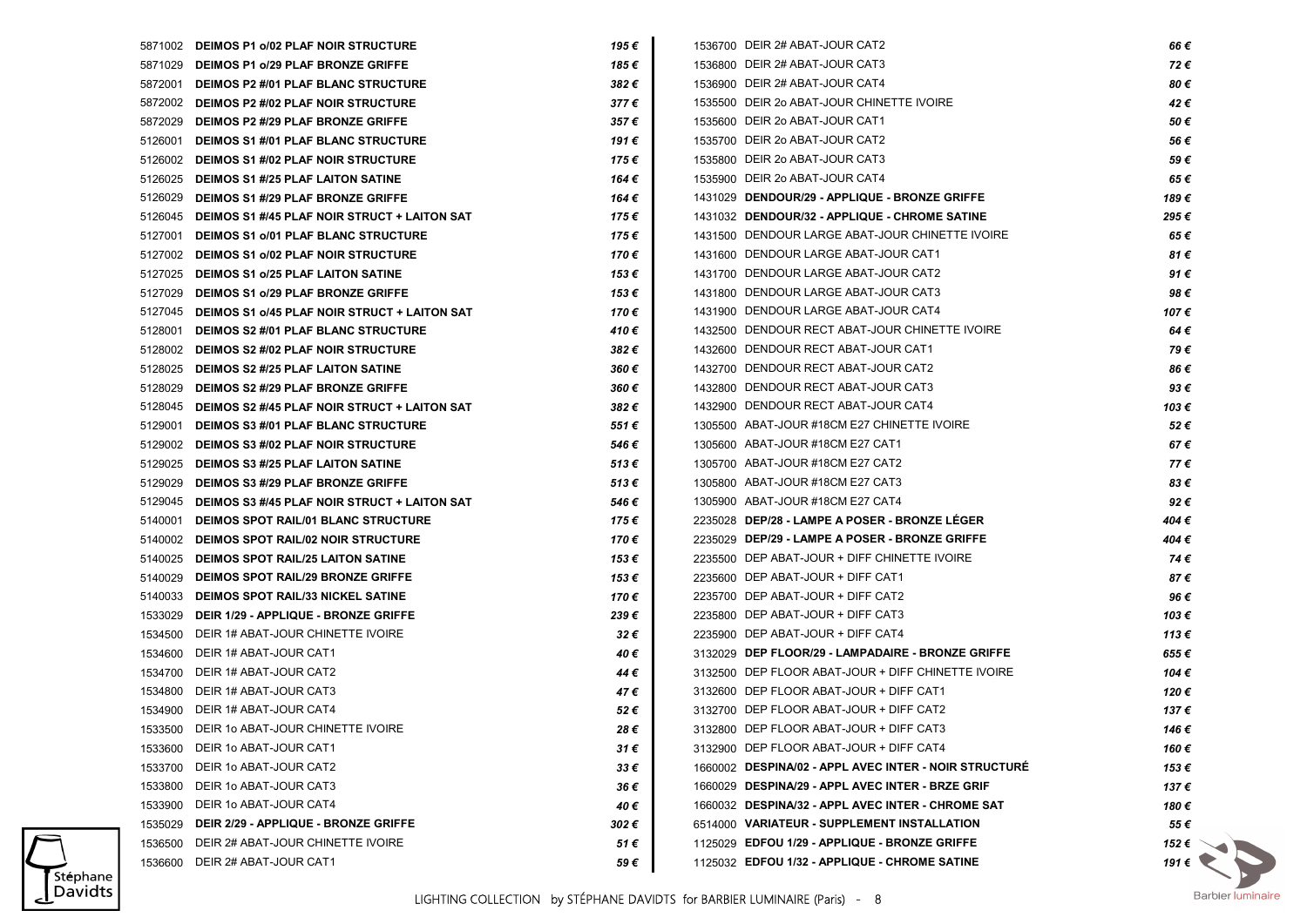| 1325500 | EDFOU 1# ABAT-JOUR CHINETTE IVOIRE                     | 45€           | 1958029 EXPLORER/29 - APPL BRZE GRIF SANS STRUC                 | 99€                  |
|---------|--------------------------------------------------------|---------------|-----------------------------------------------------------------|----------------------|
| 1325600 | EDFOU 1# ABAT-JOUR CAT1                                | 55€           | 1958029 EXPLORER/29 - APPL BRZE GRIF SANS STRUC                 | 99€                  |
| 1325700 | EDFOU 1# ABAT-JOUR CAT2                                | 59€           | 4999002 KERMA STRUCTURE/02 - EPOXY NOIR                         | 24€                  |
| 1325800 | EDFOU 1# ABAT-JOUR CAT3                                | 62€           | 4999025 KERMA STRUCTURE/25 - EPOXY OR                           | 24€                  |
| 1325900 | EDFOU 1# ABAT-JOUR CAT4                                | 68€           | 1959028 EXPLORER L/28 - APPL - BRZE LEGER                       | 99€                  |
| 1125500 | EDFOU 10 ABAT-JOUR CHINETTE IVOIRE                     | 20€           | 1959029 EXPLORER L/29 - APPL - BRZE GRIF                        | 99€                  |
| 1125600 | EDFOU 10 ABAT-JOUR CAT1                                | 24€           | 2331029 FARAS 1/29 - LAMPE A POSER - BRONZE GRIFFE              | 268€                 |
| 1125700 | EDFOU 10 ABAT-JOUR CAT2                                | 28€           | 2331500 FARAS 1 ABAT-JOUR CHINETTE IVOIRE                       | 55€                  |
| 1125800 | EDFOU 1o ABAT-JOUR CAT3                                | 30€           | 2331600 FARAS 1 ABAT-JOUR CAT1                                  | 66€                  |
| 1125900 | EDFOU 1o ABAT-JOUR CAT4                                | $33 \epsilon$ | 2331700 FARAS 1 ABAT-JOUR CAT2                                  | 72€                  |
| 1201500 | ABAT-JOUR CYL13 E27 CHINETTE IVOIRE                    | 20€           | 2331800 FARAS 1 ABAT-JOUR CAT3                                  | 75€                  |
| 1201600 | ABAT-JOUR CYL13 E27 CAT1                               | 24€           | 2331900 FARAS 1 ABAT-JOUR CAT4                                  | 82€                  |
| 1201700 | ABAT-JOUR CYL13 E27 CAT2                               | 28€           | 2332029 FARAS 2/29 - LAMPE A POSER - BRONZE GRIFFE              | 350€                 |
| 1201800 | ABAT-JOUR CYL13 E27 CAT3                               | 30€           | 2332500 FARAS 2 ABAT-JOUR CHINETTE IVOIRE                       | 65€                  |
| 1201900 | ABAT-JOUR CYL13 E27 CAT4                               | $33 \epsilon$ | 2332600 FARAS 2 ABAT-JOUR CAT1                                  | 81€                  |
| 1126029 | EDFOU 2/29 - APPLIQUE - BRONZE GRIFFE                  | 174 €         | 2332700 FARAS 2 ABAT-JOUR CAT2                                  | 91€                  |
| 1126032 | <b>EDFOU 2/32 - APPLIQUE - CHROME SATINE</b>           | 237 €         | 2332800 FARAS 2 ABAT-JOUR CAT3                                  | 98€                  |
| 1326500 | EDFOU 2# ABAT-JOUR CHINETTE IVOIRE                     | 55€           | 2332900 FARAS 2 ABAT-JOUR CAT4                                  | 107€                 |
| 1326600 | EDFOU 2# ABAT-JOUR CAT1                                | 66 €          | 3331029 FARAS FLOOR/29 - LAMPADAIRE - BRONZE GRIFFE             | 502€                 |
| 1326700 | EDFOU 2# ABAT-JOUR CAT2                                | 72€           | 3331500 FARAS FLOOR - ABAT-JOUR - CHINETTE IVOIRE               | 91€                  |
| 1326800 | EDFOU 2# ABAT-JOUR CAT3                                | 75€           | 3331600 FARAS FLOOR - ABAT-JOUR - CAT1                          | 113€                 |
| 1326900 | EDFOU 2# ABAT-JOUR CAT4                                | 82€           | 3331700 FARAS FLOOR - ABAT-JOUR - CAT2                          | 129€                 |
| 1126500 | EDFOU 20 ABAT-JOUR CHINETTE IVOIRE                     | 24€           | 3331800 FARAS FLOOR - ABAT-JOUR - CAT3                          | 135€                 |
| 1126600 | EDFOU 20 ABAT-JOUR CAT1                                | 30€           | 3331900 FARAS FLOOR - ABAT-JOUR - CAT4                          | 148€                 |
| 1126700 | EDFOU 20 ABAT-JOUR CAT2                                | 35€           | 1538029 FAYOUM/29 - APPLIQUE - BRONZE GRIFFE                    | 137€                 |
| 1126800 | EDFOU 2 ABAT-JOUR o CAT3                               | 38€           | 1538032 FAYOUM/32 - APPLIQUE - CHROME SATINE                    | 178€                 |
| 1126900 | EDFOU 20 ABAT-JOUR CAT4                                | 41 €          | 1538500 FAYOUM ABAT-JOUR CHINETTE IVOIRE                        | 26€                  |
| 1204500 | ABAT-JOUR CYL15 E27 CHINETTE IVOIRE                    | 24€           | 1538600 FAYOUM ABAT-JOUR CAT1                                   | 32€                  |
| 1204600 | ABAT-JOUR CYL15 E27 CAT1                               | 30€           | 1538700 FAYOUM ABAT-JOUR CAT2                                   | 35€                  |
| 1204700 | ABAT-JOUR CYL15 E27 CAT2                               | 35€           | 1538800 FAYOUM ABAT-JOUR CAT3                                   | 38€                  |
| 1204800 | ABAT-JOUR CYL15 E27 CAT3                               | 38€           | 1538900 FAYOUM ABAT-JOUR CAT4                                   | 41€                  |
| 1204900 | ABAT-JOUR CYL15 E27 CAT4                               | 41 €          | 6516000 TIRETTE DOUILLE E27 - SUPPLEMENT INSTALLATION           | 46 €                 |
| 1833028 | ERATO 35/28 - APPL TAB - 7,2W LED D BRZE LEGER         | 371€          | 4094025 SERRE-CABLE A FIXER AU PLAFOND - LAITON SATINE          | 6€                   |
| 1833029 | ERATO 35/29 - APPL TAB - 7,4W LED D BRZE GRIF          | 371€          | 4094029 SERRE-CABLE A FIXER AU PLAFOND - BRONZE GRIFFE          | 7€                   |
| 1836028 | ERATO 65/28 - APPL TAB - 14,4W LED D BRZE LEGER        | 573€          | 4094033 SERRE-CÂBLE A FIXER AU PLAFOND - NICKEL SAT             | 10€                  |
|         | 1836029 ERATO 65/29 - APPL TAB - 14,8W LED D BRZE GRIF | 573€          | 4451002 FORYOU 3 O20/02 - SUSPENSION - NOIR STRUCTURE (-VERRES) | 372€                 |
| 1839028 | ERATO 95/28 - APPL TAB - 21,6W LED D BRZE LÉGER        | 819€          | 4451025 FORYOU 3 O20/25 - SUSPENSION - LAITON SATINÉ (-VERRES)  | 359€                 |
| 1839029 | ERATO 95/29 - APPL TAB - 22,2W LED D BRZE GRIF         | 819€          | 4451028 FORYOU 3 020/28 - SUSPENSION - BRONZE LEGER (-VERRES)   | 359€                 |
| 1842025 | ET 22/25 - APPL TAB - LAITON SATINE                    | 230€          | 4451029 FORYOU 3 020/29 - SUSPENSION - BRONZE GRIFFÉ (-VERRES)  | 359€                 |
| 1842029 | ET 22/29 - APPL TAB - BRONZE GRIFFE                    | 230€          | 4452002 FORYOU 3 O26/02 - SUSPENSION - NOIR STRUCTURE (-VERRES) | 455€                 |
| 1843025 | ET 33/25 - APPL TAB - LAITON SATINE                    | 273€          | 4452025 FORYOU 3 026/25 - SUSPENSION - LAITON SATINE (-VERRES)  | 410€                 |
| 1843029 | ET 33/29 - APPL TAB - BRONZE GRIFFE                    | 273€          | 4452028 FORYOU 3 O26/28 - SUSPENSION - BRONZE LEGER (-VERRES)   | 410€                 |
|         |                                                        |               | 4452029 FORYOU 3 O26/29 - SUSPENSION - BRONZE GRIFFE (-VERRES)  | 410 $\epsilon$       |
|         |                                                        |               | 4454002 FORYOU 5 O26/02 - SUSPENSION - NOIR STRUCTURÉ (-VERRES) | $617 \in \mathbb{R}$ |

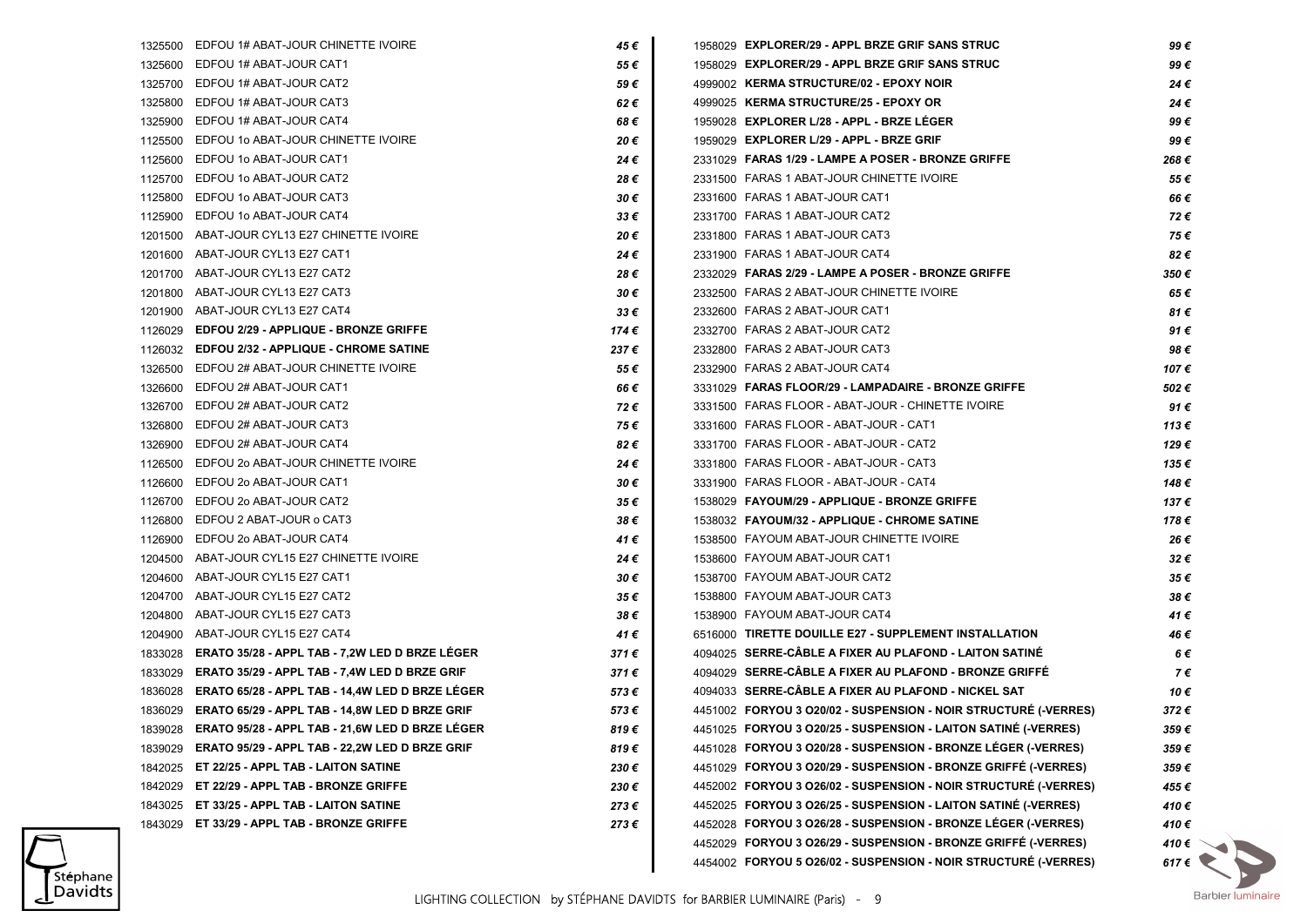|         | 4454025 FORYOU 5 O26/25 - SUSPENSION - LAITON SATINE (-VERRES)          | 571 €   | 4702000 MODULE DALI TOUCH POUR SUSPENSION GALAND J    | 120€  |
|---------|-------------------------------------------------------------------------|---------|-------------------------------------------------------|-------|
| 4454028 | FORYOU 5 026/28 - SUSPENSION - BRONZE LEGER (-VERRES)                   | 571€    | 1640029 GAMMA 1/29 - APPLIQUE - BRONZE GRIFFE         | 171€  |
| 4454029 | FORYOU 5 026/29 - SUSPENSION - BRONZE GRIFFÉ (-VERRES)                  | 571€    | 1641029 GAMMA 2/29 - APPLIQUE - BRONZE GRIFFE         | 257 € |
| 4455002 | FORYOU 5 033/02 - SUSPENSION - NOIR STRUCTURE (-VERRES)                 | 704 €   | 4643029 GEMINI 3/29 - SUSPENSION - BRONZE GRIFFE      | 491 € |
| 4455025 | FORYOU 5 033/25 - SUSPENSION - LAITON SATINE (-VERRES)                  | 653€    | 4643033 GEMINI 3/33 - SUSPENSION - NICKEL SATINE      | 591€  |
| 4455028 | FORYOU 5 033/28 - SUSPENSION - BRONZE LEGER (-VERRES)                   | 653€    | 4645029 GEMINI 5/29 - SUSPENSION - BRONZE GRIFFE      | 710€  |
| 4455029 | FORYOU 5 033/29 - SUSPENSION - BRONZE GRIFFE (-VERRES)                  | 653€    | 4645033 GEMINI 5/33 - SUSPENSION - NICKEL SATINE      | 835€  |
| 4456002 | FORYOU 6 030/02 - SUSPENSION - NOIR STRUCTURE (-VERRES)                 | 704€    | 4646029 GEMINI 6/29 - SUSPENSION - BRONZE GRIFFE      | 819€  |
| 4456025 | FORYOU 6 030/25 - SUSPENSION - LAITON SATINE (-VERRES)                  | 682€    | 4646033 GEMINI 6/33 - SUSPENSION - NICKEL SATINE      | 946€  |
| 4456028 | FORYOU 6 030/28 - SUSPENSION - BRONZE LEGER (-VERRES)                   | 682€    | 2435028 HAPY/28 - LAMPE A POSER - BRONZE LEGER        | 581 € |
| 4456029 | FORYOU 6 030/29 - SUSPENSION - BRONZE GRIFFE (-VERRES)                  | 682€    | 2435029 HAPY/29 - LAMPE A POSER - BRONZE GRIFFE       | 581€  |
| 4457002 | FORYOU 6 O38/02 - SUSPENSION - NOIR STRUCTURE (-VERRES)                 | 820€    | 2435500 HAPY ABAT-JOUR CHINETTE IVOIRE                | 95€   |
| 4457025 | FORYOU 6 038/25 - SUSPENSION - LAITON SATINE (-VERRES)                  | 768€    | 2435600 HAPY ABAT-JOUR CAT1                           | 118€  |
| 4457028 | FORYOU 6 038/28 - SUSPENSION - BRONZE LEGER (-VERRES)                   | 768€    | 2435700 HAPY ABAT-JOUR CAT2                           | 134€  |
| 4457029 | FORYOU 6 038/29 - SUSPENSION - BRONZE GRIFFE (-VERRES)                  | 768€    | 2435800 HAPY ABAT-JOUR CAT3                           | 144€  |
| 4458002 | FORYOU 7 048/02 - SUSPENSION - NOIR STRUCTURE (-VERRES)                 | 1 226 € | 2435900 HAPY ABAT-JOUR CAT4                           | 159€  |
| 4458025 | FORYOU 7 048/25 - SUSPENSION - LAITON SATINE (-VERRES)                  | 1 179 € | 1542029 HEBY 1/29 - APPLIQUE - BRONZE GRIFFE          | 403€  |
| 4458028 | FORYOU 7 048/28 - SUSPENSION - BRONZE LEGER (-VERRES)                   | 1 179 € | 1542500 HEBY 1 ABAT-JOUR CHINETTE IVOIRE              | 58€   |
| 4458029 | FORYOU 7 048/29 - SUSPENSION - BRONZE GRIFFE (-VERRES)                  | 1 179 € | 1542600 HEBY 1 ABAT-JOUR CAT1                         | 72€   |
| 4445080 | SPHERE SMALL TRANSPARENT - VERRE SEUL                                   | 123€    | 1542700 HEBY 1 ABAT-JOUR CAT2                         | 78€   |
| 4445082 | <b>SPHERE SMALL ANTHRACITE - VERRE SEUL</b>                             | 123€    | 1542800 HEBY 1 ABAT-JOUR CAT3                         | 81€   |
| 4445085 | <b>SPHERE SMALL AMBER - VERRE SEUL</b>                                  | 123€    | 1542900 HEBY 1 ABAT-JOUR CAT4                         | 89€   |
| 4445089 | <b>SPHERE SMALL GREY - VERRE SEUL</b>                                   | 123€    | 3634028 HECTOR/28 - LISEUSE - BRONZE LÉGER            | 540€  |
| 4446080 | SPHERE MEDIUM TRANSPARENT - VERRE SEUL                                  | 156 €   | 3634029 HECTOR/29 - LISEUSE - BRONZE GRIFFE           | 540€  |
| 4446082 | <b>SPHERE MEDIUM ANTHRACITE - VERRE SEUL</b>                            | 156€    | 2840029 HEHOU/29 - LAMPE A POSER - BRONZE GRIFFE      | 379€  |
| 4446085 | <b>SPHERE MEDIUM AMBER - VERRE SEUL</b>                                 | 156€    | 4425029 HENOUTMIRE 3/29 - SUSP - BRONZE GRIFFE        | 539€  |
| 4446089 | <b>SPHERE MEDIUM GREY - VERRE SEUL</b>                                  | 156€    | 4425032 HENOUTMIRE 3/32 - SUSP - CHROME SATINE        | 818€  |
| 4447080 | SPHERE LARGE TRANSPARENT - VERRE SEUL                                   | 197 €   | 4994002 HENOUTMIRE STRUCT CONIQUE/02 NOIR             | 335€  |
| 4447082 | <b>SPHERE LARGE ANTHRACITE - VERRE SEUL</b>                             | 197€    | 4995002 HENOUTMIRE STRUCT PETITE/02 NOIR              | 335€  |
| 4447085 | <b>SPHERE LARGE AMBER - VERRE SEUL</b>                                  | 197€    | 4425500 HENOUTMIRE 3 LARGE ABAT-JOUR CHINETTE IVOIRE  | 299€  |
| 4447089 | <b>SPHERE LARGE GREY - VERRE SEUL</b>                                   | 197€    | 4425600 HENOUTMIRE 3 LARGE ABAT-JOUR CAT1             | 395€  |
| 4990001 | SUPPL CABLE AU METRE - CAB SILK/01 BLANC                                | 8€      | 4425700 HENOUTMIRE 3 LARGE ABAT-JOUR CAT2             | 426€  |
| 4990002 | SUPPL CABLE AU METRE - CAB SILK/02 NOIR                                 | 8€      | 4425800 HENOUTMIRE 3 LARGE ABAT-JOUR CAT3             | 456 € |
| 4990025 | SUPPL CABLE AU METRE - CAB SILK/25 OR                                   | 8€      | 4425900 HENOUTMIRE 3 LARGE ABAT-JOUR CAT4             | 502€  |
|         | 4990032 SUPPL CABLE AU METRE - CAB SILK/32 GRIS                         | 8€      | 4426500 HENOUTMIRE 3 MEDIUM ABAT-JOUR CHINETTE IVOIRE | 299€  |
|         | 4700025 GALAND J o/25 - SUSP FAUX-PLAF - LAITON SATINE - 36W LED 5175Im | 1991€   | 4426600 HENOUTMIRE 3 MEDIUM ABAT-JOUR CAT1            | 395€  |
| 4700028 | GALAND J o/28 - SUSP FAUX-PLAF - BRONZE LÉGER - 36W LED 5175Im          | 1991€   | 4426700 HENOUTMIRE 3 MEDIUM ABAT-JOUR CAT2            | 426€  |
| 4700029 | <b>GALAND J o/29 - SUSP FAUX-PLAF - BRONZE GRIFFE - 48.5W LED 4137I</b> | 2 171 € | 4426800 HENOUTMIRE 3 MEDIUM ABAT-JOUR CAT3            | 456€  |
| 4701025 | GALAND J #/25 - SUSP - LAITON SATINÉ - 36W LED 5175Im                   | 2 177 € | 4426900 HENOUTMIRE 3 MEDIUM ABAT-JOUR CAT4            | 502€  |
| 4701028 | GALAND J #/28 - SUSP - BRONZE LEGER - 36W LED 5175Im                    | 2 177 € | 4430029 HENOUTMIRE 6/29 - SUSP - BRONZE GRIFFE        | 689€  |
| 4701029 | GALAND J #/29 - SUSP - BRONZE GRIFFE - 48,5W LED 4137Im 2700°K          | 2 395 € | 4996002 HENOUTMIRE STRUCT MEDIUM/02 NOIR              | 398€  |
| 4704025 | GALAND J TUBES/25 - SUSP - LAITON SATINE - 48,5W LED 4137Im 2700°       | 2 286 € | 4997002 HENOUTMIRE STRUCT LARGE/02 NOIR               | 398€  |
| 4704028 | GALAND J TUBES/28 - SUSP - BRONZE LEGER - 48,5W LED 4137Im 2700         | 2 286 € | 3633029 HERMES/29 - LISEUSE - BRONZE GRIFFE           | 702 € |
| 4704029 | GALAND J TUBES/29 - SUSP - BRONZE GRIFFE - 48,5W LED 4137Im 2700        | 2455€   |                                                       |       |
|         |                                                                         |         |                                                       |       |

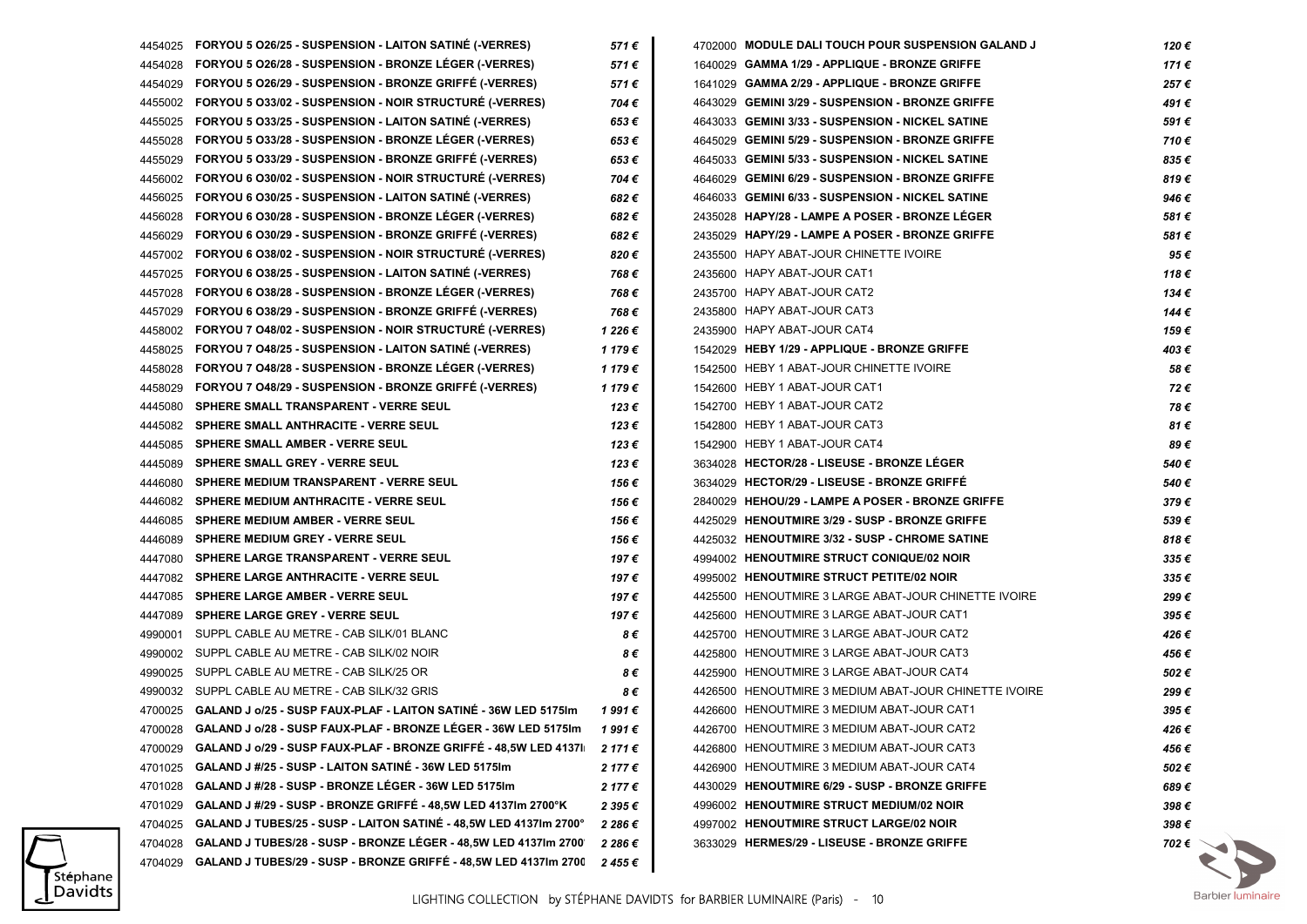| 2134029 | <b>HOURGADA/29 - LAMPE A POSER - BRONZE GRIF</b>  | 186 € | 1107800 ABAT-JOUR o40CM CAT3                      | 78€                 |
|---------|---------------------------------------------------|-------|---------------------------------------------------|---------------------|
| 2134032 | <b>HOURGADA/32 - LAMPE A POSER - CHROME SAT</b>   | 290€  | 1107900 ABAT-JOUR 040CM CAT4                      | 86 €                |
| 2134500 | HOURGADA ABAT-JOUR CHINETTE IVOIRE                | 46 €  | 1550029 KARANIS 1/29 - APPLIQUE - BRONZE GRIFFE   | 322€                |
| 2134600 | HOURGADA ABAT-JOUR CAT1                           | 55 €  | 1550032 KARANIS 1/32 - APPLIQUE - CHROME SATINE   | 437€                |
| 2134700 | <b>HOURGADA ABAT-JOUR CAT2</b>                    | 63€   | 1550500 KARANIS 1 - ABAT-JOUR - CHINETTE IVOIRE   | 42€                 |
| 2134800 | HOURGADA ABAT-JOUR CAT3                           | 65 €  | 1550600 KARANIS 1 - ABAT-JOUR - CAT1              | 50€                 |
| 2134900 | HOURGADA ABAT-JOUR CAT4                           | 71 €  | 1550700 KARANIS 1 - ABAT-JOUR - CAT2              | 56 €                |
| 1441028 | <b>IKHEM/28 - APPLIQUE - BRONZE LEGER</b>         | 315€  | 1550800 KARANIS 1 - ABAT-JOUR - CAT3              | 59€                 |
| 1441029 | <b>IKHEM/29 - APPLIQUE - BRONZE GRIFFE</b>        | 315€  | 1550900 KARANIS 1 - ABAT-JOUR - CAT4              | 65€                 |
| 1441032 | <b>IKHEM/32 - APPLIQUE - CHROME SATINE</b>        | 367€  | 1552029 KARANIS 2/29 - APPLIQUE - BRONZE GRIFFE   | 382€                |
| 1441500 | IKHEM ABAT-JOUR CHINETTE IVOIRE                   | 64 €  | 1552032 KARANIS 2/32 - APPLIQUE - CHROME SATINE   | 520€                |
| 1441600 | IKHEM ABAT-JOUR CAT1                              | 79€   | 1552500 KARANIS 2 - ABAT-JOUR - CHINETTE IVOIRE   | 64 €                |
| 1441700 | IKHEM ABAT-JOUR CAT2                              | 86 €  | 1552600 KARANIS 2 - ABAT-JOUR - CAT1              | 79€                 |
| 1441800 | IKHEM ABAT-JOUR CAT3                              | 93€   | 1552700 KARANIS 2 - ABAT-JOUR - CAT2              | 86€                 |
| 1441900 | IKHEM ABAT-JOUR CAT4                              | 103€  | 1552800 KARANIS 2 - ABAT-JOUR - CAT3              | 92€                 |
| 3242029 | <b>IMAT/29 - LAMPADAIRE - BRONZE GRIFFE</b>       | 367€  | 1552900 KARANIS 2 - ABAT-JOUR - CAT4              | 101 €               |
| 3242500 | IMAT ABAT-JOUR CHINETTE IVOIRE                    | 66 €  | 1310002 KARY/02 - APPL + LISEUSE - NOIR STRUCTURE | 350€                |
| 3242600 | IMAT ABAT-JOUR CAT1                               | 81 €  | 1310028 KARY/28 - APPL + LISEUSE - BRZE LEGER     | 322€                |
| 3242700 | IMAT ABAT-JOUR CAT2                               | 93€   | 1310029 KARY/29 - APPL + LISEUSE - BRZE GRIF      | 322€                |
| 3242800 | IMAT ABAT-JOUR CAT3                               | 98€   | 1310032 KARY/32 - APPL + LISEUSE - CHROME SAT     | 381€                |
| 3242900 | IMAT ABAT-JOUR CAT4                               | 107 € | 1300500 ABAT-JOUR #13CM E27 CHINETTE IVOIRE       | 39€                 |
| 2345029 | <b>IMHOTEP 1/29 - LAMPE A POSER - BRONZE GRIF</b> | 290€  | 1300600 ABAT-JOUR #13CM E27 CAT1                  | 47€                 |
| 2345500 | IMHOTEP 1 ABAT-JOUR CHINETTE IVOIRE               | 42€   | 1300700 ABAT-JOUR #13CM E27 CAT2                  | 52€                 |
| 2345600 | IMHOTEP 1 ABAT-JOUR CAT1                          | 52€   | 1300800 ABAT-JOUR #13CM E27 CAT3                  | 56€                 |
| 2345700 | IMHOTEP 1 ABAT-JOUR CAT2                          | 57€   | 1300900 ABAT-JOUR #13CM E27 CAT4                  | 62€                 |
| 2345800 | IMHOTEP 1 ABAT-JOUR CAT3                          | 62€   | 1204500 ABAT-JOUR CYL15 E27 CHINETTE IVOIRE       | 24€                 |
| 2345900 | IMHOTEP 1 ABAT-JOUR CAT4                          | 68€   | 1204600 ABAT-JOUR CYL15 E27 CAT1                  | 30€                 |
| 2347029 | <b>IMHOTEP 2/29 - LAMPE A POSER - BRONZE GRIF</b> | 352€  | 1204700 ABAT-JOUR CYL15 E27 CAT2                  | 35€                 |
| 2347500 | IMHOTEP 2 ABAT-JOUR CHINETTE IVOIRE               | 69€   | 1204800 ABAT-JOUR CYL15 E27 CAT3                  | 38€                 |
| 2347600 | IMHOTEP 2 ABAT-JOUR CAT1                          | 78€   | 1204900 ABAT-JOUR CYL15 E27 CAT4                  | 41€                 |
| 2347700 | IMHOTEP 2 ABAT-JOUR CAT2                          | 89€   | 1312500 ABAT-JOUR RECT20 E27 CHINETTE IVOIRE      | 42€                 |
| 2347800 | IMHOTEP 2 ABAT-JOUR CAT3                          | 95€   | 1312600 ABAT-JOUR RECT20 E27 CAT1                 | 52€                 |
| 2347900 | IMHOTEP 2 ABAT-JOUR CAT4                          | 105 € | 1312700 ABAT-JOUR RECT20 E27 CAT2                 | 57€                 |
|         | 1630002 JONAS/02 - APPLIQUE - NOIR STRUCTURE      | 279€  | 1312800 ABAT-JOUR RECT20 E27 CAT3                 | 62€                 |
| 1630028 | JONAS/28 - APPLIQUE - BRONZE LEGER                | 268 € | 1312900 ABAT-JOUR RECT20 E27 CAT4                 | 68€                 |
| 1630029 | JONAS/29 - APPLIQUE - BRONZE GRIFFE               | 268 € | 3247029 KAWA 3/29 - LAMPADAIRE - BRONZE GRIFFE    | 226€                |
|         | 2640029 KA/29 - LAMPE A POSER - BRONZE GRIFFE     | 450€  | 3247500 KAWA ABAT-JOUR CHINETTE IVOIRE            | 24 €                |
|         | 2640032 KA/32 - LAMPE A POSER - CHROME SATINE     | 566€  | 3247600 KAWA ABAT-JOUR CAT1                       | 30€                 |
|         | 3146020 KALABSHA/20 - LISEUSE - LAITON POLI       | 490 € | 3247700 KAWA ABAT-JOUR CAT2                       | 35€                 |
|         | 3146028 KALABSHA/28 - LISEUSE - BRONZE LEGER      | 420€  | 3247800 KAWA ABAT-JOUR CAT3                       | 38€                 |
|         | 3146029 KALABSHA/29 - LISEUSE - BRONZE GRIFFE     | 420€  | 3247900 KAWA ABAT-JOUR CAT4                       | 41€                 |
|         | 1107500 ABAT-JOUR o40CM CHINETTE IVOIRE           | 52€   | 3149028 KEKOU/28 - LISEUSE - BRONZE LEGER         | $300 \in$           |
|         | 1107600 ABAT-JOUR 040CM CAT1                      | 64 €  | 3149029 KEKOU/29 - LISEUSE - BRONZE GRIFFE        | 300 $\epsilon$      |
|         | 1107700 ABAT-JOUR o40CM CAT2                      | 75 €  | 3149500 KEKOU ABAT-JOUR CHINETTE IVOIRE           | $30 \in \mathbb{R}$ |
|         |                                                   |       |                                                   |                     |

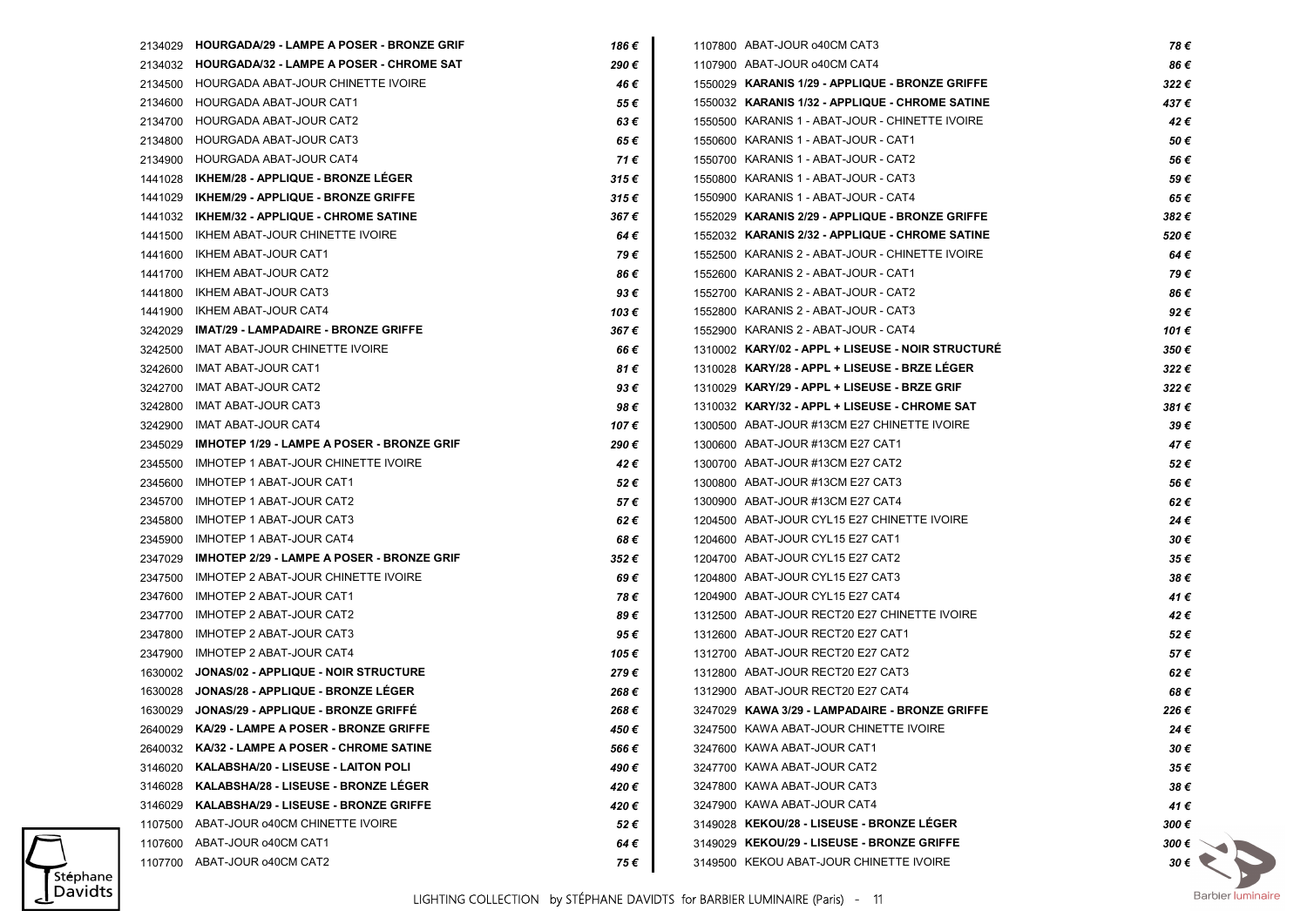|         | 3149600 KEKOU ABAT-JOUR CAT1                         | 38 €  | 4570900 KENTIKA 70 E27 - ABAT-JOUR - CAT4            | 307€                 |
|---------|------------------------------------------------------|-------|------------------------------------------------------|----------------------|
| 3149700 | KEKOU ABAT-JOUR CAT2                                 | 42 €  | 4580500 KENTIKA 80 E27 - ABAT-JOUR - CHIN IVO EMB    | 272€                 |
| 3149800 | <b>KEKOU ABAT-JOUR CAT3</b>                          | 45 €  | 4580600 KENTIKA 80 E27 - ABAT-JOUR - CAT1 EMB        | 283€                 |
| 3149900 | KEKOU ABAT-JOUR CAT4                                 | 50 €  | 4580700 KENTIKA 80 E27 - ABAT-JOUR - CAT2 EMB        | 312€                 |
| 4041029 | KENTIKA CEILING/29 - PLAF SANS AJ - BRONZE GRIF      | 201 € | 4580800 KENTIKA 80 E27 - ABAT-JOUR - CAT3 EMB        | 332€                 |
| 4041033 | KENTIKA CEILING/33 - PLAF SANS AJ - NICKEL SAT       | 224€  | 4580900 KENTIKA 80 E27 - ABAT-JOUR - CAT4 EMB        | 365€                 |
| 4043001 | KENTIKA E27/01 - PLAF SANS AJ - BLANC STRUCTURE      | 103 € | 4590500 KENTIKA 90 E27 - ABAT-J - CHIN IVO EMB       | 314€                 |
| 4043029 | KENTIKA E27/29 - PLAF SANS AJ - BRONZE GRIFFE        | 86€   | 4590600 KENTIKA 90 E27 - ABAT-JOUR - CAT1 EMB        | 328€                 |
| 4043033 | KENTIKA E27/33 - PLAF SANS AJ - NICKEL SATINE        | 112 € | 4590700 KENTIKA 90 E27 - ABAT-JOUR - CAT2 EMB        | 363€                 |
| 4040029 | KENTIKA FINE CEIL/29 - PLAF SANS AJ - BRONZE GRIFFE  | 188€  | 4590800 KENTIKA 90 E27 - ABAT-JOUR - CAT3 EMB        | 387€                 |
| 4050001 | KENTIKA MINI/01 - PLAF SANS AJ - BLANC STRUCTURE     | 94 €  | 4590900 KENTIKA 90 E27 - ABAT-JOUR - CAT4 EMB        | 425 €                |
| 4050029 | KENTIKA MINI/29 - PLAF SANS AJ - BRONZE GRIFFE       | 82€   | 4595500 KENTIKA 100 E27 - ABAT-J - CHIN IVO EMB      | 342€                 |
| 4045029 | KENTIKA NOUR/29 - PLAF SANS AJ - BRONZE GRIF         | 207€  | 4595600 KENTIKA 100 E27 - ABAT-J - CAT1 EMB          | 356€                 |
| 4045033 | KENTIKA NOUR/33 - PLAF SANS AJ - NICKEL SAT          | 232€  | 4595700 KENTIKA 100 E27 - ABAT-J - CAT2 EMB          | 395€                 |
| 4042029 | KENTIKA SHORT CEIL/29 - PLAF SANS AJ - BRONZE GRIF   | 196 € | 4595800 KENTIKA 100 E27 - ABAT-J - CAT3 EMB          | 424 €                |
| 4535500 | KENTIKA 35 E27 - ABAT-JOUR - CHINETTE IVOIRE         | 76€   | 4595900 KENTIKA 100 E27 - ABAT-J - CAT4 EMB          | 466 €                |
| 4535600 | KENTIKA 35 E27 - ABAT-JOUR - CAT1                    | 90€   | 4546500 KENTIKA 45 NOU - ABAT-JOUR - CHINETTE IVOIRE | 101€                 |
| 4535700 | KENTIKA 35 E27 - ABAT-JOUR - CAT2                    | 99€   | 4546600 KENTIKA 45 NOU - ABAT-JOUR - CAT1            | 123€                 |
| 4535800 | KENTIKA 35 E27 - ABAT-JOUR - CAT3                    | 107 € | 4546700 KENTIKA 45 NOU - ABAT-JOUR - CAT2            | 138€                 |
| 4535900 | KENTIKA 35 E27 - ABAT-JOUR - CAT4                    | 118€  | 4546800 KENTIKA 45 NOU - ABAT-JOUR - CAT3            | 146 €                |
| 4540500 | KENTIKA 40 E27 - ABAT-JOUR - CHINETTE IVOIRE         | 86 €  | 4546900 KENTIKA 45 NOU - ABAT-JOUR - CAT4            | 160€                 |
| 4540600 | KENTIKA 40 E27 - ABAT-JOUR - CAT1                    | 105 € | 4551500 KENTIKA 50 NOU - ABAT-JOUR - CHINETTE IVOIRE | 138€                 |
| 4540700 | KENTIKA 40 E27 - ABAT-JOUR - CAT2                    | 117€  | 4551600 KENTIKA 50 NOU - ABAT-JOUR - CAT1            | 142€                 |
| 4540800 | KENTIKA 40 E27 - ABAT-JOUR - CAT3                    | 125 € | 4551700 KENTIKA 50 NOU - ABAT-JOUR - CAT2            | 161€                 |
| 4540900 | KENTIKA 40 E27 - ABAT-JOUR - CAT4                    | 137€  | 4551800 KENTIKA 50 NOU - ABAT-JOUR - CAT3            | 170€                 |
| 4545500 | KENTIKA 45 E27 - ABAT-JOUR - CHINETTE IVOIRE         | 101 € | 4551900 KENTIKA 50 NOU - ABAT-JOUR - CAT4            | 187€                 |
| 4545600 | KENTIKA 45 E27 - ABAT-JOUR - CAT1                    | 123 € | 4561500 KENTIKA 60 NOU - ABAT-JOUR - CHINETTE IVOIRE | 178€                 |
| 4545700 | KENTIKA 45 E27 - ABAT-JOUR - CAT2                    | 138 € | 4561600 KENTIKA 60 NOU - ABAT-JOUR - CAT1            | 186€                 |
| 4545800 | KENTIKA 45 E27 - ABAT-JOUR - CAT3                    | 146 € | 4561700 KENTIKA 60 NOU - ABAT-JOUR - CAT2            | 206€                 |
| 4545900 | KENTIKA 45 E27 - ABAT-JOUR - CAT4                    | 160 € | 4561800 KENTIKA 60 NOU - ABAT-JOUR - CAT3            | 219€                 |
| 4550500 | KENTIKA 50 E27 - ABAT-JOUR - CHINETTE IVOIRE         | 138€  | 4561900 KENTIKA 60 NOU - ABAT-JOUR - CAT4            | 240€                 |
| 4550600 | KENTIKA 50 E27 - ABAT-JOUR - CAT1                    | 142 € | 4571500 KENTIKA 70 NOU - ABAT-JOUR - CHINETTE IVOIRE | 228€                 |
| 4550700 | KENTIKA 50 E27 - ABAT-JOUR - CAT2                    | 161 € | 4571600 KENTIKA 70 NOU - ABAT-JOUR - CAT1            | 239€                 |
| 4550800 | KENTIKA 50 E27 - ABAT-JOUR - CAT3                    | 170 € | 4571700 KENTIKA 70 NOU - ABAT-JOUR - CAT2            | 263€                 |
| 4550900 | KENTIKA 50 E27 - ABAT-JOUR - CAT4                    | 187 € | 4571800 KENTIKA 70 NOU - ABAT-JOUR - CAT3            | 279€                 |
|         | 4560500 KENTIKA 60 E27 - ABAT-JOUR - CHINETTE IVOIRE | 178€  | 4571900 KENTIKA 70 NOU - ABAT-JOUR - CAT4            | 307€                 |
| 4560600 | KENTIKA 60 E27 - ABAT-JOUR - CAT1                    | 186€  | 4581500 KENTIKA 80 NOU - ABAT-J - CHIN IVO EMB       | 272€                 |
| 4560700 | KENTIKA 60 E27 - ABAT-JOUR - CAT2                    | 206€  | 4581600 KENTIKA 80 NOU - ABAT-JOUR - CAT1 EMB        | 283€                 |
| 4560800 | KENTIKA 60 E27 - ABAT-JOUR - CAT3                    | 219€  | 4581700 KENTIKA 80 NOU - ABAT-JOUR - CAT2 EMB        | $312 \epsilon$       |
| 4560900 | KENTIKA 60 E27 - ABAT-JOUR - CAT4                    | 240€  | 4581800 KENTIKA 80 NOU - ABAT-JOUR - CAT3 EMB        | $332 \epsilon$       |
| 4570500 | KENTIKA 70 E27 - ABAT-JOUR - CHINETTE IVOIRE         | 228€  | 4581900 KENTIKA 80 NOU - ABAT-JOUR - CAT4 EMB        | 365€                 |
| 4570600 | KENTIKA 70 E27 - ABAT-JOUR - CAT1                    | 239€  | 4591500 KENTIKA 90 NOU - ABAT-J - CHIN IVO EMB       | $314 \epsilon$       |
| 4570700 | KENTIKA 70 E27 - ABAT-JOUR - CAT2                    | 263€  | 4591600 KENTIKA 90 NOU - ABAT-JOUR - CAT1 EMB        | 328€                 |
| 4570800 | KENTIKA 70 E27 - ABAT-JOUR - CAT3                    | 279€  | 4591700 KENTIKA 90 NOU - ABAT-JOUR - CAT2 EMB        | $363 \in \mathbb{R}$ |
|         |                                                      |       |                                                      |                      |

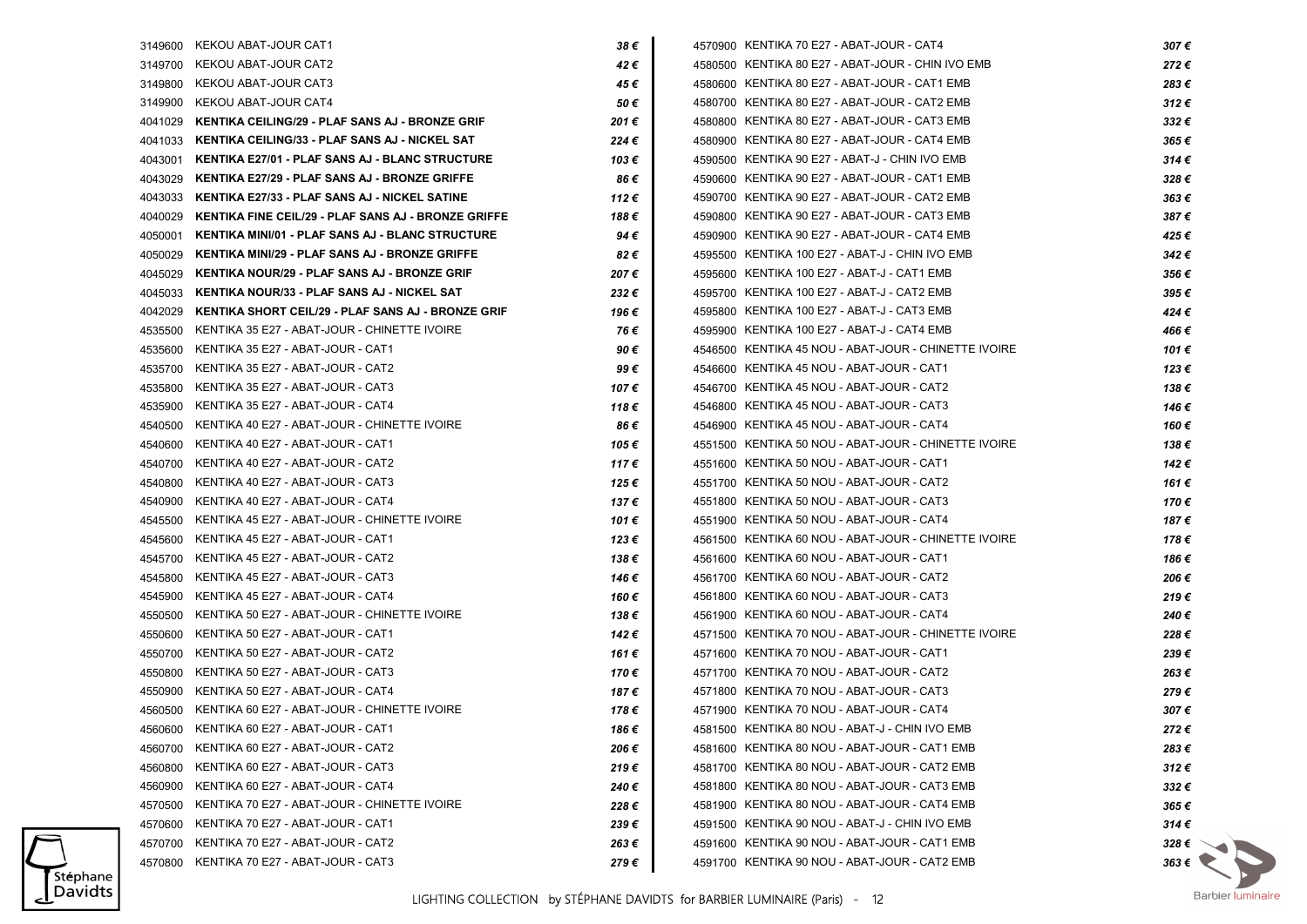|         | 4591800 KENTIKA 90 NOU - ABAT-JOUR - CAT3 EMB  | 387€  | 4505700 KENTIKA 50 FINE - ABAT-JOUR - CAT2                | 131 € |
|---------|------------------------------------------------|-------|-----------------------------------------------------------|-------|
| 4591900 | KENTIKA 90 NOU - ABAT-JOUR - CAT4 EMB          | 425€  | 4505800 KENTIKA 50 FINE - ABAT-JOUR - CAT3                | 139€  |
| 4596500 | KENTIKA 100 NOU - ABAT-J - CHIN IVO EMB        | 342€  | 4505900 KENTIKA 50 FINE - ABAT-JOUR - CAT4                | 153€  |
| 4596600 | KENTIKA 100 NOU - ABAT-J - CAT1 EMB            | 356€  | 4506500 KENTIKA 55 FINE - ABAT-JOUR - CHINETTE IVOIRE     | 130€  |
| 4596700 | KENTIKA 100 NOU - ABAT-J - CAT2 EMB            | 395€  | 4506600 KENTIKA 55 FINE - ABAT-JOUR - CAT1                | 137€  |
| 4596800 | KENTIKA 100 NOU - ABAT-J - CAT3 EMB            | 424 € | 4506700 KENTIKA 55 FINE - ABAT-JOUR - CAT2                | 150 € |
| 4596900 | KENTIKA 100 NOU - ABAT-J - CAT4 EMB            | 466 € | 4506800 KENTIKA 55 FINE - ABAT-JOUR - CAT3                | 160€  |
| 4552500 | KENTIKA 50 SHORT - ABAT-JOUR - CHINETTE IVOIRE | 124€  | 4506900 KENTIKA 55 FINE - ABAT-JOUR - CAT4                | 176€  |
| 4552600 | KENTIKA 50 SHORT - ABAT-JOUR - CAT1            | 129 € | 4507500 KENTIKA 60 FINE - ABAT-JOUR - CHINETTE IVOIRE     | 146 € |
| 4552700 | KENTIKA 50 SHORT - ABAT-JOUR - CAT2            | 144 € | 4507600 KENTIKA 60 FINE - ABAT-JOUR - CAT1                | 151 € |
| 4552800 | KENTIKA 50 SHORT - ABAT-JOUR - CAT3            | 152€  | 4507700 KENTIKA 60 FINE - ABAT-JOUR - CAT2                | 167€  |
| 4552900 | KENTIKA 50 SHORT - ABAT-JOUR - CAT4            | 167 € | 4507800 KENTIKA 60 FINE - ABAT-JOUR - CAT3                | 178€  |
| 4562500 | KENTIKA 60 SHORT - ABAT-JOUR - CHINETTE IVOIRE | 162€  | 4507900 KENTIKA 60 FINE - ABAT-JOUR - CAT4                | 196€  |
| 4562600 | KENTIKA 60 SHORT - ABAT-JOUR - CAT1            | 167 € | 4509500 KENTIKA 70 FINE - ABAT-JOUR - CHINETTE IVOIRE     | 179€  |
| 4562700 | KENTIKA 60 SHORT - ABAT-JOUR - CAT2            | 186 € | 4509600 KENTIKA 70 FINE - ABAT-JOUR - CAT1                | 186€  |
| 4562800 | KENTIKA 60 SHORT - ABAT-JOUR - CAT3            | 198€  | 4509700 KENTIKA 70 FINE - ABAT-JOUR - CAT2                | 201€  |
| 4562900 | KENTIKA 60 SHORT - ABAT-JOUR - CAT4            | 218€  | 4509800 KENTIKA 70 FINE - ABAT-JOUR - CAT3                | 212€  |
| 4572500 | KENTIKA 70 SHORT - ABAT-JOUR - CHINETTE IVOIRE | 196 € | 4509900 KENTIKA 70 FINE - ABAT-JOUR - CAT4                | 233€  |
| 4572600 | KENTIKA 70 SHORT - ABAT-JOUR - CAT1            | 207€  | 4511500 KENTIKA 80 FINE - ABAT-JOUR - CHINETTE IVOIRE EMB | 222€  |
| 4572700 | KENTIKA 70 SHORT - ABAT-JOUR - CAT2            | 238€  | 4511600 KENTIKA 80 FINE - ABAT-JOUR - CAT1 EMB            | 220€  |
| 4572800 | KENTIKA 70 SHORT - ABAT-JOUR - CAT3            | 251€  | 4511700 KENTIKA 80 FINE - ABAT-JOUR - CAT2 EMB            | 235€  |
| 4572900 | KENTIKA 70 SHORT - ABAT-JOUR - CAT4            | 276€  | 4511800 KENTIKA 80 FINE - ABAT-JOUR - CAT3 EMB            | 248€  |
| 4582500 | KENTIKA 80 SHORT - ABAT-J - CHIN IVO EMB       | 245€  | 4511900 KENTIKA 80 FINE - ABAT-JOUR - CAT4 EMB            | 273€  |
| 4582600 | KENTIKA 80 SHORT - ABAT-JOUR - CAT1 EMB        | 255€  | 4522000 SUPPL DIFF NON STD POUR KENTIKA 35                | 32€   |
| 4582700 | KENTIKA 80 SHORT - ABAT-JOUR - CAT2 EMB        | 282€  | 4523000 SUPPL DIFF NON STD POUR KENTIKA 40                | 33€   |
| 4582800 | KENTIKA 80 SHORT - ABAT-JOUR - CAT3 EMB        | 299€  | 4524000 SUPPL DIFF NON STD POUR KENTIKA 45                | 35€   |
| 4582900 | KENTIKA 80 SHORT - ABAT-JOUR - CAT4 EMB        | 329€  | 4525000 SUPPL DIFF NON STD POUR KENTIKA 50                | 36€   |
| 4592500 | KENTIKA 90 SHORT - ABAT-J - CHIN IVO EMB       | 283€  | 4526000 SUPPL DIFF NON STD POUR KENTIKA 60                | 42€   |
| 4592600 | KENTIKA 90 SHORT - ABAT-JOUR - CAT1 EMB        | 296€  | 4527000 SUPPL DIFF NON STD POUR KENTIKA 70                | 45€   |
| 4592700 | KENTIKA 90 SHORT - ABAT-JOUR - CAT2 EMB        | 328€  | 4528000 SUPPL DIFF NON STD POUR KENTIKA 80                | 47€   |
| 4592800 | KENTIKA 90 SHORT - ABAT-JOUR - CAT3 EMB        | 348€  | 4529000 SUPPL DIFF NON STD POUR KENTIKA 90                | 55€   |
| 4592900 | KENTIKA 90 SHORT - ABAT-JOUR - CAT4 EMB        | 383€  | 4530000 SUPPL DIFF NON STD POUR KENTIKA 100               | 60€   |
| 4597500 | KENTIKA 100 SHORT - ABAT-J - CHIN IVO EMB      | 308€  |                                                           |       |
| 4597600 | KENTIKA 100 SHORT - ABAT-J - CAT1 EMB          | 320€  |                                                           |       |
| 4597700 | KENTIKA 100 SHORT - ABAT-J - CAT2 EMB          | 357€  |                                                           |       |
| 4597800 | KENTIKA 100 SHORT - ABAT-J - CAT3 EMB          | 382€  |                                                           |       |
|         | 4597900 KENTIKA 100 SHORT - ABAT-J - CAT4 EMB  | 420€  |                                                           |       |
| 4504500 | KENTIKA 45 FINE - ABAT-JOUR - CHINETTE IVOIRE  | 96€   |                                                           |       |
| 4504600 | KENTIKA 45 FINE - ABAT-JOUR - CAT1             | 99€   |                                                           |       |
| 4504700 | KENTIKA 45 FINE - ABAT-JOUR - CAT2             | 112€  |                                                           |       |
| 4504800 | KENTIKA 45 FINE - ABAT-JOUR - CAT3             | 119€  |                                                           |       |
| 4504900 | KENTIKA 45 FINE - ABAT-JOUR - CAT4             | 131 € |                                                           |       |
| 4505500 | KENTIKA 50 FINE - ABAT-JOUR - CHINETTE IVOIRE  | 112€  |                                                           |       |
|         | 4505600 KENTIKA 50 FINE - ABAT-JOUR - CAT1     | 116€  |                                                           |       |



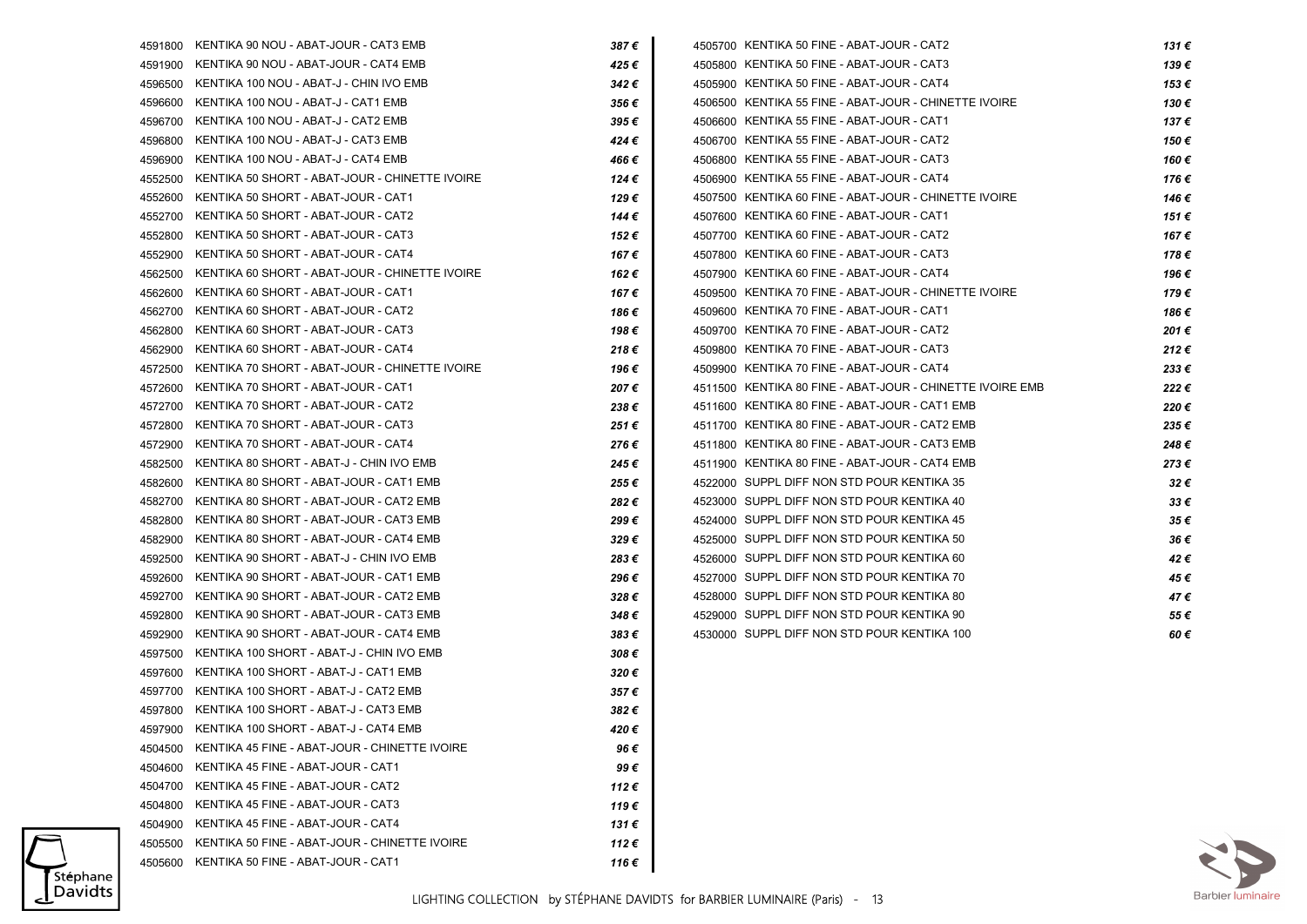| 4931025 | <b>KERMA 1 #/25 - SUSP LAITON SAT SANS STRUCT</b>           | 101€    | 2449028 KHABA/28 - LAMPE A POSER - BRONZE LEGER           | 500 € |
|---------|-------------------------------------------------------------|---------|-----------------------------------------------------------|-------|
| 4931029 | <b>KERMA 1 #/29 - SUSP BRONZE GRIF SANS STRUCT</b>          | 101 €   | 2449029 KHABA/29 - LAMPE A POSER - BRONZE GRIFFE          | 500€  |
| 4932025 | <b>KERMA 2 #/25 - SUSP LAITON SAT SANS STRUCT</b>           | 207 €   | 2449500 KHABA ABAT-JOUR CHINETTE IVOIRE                   | 92€   |
| 4932029 | <b>KERMA 2 #/29 - SUSP BRONZE GRIF SANS STRUCT</b>          | 207 €   | 2449600 KHABA ABAT-JOUR CAT1                              | 114€  |
| 4933025 | <b>KERMA 3 #/25 - SUSP LAITON SAT SANS STRUCT</b>           | 290€    | 2449700 KHABA ABAT-JOUR CAT2                              | 129€  |
| 4933029 | <b>KERMA 3 #/29 - SUSP BRONZE GRIF SANS STRUCT</b>          | 290€    | 2449800 KHABA ABAT-JOUR CAT3                              | 140€  |
| 4934025 | <b>KERMA 4 #/25 - SUSP LAITON SAT SANS STRUCT</b>           | 374€    | 2449900 KHABA ABAT-JOUR CAT4                              | 154€  |
| 4934029 | <b>KERMA 4 #/29 - SUSP BRONZE GRIF SANS STRUCT</b>          | 374€    | 3491029 KHABA FLOOR/29 - LAMPADAIRE - BRONZE GRIFFE       | 746 € |
| 4930025 | <b>KERMA L 5 #/25 - SUSP LAITON SAT SANS STRUCTURE</b>      | 492€    | 3491500 KHABA FLOOR ABAT-JOUR CHINETTE IVOIRE             | 105€  |
| 4930029 | <b>KERMA L 5 #/29 - SUSP BRONZE GRIF SANS STRUCTURE</b>     | 492€    | 3491600 KHABA FLOOR ABAT-JOUR CAT1                        | 129€  |
| 4935002 | <b>KERMA 5 #/02 - SUSP NOIR STRU SANS STRUCT</b>            | 584€    | 3491700 KHABA FLOOR ABAT-JOUR CAT2                        | 147€  |
| 4935025 | <b>KERMA 5 #/25 - SUSP LAITON SAT SANS STRUCT</b>           | 579€    | 3491800 KHABA FLOOR ABAT-JOUR CAT3                        | 155€  |
| 4935029 | <b>KERMA 5 #/29 - SUSP BRONZE GRIF SANS STRUCT</b>          | 579€    | 3491900 KHABA FLOOR ABAT-JOUR CAT4                        | 171€  |
| 4937002 | KERMA 7 #/02 - SUSP NOIR STRU SANS STRUCT                   | 784 €   | 2452098 KHETY/98 - LAMPE A POSER - BRONZE GRIFFÉ + LÉGER  | 360€  |
| 4937025 | KERMA 7 #/25 - SUSP LAITON SAT SANS STRUCT                  | 775€    | 2452500 KHETY ABAT-JOUR CHINETTE IVOIRE                   | 88€   |
| 4937029 | <b>KERMA 7 #/29 - SUSP BRONZE GRIF SANS STRUCT</b>          | 775€    | 2452600 KHETY ABAT-JOUR CAT1                              | 108€  |
| 4939002 | <b>KERMA 9 #/02 - SUSP NOIR STRU SANS STRUCT</b>            | 1 022 € | 2452700 KHETY ABAT-JOUR CAT2                              | 119€  |
| 4939025 | <b>KERMA 9 #/25 - SUSP LAITON SAT SANS STRUCT</b>           | 1 015 € | 2452800 KHETY ABAT-JOUR CAT3                              | 130€  |
| 4939029 | <b>KERMA 9 #/29 - SUSP BRONZE GRIF SANS STRUCT</b>          | 1 015 € | 2452900 KHETY ABAT-JOUR CAT4                              | 143€  |
| 4904025 | <b>KERMA 3 o/25 - SUSP LAITON SAT SANS STRUCT</b>           | 281€    | 1251028 KHONSOU/28 - APPLIQUE - BRONZE LÉGER              | 306€  |
| 4904029 | <b>KERMA 3 o/29 - SUSP BRONZE GRIFFE SANS STRUCT</b>        | 281€    | 1251029 KHONSOU/29 - APPLIQUE - BRONZE GRIFFE             | 306 € |
| 4905025 | <b>KERMA 5 o/25 - SUSP LAITON SAT SANS STRUCT</b>           | 440 €   | 1252500 KHONSOU # ABAT-JOUR CHINETTE IVOIRE               | 65€   |
| 4905029 | <b>KERMA 5 o/29 - SUSP BRONZE GRIFFE SANS STRUCT</b>        | 440 €   | 1252600 KHONSOU # ABAT-JOUR CAT1                          | 81€   |
| 4906025 | <b>KERMA 6 o38/25 - SUSP LAITON SAT SANS STRUCTURE</b>      | 611€    | 1252700 KHONSOU # ABAT-JOUR CAT2                          | 91€   |
| 4906029 | <b>KERMA 6 038/29 - SUSP BRONZE GRIF SANS STRUCTURE</b>     | 611€    | 1252800 KHONSOU # ABAT-JOUR CAT3                          | 98€   |
| 4907025 | <b>KERMA 7 048/25 - SUSP LAITON SAT SANS STRUCTURE</b>      | 995€    | 1252900 KHONSOU # ABAT-JOUR CAT4                          | 107 € |
| 4907029 | <b>KERMA 7 048/29 - SUSP BRONZE GRIF SANS STRUCTURE</b>     | 995€    | 1251500 KHONSOU o ABAT-JOUR CHINETTE IVOIRE               | 42€   |
| 4908025 | <b>KERMA 8 o/25 - SUSP LAITON SAT SANS STRUCT</b>           | 634€    | 1251600 KHONSOU o ABAT-JOUR CAT1                          | 50€   |
| 4908029 | <b>KERMA 8 o/29 - SUSP BRONZE GRIF SANS STRUCT</b>          | 634€    | 1251700 KHONSOU o ABAT-JOUR CAT2                          | 56€   |
| 4911025 | <b>KERMA 11 o/25 - SUSP LAITON SAT SANS STRUCT</b>          | 884 €   | 1251800 KHONSOU o ABAT-JOUR CAT3                          | 59€   |
| 4911029 | <b>KERMA 11 o/29 - SUSP BRONZE GRIF SANS STRUCT</b>         | 884 €   | 1251900 KHONSOU o ABAT-JOUR CAT4                          | 65€   |
| 4916002 | <b>KERMA 16 o/02 - SUSP NOIR STRU SANS STRUCT</b>           | 1 676 € | 3646020 KOMOMBO/20 - LISEUSE - LAITON POLI                | 666 € |
| 4916025 | <b>KERMA 16 o83/25 - SUSP LAITON SAT SANS STRUCTURE</b>     | 1 770 € | 3646028 KOMOMBO/28 - LISEUSE - BRONZE LEGER               | 540 € |
| 4952025 | <b>KERMA 3 CEILING/25 PLAF LAITON SAT SANS STRUCTURE</b>    | 279€    | 3646029 KOMOMBO/29 - LISEUSE - BRONZE GRIFFE              | 540 € |
| 4952029 | <b>KERMA 3 CEILING/29 PLAF BRONZE GRIFFE SANS STRUCTURE</b> | 284€    | 4648028 LAHOUN/28 - SUSPENSION - BRONZE LEGER             | 770€  |
| 4953029 | <b>KERMA LUSTRE/29 - SUSP BRONZE GRIF SANS STRUCT</b>       | 1 059 € | 4648029 LAHOUN/29 - SUSPENSION - BRONZE GRIFFE            | 770€  |
| 4949002 | <b>KERMA SQUARE 9/02 - SUSP NOIR STRU SANS STRUCT</b>       | 996€    | 4648093 LAHOUN/93 - SUSPENSION - BRZE GRIF + NICKEL SAT   | 843€  |
| 4949029 | <b>KERMA SQUARE 9/29 - SUSP BRONZE GRIF SANS STRUCT</b>     | 989€    | 4648095 LAHOUN/95 - SUSPENSION - BRZE GRIF + LAITON SAT   | 770€  |
| 4990001 | SUPPL CABLE AU METRE - CAB SILK/01 BLANC                    | 8€      | 1976002 LECCE/02 - APPL - NOIR STRUCTURE - SANS STRUCTURE | 208€  |
| 4990002 | SUPPL CABLE AU METRE - CAB SILK/02 NOIR                     | 8€      | 1976025 LECCE/25 - APPL - LAITON SAT - SANS STRUCTURE     | 197 € |
| 4990025 | SUPPL CABLE AU METRE - CAB SILK/25 OR                       | 8€      | 1976028 LECCE/28 - APPL - BRONZE LEGER - SANS STRUCTURE   | 197 € |
| 4990032 | SUPPL CABLE AU METRE - CAB SILK/32 GRIS                     | 8€      | 1976029 LECCE/29 - APPL - BRONZE GRIFFE - SANS STRUCTURE  | 197 € |
| 4999002 | <b>KERMA STRUCTURE/02 - EPOXY NOIR</b>                      | 24€     | 3790029 LUCILLE/29 - LAMPADAIRE - BRONZE GRIFFE           | 710€  |
| 4999025 | <b>KERMA STRUCTURE/25 - EPOXY OR</b>                        | 24€     |                                                           |       |
|         |                                                             |         |                                                           |       |

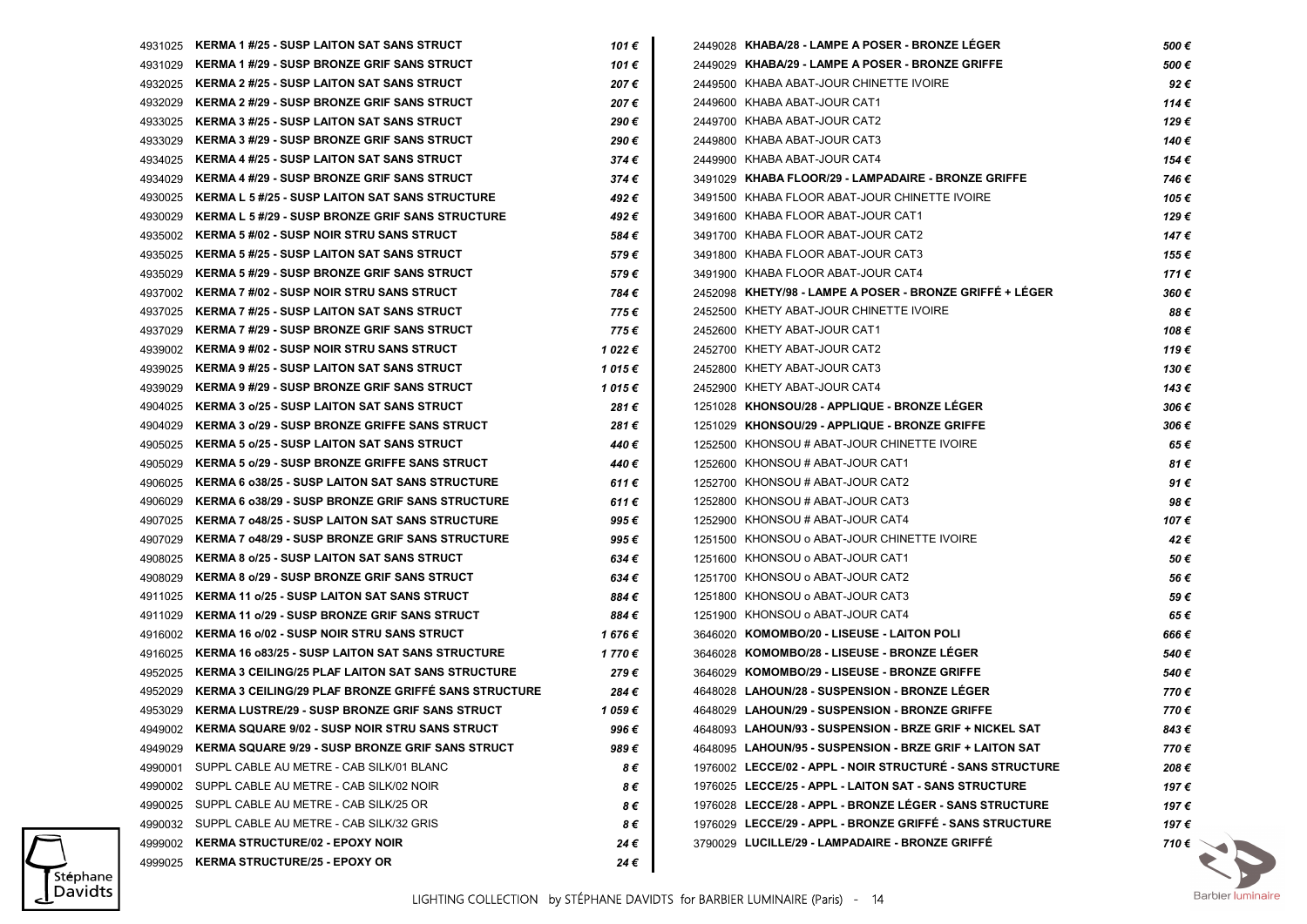| 4482002 | LUNA 3 O26/02 - SUSPENSION NOIR STRUCTURE (-VERRES) | 491 €   | 4680025 LUNGA J o/25 - SUSP FAUX-PLAF - LAITON SAT - 49,4W LED 4212Im 27 | 1 800 €              |
|---------|-----------------------------------------------------|---------|--------------------------------------------------------------------------|----------------------|
| 4482025 | LUNA 3 026/25 - SUSPENSION LAITON SATINE (-VERRES)  | 446 €   | 4680028 LUNGA J o/28 - SUSP FAUX-PLAF - BRONZE LEGER - 49.4W LED 4212    | 1800€                |
| 4482028 | LUNA 3 026/28 - SUSPENSION BRONZE LEGER (-VERRES)   | 446 €   | 4680029 LUNGA J o/29 - SUSP FAUX-PLAF - BRONZE GRIFFE - 49,4W LED 4212   | 1877€                |
| 4482029 | LUNA 3 026/29 - SUSPENSION BRONZE GRIFFE (-VERRES)  | 446 €   | 4681025 LUNGA J #/25 - SUSP - LAITON SAT - 49,4W LED 4212Im 2700°K       | 1942€                |
| 4483002 | LUNA 4 026/02 - SUSPENSION NOIR STRUCTURE (-VERRES) | 567€    | 4681028 LUNGA J #/28 - SUSP - BRONZE LÉGER - 49.4W LED 4212lm 2700°K     | 1942€                |
| 4483025 | LUNA 4 026/25 - SUSPENSION LAITON SATINE (-VERRES)  | 521€    | 4681029 LUNGA J #/29 - SUSP - BRONZE GRIFFE - 49,4W LED 4212Im 2700°K    | 2019€                |
| 4483028 | LUNA 4 026/28 - SUSPENSION BRONZE LEGER (-VERRES)   | 521€    | 4682000 MODULE DALI TOUCH POUR SUSPENSION LUNGA                          | 120€                 |
| 4483029 | LUNA 4 026/29 - SUSPENSION BRONZE GRIFFE (-VERRES)  | 521 €   | 5141001 MAGELLAN 1/01 - PLAF - BLANC STRUCT                              | 147€                 |
| 4489002 | LUNA 5 026/02 - SUSPENSION NOIR STRUCTURÉ (-VERRES) | 651€    | 5141002 MAGELLAN 1/02 - PLAF - NOIR STRUCT                               | 147€                 |
| 4489025 | LUNA 5 026/25 - SUSPENSION LAITON SATINE (-VERRES)  | 605 €   | 5141028 MAGELLAN 1/28 - PLAF - BRONZE LÉGER                              | 139€                 |
| 4489028 | LUNA 5 026/28 - SUSPENSION BRONZE LEGER (-VERRES)   | 605€    | 5141029 MAGELLAN 1/29 - PLAF - BRONZE GRIFFE                             | 139€                 |
| 4489029 | LUNA 5 026/29 - SUSPENSION BRONZE GRIFFE (-VERRES)  | 605€    | 5141032 MAGELLAN 1/32 - PLAF - CHROME SAT                                | 175€                 |
| 4485002 | LUNA 5 033/02 - SUSPENSION NOIR STRUCTURE (-VERRES) | 773€    | 5142001 MAGELLAN 2/01 - PLAF - BLANC STRUCT                              | 224€                 |
| 4485025 | LUNA 5 033/25 - SUSPENSION LAITON SATINE (-VERRES)  | 722€    | 5142002 MAGELLAN 2/02 - PLAF - NOIR STRUCT                               | 224€                 |
| 4485028 | LUNA 5 033/28 - SUSPENSION BRONZE LEGER (-VERRES)   | 722€    | 5142028 MAGELLAN 2/28 - PLAF - BRONZE LEGER                              | 210€                 |
| 4485029 | LUNA 5 033/29 - SUSPENSION BRONZE GRIFFE (-VERRES)  | 722€    | 5142029 MAGELLAN 2/29 - PLAF - BRONZE GRIFFE                             | 210€                 |
| 4487002 | LUNA 6 038/02 - SUSPENSION NOIR STRUCTURE (-VERRES) | 892€    | 5142032 MAGELLAN 2/32 - PLAF - CHROME SAT                                | 261€                 |
| 4487025 | LUNA 6 038/25 - SUSPENSION LAITON SATINE (-VERRES)  | 840 €   | 5143001 MAGELLAN 3/01 - PLAF - BLANC STRUCT                              | 370€                 |
| 4487028 | LUNA 6 038/28 - SUSPENSION BRONZE LEGER (-VERRES)   | 840 €   | 5143002 MAGELLAN 3/02 - PLAF - NOIR STRUCT                               | 370€                 |
| 4487029 | LUNA 6 038/29 - SUSPENSION BRONZE GRIFFÉ (-VERRES)  | 840 €   | 5143028 MAGELLAN 3/28 - PLAF - BRONZE LEGER                              | 342€                 |
| 4488002 | LUNA 7 048/02 - SUSPENSION NOIR STRUCTURE (-VERRES) | 1 310 € | 5143029 MAGELLAN 3/29 - PLAF - BRONZE GRIFFE                             | 342€                 |
| 4488025 | LUNA 7 048/25 - SUSPENSION LAITON SATINE (-VERRES)  | 1 263 € | 5143032 MAGELLAN 3/32 - PLAF - CHROME SAT                                | 407€                 |
| 4488028 | LUNA 7 048/28 - SUSPENSION BRONZE LEGER (-VERRES)   | 1 263 € | 5144001 MAGELLAN 4/01 - PLAF - BLANC STRUCT                              | 454€                 |
| 4488029 | LUNA 7 048/29 - SUSPENSION BRONZE GRIFFE (-VERRES)  | 1 263 € | 5144002 MAGELLAN 4/02 - PLAF - NOIR STRUCT                               | 454€                 |
| 4445080 | SPHERE SMALL TRANSPARENT - VERRE SEUL               | 123€    | 5144028 MAGELLAN 4/28 - PLAF - BRONZE LEGER                              | 432€                 |
| 4445082 | SPHERE SMALL ANTHRACITE - VERRE SEUL                | 123€    | 5144029 MAGELLAN 4/29 - PLAF - BRONZE GRIFFE                             | 432€                 |
| 4445085 | SPHERE SMALL AMBER - VERRE SEUL                     | 123 €   | 5144032 MAGELLAN 4/32 - PLAF - CHROME SAT                                | 514€                 |
| 4445089 | SPHERE SMALL GREY - VERRE SEUL                      | 123€    | 6013001 MAGELLAN PL/01 - SPOT A POSER - BLANC STRUCT                     | 171€                 |
| 4446080 | SPHERE MEDIUM TRANSPARENT - VERRE SEUL              | 156 €   | 6013002 MAGELLAN PL/02 - SPOT A POSER - NOIR STRUCT                      | 171€                 |
| 4446082 | SPHERE MEDIUM ANTHRACITE - VERRE SEUL               | 156 €   | 6013029 MAGELLAN PL/29 - SPOT A POSER - BRZE GRIF                        | 163€                 |
| 4446085 | <b>SPHERE MEDIUM AMBER - VERRE SEUL</b>             | 156 €   | 6013032 MAGELLAN PL/32 - SPOT A POSER - CHROME SAT                       | 197€                 |
| 4446089 | SPHERE MEDIUM GREY - VERRE SEUL                     | 156 €   | <b>MAGELLAN SQUARE/01 - PLAF - BLANC STRUCT</b><br>5145001               | 466€                 |
| 4447080 | SPHERE LARGE TRANSPARENT - VERRE SEUL               | 197 €   | 5145002 MAGELLAN SQUARE/02 - PLAF - NOIR STRUCT                          | 466 €                |
| 4447082 | SPHERE LARGE ANTHRACITE - VERRE SEUL                | 197€    | 5145028 MAGELLAN SQUARE/28 - PLAF - BRONZE LEGER                         | 443€                 |
| 4447085 | SPHERE LARGE AMBER - VERRE SEUL                     | 197€    | 5145029 MAGELLAN SQUARE/29 - PLAF - BRONZE GRIFFE                        | 443€                 |
| 4447089 | SPHERE LARGE GREY - VERRE SEUL                      | 197€    | 5145032 MAGELLAN SQUARE/32 - PLAF - CHROME SAT                           | 568€                 |
| 4990001 | SUPPL CABLE AU METRE - CAB SILK/01 BLANC            | 8€      | 5146001 MAGELLAN ST/01 - PLAF - BLANC STRUCT                             | 113€                 |
|         | 4990002 SUPPL CABLE AU METRE - CAB SILK/02 NOIR     | 8€      | 5146002 MAGELLAN ST/02 - PLAF - NOIR STRUCT                              | 108 €                |
|         | 4990025 SUPPL CABLE AU METRE - CAB SILK/25 OR       | 8€      | 5146028 MAGELLAN ST/28 - PLAF - BRONZE LEGER                             | 99€                  |
|         | 4990032 SUPPL CABLE AU METRE - CAB SILK/32 GRIS     | 8€      | 5146029 MAGELLAN ST/29 - PLAF - BRONZE GRIFFE                            | 99€                  |
|         |                                                     |         | 5146032 MAGELLAN ST/32 - PLAF - CHROME SAT                               | 131 €                |
|         |                                                     |         | 5151001 MAJORIS 1/01 - PLAF - BLANC STRUCT                               | 147 €                |
|         |                                                     |         | 5151029 MAJORIS 1/29 - PLAF - BRONZE GRIFFE                              | 139 € $\sim$         |
|         |                                                     |         | 5151032 MAJORIS 1/32 - PLAF - CHROME SATINE                              | $174 \in \mathbb{R}$ |

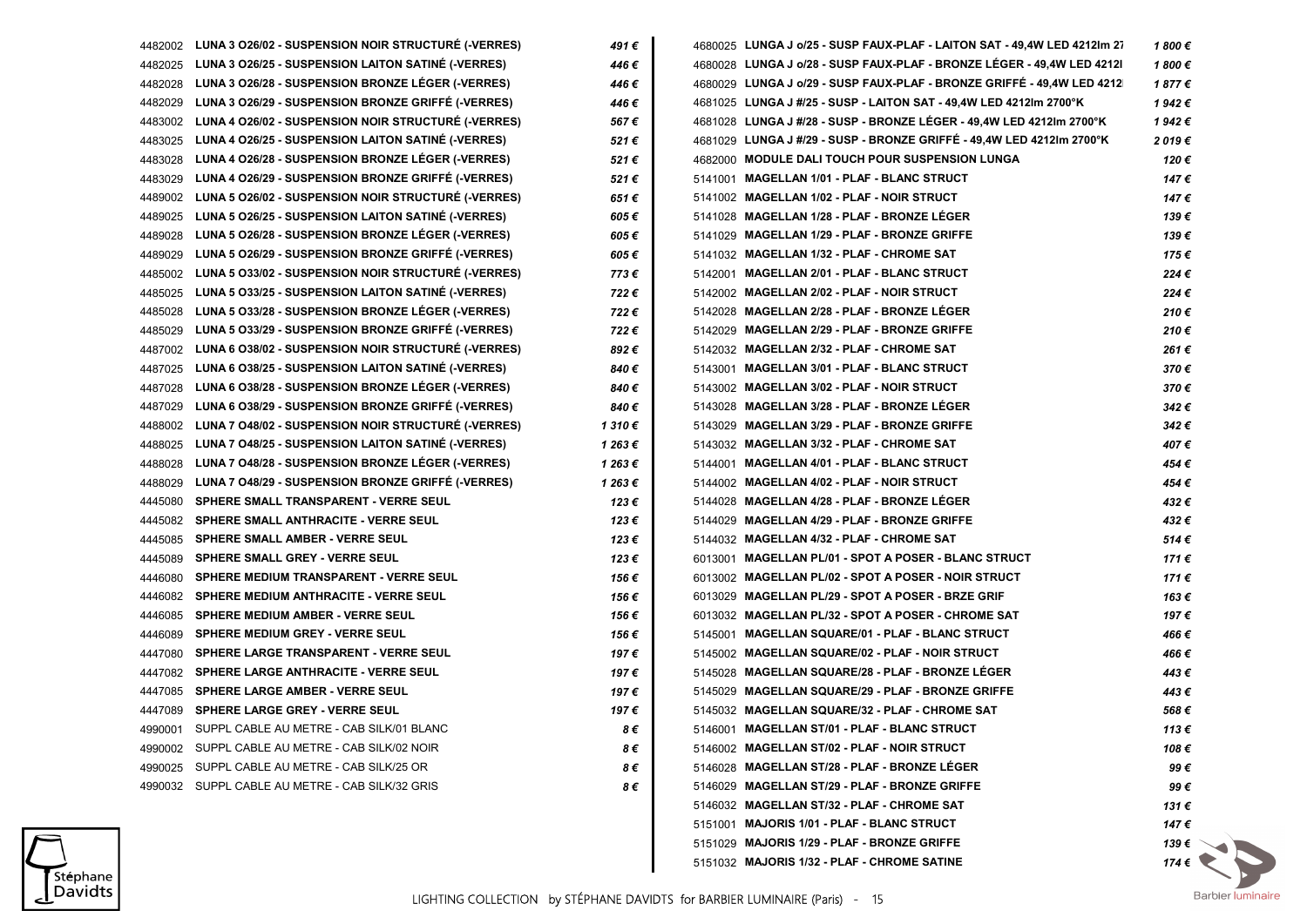| 5152001 | <b>MAJORIS 2/01 - PLAF - BLANC STRUCT</b>          | 222€     | 3492028 MANDOULIS FLOOR/28 - LAMPADAIRE - BRONZE LEGER    | 955€           |
|---------|----------------------------------------------------|----------|-----------------------------------------------------------|----------------|
| 5152029 | <b>MAJORIS 2/29 - PLAF - BRONZE GRIFFE</b>         | 210€     | 3492029 MANDOULIS FLOOR/29 - LAMPADAIRE - BRONZE GRIFFE   | 955€           |
| 5152032 | <b>MAJORIS 2/32 - PLAF - CHROME SATINE</b>         | 260€     | 3492500 MANDOULIS FLOOR ABAT-JOUR CHINETTE IVOIRE         | 136€           |
| 5153001 | <b>MAJORIS 3/01 - PLAF - BLANC STRUCT</b>          | 357€     | 3492600 MANDOULIS FLOOR ABAT-JOUR CAT1                    | 166€           |
| 5153029 | <b>MAJORIS 3/29 - PLAF - BRONZE GRIFFE</b>         | 342€     | 3492700 MANDOULIS FLOOR ABAT-JOUR CAT2                    | 189€           |
| 5153032 | <b>MAJORIS 3/32 - PLAF - CHROME SATINE</b>         | 424€     | 3492800 MANDOULIS FLOOR ABAT-JOUR CAT3                    | 204€           |
| 5154001 | <b>MAJORIS 4/01 - PLAF - BLANC STRUCT</b>          | 425€     | 3492900 MANDOULIS FLOOR ABAT-JOUR CAT4                    | 225€           |
| 5154029 | <b>MAJORIS 4/29 - PLAF - BRONZE GRIFFE</b>         | 407€     | 5966001 MANHATTAN 6/01 - SPOT ENCAS - BLANC STRUCTURE     | 82€            |
| 5154032 | <b>MAJORIS 4/32 - PLAF - CHROME SATINE</b>         | 514€     | 5966002 MANHATTAN 6/02 - SPOT ENCAS - NOIR STRUCTURE      | 82€            |
| 5155001 | <b>MAJORIS 5/01 - PLAF - BLANC STRUCT</b>          | 514 €    | 5966025 MANHATTAN 6/25 - SPOT ENCAS - LAITON SATINÉ       | 77€            |
| 5155029 | <b>MAJORIS 5/29 - PLAF - BRONZE GRIFFE</b>         | 491 €    | 5966028 MANHATTAN 6/28 - SPOT ENCAS - BRONZE LEGER        | 77€            |
| 5155032 | <b>MAJORIS 5/32 - PLAF - CHROME SATINE</b>         | 622€     | 5966029 MANHATTAN 6/29 - SPOT ENCAS - BRONZE GRIFFE       | 77€            |
| 1130020 | <b>MAMMISI/20 - APPL SANS INTER - LAITON POLI</b>  | 209€     | 5968001 MANHATTAN 8/01 - SPOT ENCAS - BLANC STRUCTURE     | 86€            |
| 1130028 | <b>MAMMISI/28 - APPL SANS INTER - BRZE LEGER</b>   | 182€     | 5968002 MANHATTAN 8/02 - SPOT ENCAS - NOIR STRUCTURE      | 86€            |
| 1130029 | <b>MAMMISI/29 - APPL SANS INTER - BRZE GRIF</b>    | 182€     | 5968025 MANHATTAN 8/25 - SPOT ENCAS - LAITON SATINE       | 80€            |
| 1130031 | <b>MAMMISI/31 - APPL SANS INTER - CHROME POLI</b>  | 266€     | 5968028 MANHATTAN 8/28 - SPOT ENCAS - BRONZE LEGER        | 80€            |
| 1130032 | <b>MAMMISI/32 - APPL SANS INTER - CHROME SAT</b>   | 235€     | 5968029 MANHATTAN 8/29 - SPOT ENCAS - BRONZE GRIFFE       | 80€            |
| 1131020 | <b>MAMMISI/20 - APPL AVEC INTER - LAITON POLI</b>  | 209€     | 1561029 MAYA/29 - APPLIQUE - BRONZE GRIFFE                | 240€           |
| 1131028 | <b>MAMMISI/28 - APPL AVEC INTER - BRZE LEGER</b>   | 182€     | 1561032 MAYA/32 - APPLIQUE - CHROME SATINE                | 319€           |
| 1131029 | <b>MAMMISI/29 - APPL AVEC INTER - BRZE GRIF</b>    | 182€     | 1562500 MAYA # ABAT-JOUR CHINETTE IVOIRE                  | 58€            |
| 1131031 | <b>MAMMISI/31 - APPL AVEC INTER - CHROME POLI</b>  | 266€     | 1562600 MAYA # ABAT-JOUR CAT1                             | 72€            |
| 1131032 | <b>MAMMISI/32 - APPL AVEC INTER - CHROME SAT</b>   | 235€     | 1562700 MAYA # ABAT-JOUR CAT2                             | 78€            |
| 1130500 | MAMMISI o ABAT-JOUR CHINETTE IVOIRE                | 24 €     | 1562800 MAYA # ABAT-JOUR CAT3                             | 81€            |
| 1130600 | MAMMISI o ABAT-JOUR CAT1                           | 30 €     | 1562900 MAYA # ABAT-JOUR CAT4                             | 89€            |
| 1130700 | MAMMISI o ABAT-JOUR CAT2                           | 35 €     | 1561500 MAYA o ABAT-JOUR CHINETTE IVOIRE                  | 52€            |
| 1130800 | MAMMISI o ABAT-JOUR CAT3                           | 38€      | 1561600 MAYA o ABAT-JOUR CAT1                             | 64 €           |
| 1130900 | MAMMISI o ABAT-JOUR CAT4                           | 41 €     | 1561700 MAYA o ABAT-JOUR CAT2                             | 70€            |
| 1303500 | ABAT-JOUR #14CM E14 CHINETTE IVOIRE                | 45 €     | 1561800 MAYA o ABAT-JOUR CAT3                             | 75€            |
| 1303600 | ABAT-JOUR #14CM E14 CAT1                           | 55 €     | 1561900 MAYA o ABAT-JOUR CAT4                             | 82€            |
| 1303700 | ABAT-JOUR #14CM E14 CAT2                           | 59€      | 3653020 MEDINEH/20 - LISEUSE - LAITON POLI                | 655€           |
| 1303800 | ABAT-JOUR #14CM E14 CAT3                           | 62€      | 3653028 MEDINEH/28 - LISEUSE - BRONZE LEGER               | 519€           |
| 1303900 | ABAT-JOUR #14CM E14 CAT4                           | 68 €     | 3653029 MEDINEH/29 - LISEUSE - BRONZE GRIFFE              | 519€           |
| 1200500 | ABAT-JOUR CYL13 E14 CHINETTE IVOIRE                | 20€      | 1853020 MEIDOUM 35/20 - APPL TAB - 2x1,9W LED LAITON POLI | 380€           |
| 1200600 | ABAT-JOUR CYL13 E14 CAT1                           | 24 €     | 1853029 MEIDOUM 35/29 - APPL TAB - 2x1,9W LED BRZE GRIF   | 345€           |
| 1200700 | ABAT-JOUR CYL13 E14 CAT2                           | 28€      | 1853033 MEIDOUM 35/33 - APPL TAB - 2x1,9W LED NICKEL SAT  | 388€           |
|         | 1200800 ABAT-JOUR CYL13 E14 CAT3                   | 30 €     | 1855020 MEIDOUM 55/20 - APPL TAB - 2x3,8W LED LAITON POLI | 463€           |
| 1200900 | ABAT-JOUR CYL13 E14 CAT4                           | $33 \in$ | 1855029 MEIDOUM 55/29 - APPL TAB - 2x3,8W LED BRZE GRIF   | 423€           |
| 2450028 | <b>MANDOULIS/28 - LAMPE A POSER - BRONZE LEGER</b> | 719€     | 1855033 MEIDOUM 55/33 - APPL TAB - 2x3,8W LED NICKEL SAT  | 471€           |
| 2450029 | <b>MANDOULIS/29 - LAMPE A POSER - BRONZE GRIF</b>  | 719€     | 1857020 MEIDOUM 75/20 - APPL TAB - 2x5,6W LED LAITON POLI | 568€           |
| 2450500 | MANDOULIS ABAT-JOUR CHINETTE IVOIRE                | 126 €    | 1857029 MEIDOUM 75/29 - APPL TAB - 2x5,6W LED BRZE GRIF   | 514€           |
| 2450600 | MANDOULIS ABAT-JOUR CAT1                           | 155 €    | 1857033 MEIDOUM 75/33 - APPL TAB - 2x5,6W LED NICKEL SAT  | 563€           |
| 2450700 | MANDOULIS ABAT-JOUR CAT2                           | 177€     | 2253028 MENDES/28 - LAMPE A POSER - BRONZE LEGER          | 300 €          |
| 2450800 | MANDOULIS ABAT-JOUR CAT3                           | 191€     | 2253029 MENDES/29 - LAMPE A POSER - BRONZE GRIFFE         | 300 $\epsilon$ |
| 2450900 | <b>MANDOULIS ABAT-JOUR CAT4</b>                    | 211€     | 2253500 MENDES ABAT-JOUR CHINETTE IVOIRE                  | 42€ \          |
|         |                                                    |          |                                                           |                |

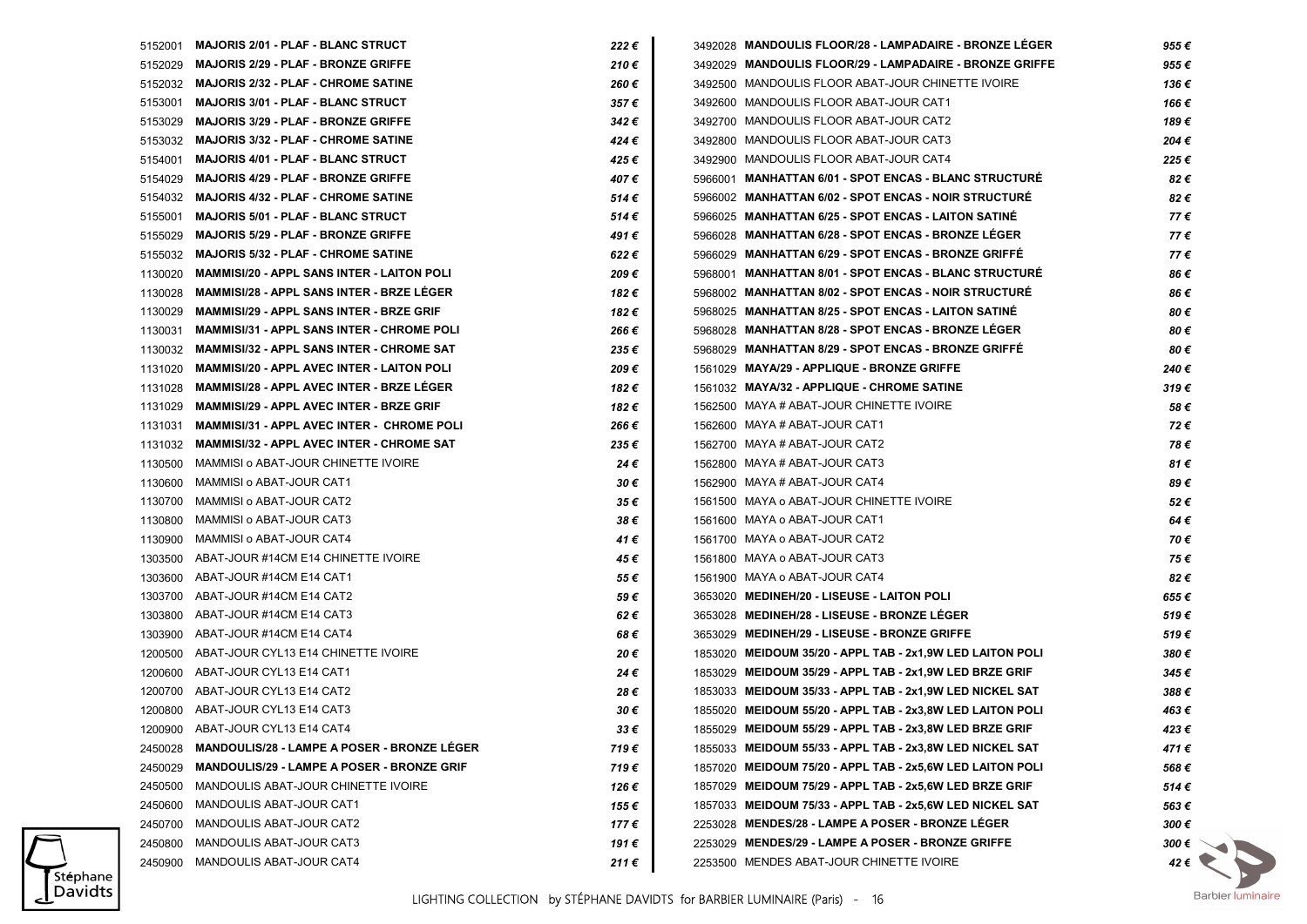|         | 2253600 MENDES ABAT-JOUR CAT1                       | 56€   |                                                    | 111€      |
|---------|-----------------------------------------------------|-------|----------------------------------------------------|-----------|
| 2253700 | MENDES ABAT-JOUR CAT2                               | 64€   | 2262900 MENNA 2 # ABAT-JOUR CAT4                   | 122€      |
|         | 2253800 MENDES ABAT-JOUR CAT3                       | 69€   | 2257028 MENNA 3/28 - LAMPE A POSER - BRONZE LEGER  | 259€      |
| 2253900 | MENDES ABAT-JOUR CAT4                               | 76 €  | 2257029 MENNA 3/29 - LAMPE A POSER - BRONZE GRIFFE | 259€      |
| 3253029 | <b>MENDES FLOOR/29 - LAMPADAIRE - BRONZE GRIFFE</b> | 496 € | 2257032 MENNA 3/32 - LAMPE A POSER - CHROME SATINE | 336€      |
| 3253500 | MENDES FLOOR ABAT-JOUR CHINETTE IVOIRE              | 66 €  | 2257500 MENNA 3 CYL ABAT-JOUR CHINETTE IVOIRE      | 75€       |
| 3253600 | MENDES FLOOR ABAT-JOUR CAT1                         | 81 €  | 2257600 MENNA 3 CYL ABAT-JOUR CAT1                 | 92€       |
| 3253700 | MENDES FLOOR ABAT-JOUR CAT2                         | 93€   | 2257700 MENNA 3 CYL ABAT-JOUR CAT2                 | 108€      |
| 3253800 | MENDES FLOOR ABAT-JOUR CAT3                         | 98€   | 2257800 MENNA 3 CYL ABAT-JOUR CAT3                 | 117€      |
| 3253900 | MENDES FLOOR ABAT-JOUR CAT4                         | 107 € | 2257900 MENNA 3 CYL ABAT-JOUR CAT4                 | 129 €     |
| 2255028 | <b>MENNA 1/28 - LAMPE A POSER - BRONZE LEGER</b>    | 214€  | 2260500 MENNA 3 o ABAT-JOUR CHINETTE IVOIRE        | 51€       |
| 2255029 | <b>MENNA 1/29 - LAMPE A POSER - BRONZE GRIFFE</b>   | 214€  | 2260600 MENNA 3 o ABAT-JOUR CAT1                   | 63€       |
| 2255032 | MENNA 1/32 - LAMPE A POSER - CHROME SAT             | 270€  | 2260700 MENNA 3 o ABAT-JOUR CAT2                   | 74€       |
| 2255500 | MENNA 1 CYL ABAT-JOUR CHINETTE IVOIRE               | 45 €  | 2260800 MENNA 3 o ABAT-JOUR CAT3                   | 76€       |
| 2255600 | MENNA 1 CYL ABAT-JOUR CAT1                          | 56 €  | 2260900 MENNA 3 o ABAT-JOUR CAT4                   | 83€       |
| 2255700 | MENNA 1 CYL ABAT-JOUR CAT2                          | 65 €  | 2263500 MENNA 3 # ABAT-JOUR CHINETTE IVOIRE        | 108€      |
| 2255800 | MENNA 1 CYL ABAT-JOUR CAT3                          | 70€   | 2263600 MENNA 3 # ABAT-JOUR CAT1                   | 115€      |
| 2255900 | MENNA 1 CYL ABAT-JOUR CAT4                          | 77 €  | 2263700 MENNA 3 # ABAT-JOUR CAT2                   | 131 €     |
| 2258500 | MENNA 1 o ABAT-JOUR CHINETTE IVOIRE                 | 39€   | 2263800 MENNA 3 # ABAT-JOUR CAT3                   | 142€      |
| 2258600 | MENNA 1 o ABAT-JOUR CAT1                            | 47 €  | 2263900 MENNA 3 # ABAT-JOUR CAT4                   | 156 €     |
| 2258700 | MENNA 1 o ABAT-JOUR CAT2                            | 56 €  | 1654029 MERAK 2/29 - APPLIQUE - BRONZE GRIFFE      | 218€      |
| 2258800 | MENNA 1 o ABAT-JOUR CAT3                            | 62€   | 1654032 MERAK 2/32 - APPLIQUE - CHROME SAT         | 258€      |
| 2258900 | MENNA 1 o ABAT-JOUR CAT4                            | 68€   | 5161001 MERCURE 1/01 PLAFONNIER BLANC              | 105 €     |
| 2261500 | MENNA 1 # ABAT-JOUR CHINETTE IVOIRE                 | 52€   | 5161020 MERCURE 1/20 PLAFONNIER LAITON POLI        | 108€      |
| 2261600 | MENNA 1 # ABAT-JOUR CAT1                            | 67€   | 5161029 MERCURE 1/29 PLAFONNIER BRONZE GRIFFE      | 93€       |
|         | 2261700 MENNA 1 # ABAT-JOUR CAT2                    | 77 €  | 5161032 MERCURE 1/32 PLAFONNIER CHROME SAT         | 118€      |
| 2261800 | MENNA 1 # ABAT-JOUR CAT3                            | 83€   | 5162001 MERCURE 2/01 PLAFONNIER BLANC              | 153€      |
| 2261900 | MENNA 1 # ABAT-JOUR CAT4                            | 92€   | 5162020 MERCURE 2/20 PLAFONNIER LAITON POLI        | 163€      |
| 2256028 | <b>MENNA 2/28 - LAMPE A POSER - BRONZE LEGER</b>    | 235€  | 5162029 MERCURE 2/29 PLAFONNIER BRONZE GRIFFE      | 139€      |
| 2256029 | <b>MENNA 2/29 - LAMPE A POSER - BRONZE GRIFFE</b>   | 235€  | 5162032 MERCURE 2/32 PLAFONNIER CHROME SAT         | 189€      |
| 2256032 | <b>MENNA 2/32 - LAMPE A POSER - CHROME SATINE</b>   | 311 € | 5163001 MERCURE 3/01 PLAFONNIER BLANC              | 239€      |
| 2256500 | MENNA 2 CYL ABAT-JOUR CHINETTE IVOIRE               | 57€   | 5163020 MERCURE 3/20 PLAFONNIER LAITON POLI        | 240€      |
| 2256600 | MENNA 2 CYL ABAT-JOUR CAT1                          | 70 €  | 5163029 MERCURE 3/29 PLAFONNIER BRONZE GRIFFE      | 210€      |
| 2256700 | MENNA 2 CYL ABAT-JOUR CAT2                          | 83€   | 5163032 MERCURE 3/32 PLAFONNIER CHROME SAT         | 307€      |
| 2256800 | MENNA 2 CYL ABAT-JOUR CAT3                          | 91€   | 5164001 MERCURE 4/01 PLAFONNIER BLANC              | $335 \in$ |
|         | 2256900 MENNA 2 CYL ABAT-JOUR CAT4                  | 100 € | 5164020 MERCURE 4/20 PLAFONNIER LAITON POLI        | 354€      |
|         | 2259500 MENNA 2 o ABAT-JOUR CHINETTE IVOIRE         | 46€   | 5164029 MERCURE 4/29 PLAFONNIER BRONZE GRIFFE      | 306€      |
|         | 2259600 MENNA 2 o ABAT-JOUR CAT1                    | 55€   | 5164032 MERCURE 4/32 PLAFONNIER CHROME SAT         | 425€      |
|         | 2259700 MENNA 2 o ABAT-JOUR CAT2                    | 63€   | 5166001 MERCURE 5/01 PLAFONNIER BLANC              | 437€      |
|         | 2259800 MENNA 2 o ABAT-JOUR CAT3                    | 65 €  | 5166020 MERCURE 5/20 PLAFONNIER LAITON POLI        | 468 €     |
|         | 2259900 MENNA 2 o ABAT-JOUR CAT4                    | 71 €  | 5166029 MERCURE 5/29 PLAFONNIER BRONZE GRIFFE      | 408 €     |
|         | 2262500 MENNA 2 # ABAT-JOUR CHINETTE IVOIRE         | 72€   | 5166032 MERCURE 5/32 PLAFONNIER CHROME SAT         | 540 €     |
| 2262600 | MENNA 2 # ABAT-JOUR CAT1                            | 90€   | 5167001 MERCURE 6/01 PLAFONNIER BLANC              | 509€      |
|         | 2262700 MENNA 2 # ABAT-JOUR CAT2                    | 101 € | 5167020 MERCURE 6/20 PLAFONNIER LAITON POLI        | $551 \in$ |

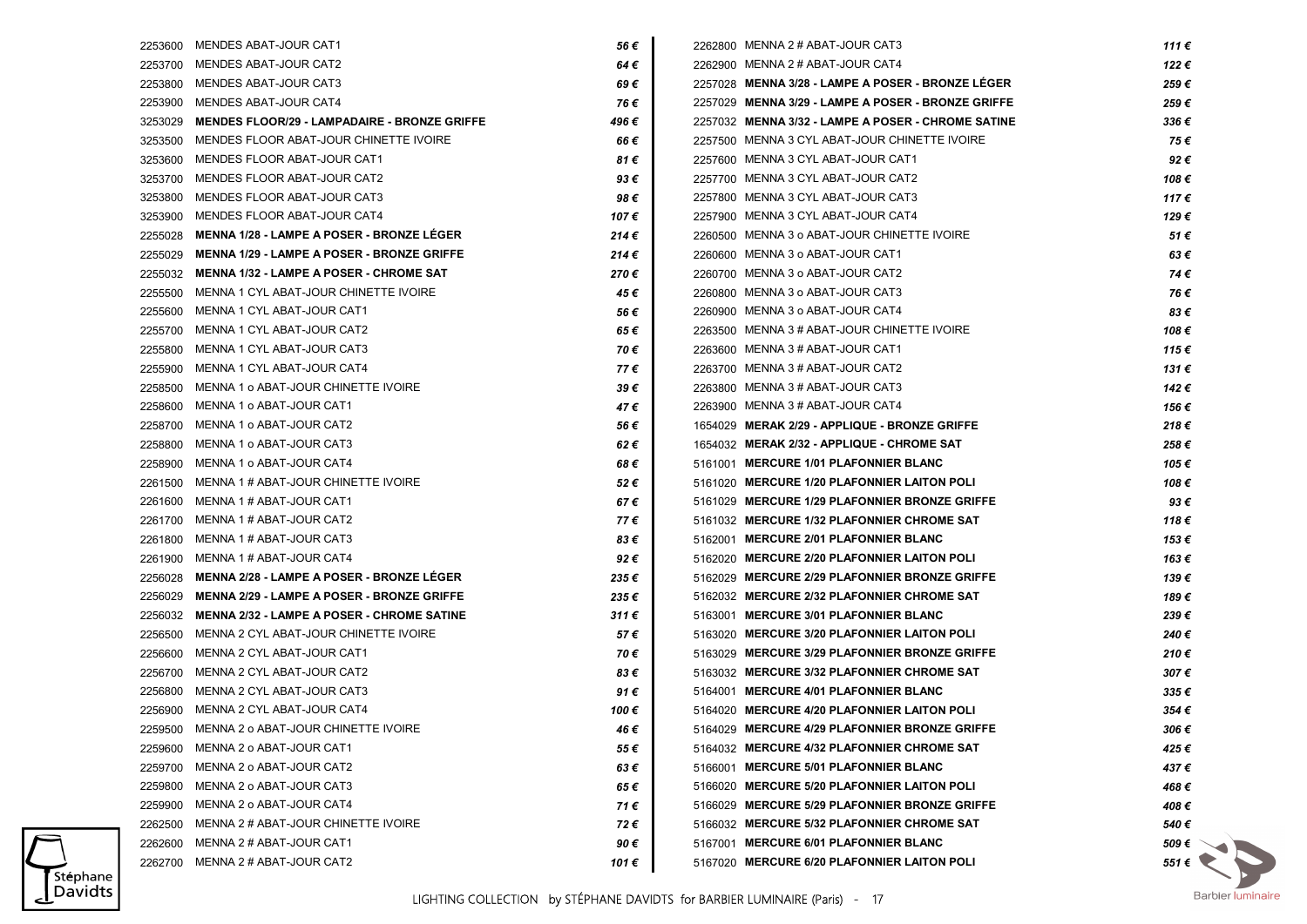|         | 5167029 MERCURE 6/29 PLAFONNIER BRONZE GRIFFE        | 479 € | 4545600 KENTIKA 45 E27 - ABAT-JOUR - CAT1                  | 123€    |
|---------|------------------------------------------------------|-------|------------------------------------------------------------|---------|
|         | 5167032 MERCURE 6/32 PLAFONNIER CHROME SAT           | 632€  | 4545700 KENTIKA 45 E27 - ABAT-JOUR - CAT2                  | 138€    |
|         | 6015002 MERCURE PL/02 SPOT A POSER NOIR STRUC        | 139€  | 4545800 KENTIKA 45 E27 - ABAT-JOUR - CAT3                  | 146 €   |
|         | 6015020 MERCURE PL/20 SPOT A POSER LAITON POLI       | 140 € | 4545900 KENTIKA 45 E27 - ABAT-JOUR - CAT4                  | 160€    |
| 6015029 | <b>MERCURE PL/29 SPOT A POSER BRONZE GRIFFE</b>      | 127 € | 1862020 MEROE 25/20 - APPL TAB - LAITON POLI 2xG4 LED INCL | 306€    |
| 6015033 | MERCURE PL/33 SPOT A POSER NICKEL SAT                | 143 € | 1862029 MEROE 25/29 - APPL TAB - BRZE GRIF 2xG4 LED INCL   | 276€    |
|         | 6016002 MERCURE PL2/02 SPOT A POSER NOIR STRUC       | 232€  | 1862033 MEROE 25/33 - APPL TAB - NICKEL SAT 2xG4 LED INCL  | 297€    |
|         | 6016020 MERCURE PL2/20 SPOT A POSER LAITON POLI      | 246 € | 1864020 MEROE 40/20 - APPL TAB - LAITON POLI 2xG4 LED INCL | 323€    |
|         | 6016029 MERCURE PL2/29 SPOT A POSER BRONZE GRIFFE    | 222€  | 1864029 MEROE 40/29 - APPL TAB - BRZE GRIF 2xG4 LED INCL   | 295€    |
|         | 6016033 MERCURE PL2/33 SPOT A POSER NICKEL SAT       | 239€  | 1864033 MEROE 40/33 - APPL TAB - NICKEL SAT 2xG4 LED INCL  | 319€    |
|         | 5103001 ANTARES 3/01 PLAFONNIER BLANC                | 257 € | 1865020 MEROE 53/20 - APPL TAB - LAITON POLI 2xG4 LED INCL | 342€    |
|         | 5103020 ANTARES 3/20 PLAFONNIER LAITON POLI          | 259€  | 1865029 MEROE 53/29 - APPL TAB - BRZE GRIF 2xG4 LED INCL   | 312€    |
|         | 5103029 ANTARES 3/29 PLAFONNIER BRONZE GRIFFE        | 235€  | 1865033 MEROE 53/33 - APPL TAB - NICKEL SAT 2xG4 LED INCL  | 341 €   |
|         | 5104001 ANTARES 4/01 PLAFONNIER BLANC                | 294 € | 2460029 MERTY/29 - LAMPE A POSER - BRONZE GRIFFE           | 339€    |
|         | 5104020 ANTARES 4/20 PLAFONNIER LAITON POLI          | 298€  | 2460500 MERTY ABAT-JOUR CHINETTE IVOIRE                    | 79€     |
|         | 5104029 ANTARES 4/29 PLAFONNIER BRONZE GRIFFE        | 270€  | 2460600 MERTY ABAT-JOUR CAT1                               | 96€     |
|         | 5165001 MERCURE SQUARE/01 PLAFONNIER BLANC           | 340 € | 2460700 MERTY ABAT-JOUR CAT2                               | 105€    |
| 5165020 | <b>MERCURE SQUARE/20 PLAFONNIER LAITON POLI</b>      | 366 € | 2460800 MERTY ABAT-JOUR CAT3                               | 115€    |
| 5165029 | <b>MERCURE SQUARE/29 PLAFONNIER BRONZE GRIFFE</b>    | 318€  | 2460900 MERTY ABAT-JOUR CAT4                               | 127 €   |
|         | 5165032 MERCURE SQUARE/32 PLAFONNIER CHROME SAT      | 437 € | 3472029 MERTY FLOOR/29 - LAMPADAIRE - BRONZE GRIFFE        | 570€    |
|         | 5168001 MERCURE ST/01 PLAFONNIER BLANC               | 77 €  | 3472500 MERTY FLOOR - ABAT-JOUR - CHINETTE IVOIRE          | 86 €    |
| 5168020 | <b>MERCURE ST/20 PLAFONNIER LAITON POLI</b>          | 77€   | 3472600 MERTY FLOOR - ABAT-JOUR - CAT1                     | 107€    |
| 5168029 | <b>MERCURE ST/29 PLAFONNIER BRONZE GRIFFE</b>        | 69€   | 3472700 MERTY FLOOR - ABAT-JOUR - CAT2                     | 115€    |
|         | 5168032 MERCURE ST/32 PLAFONNIER CHROME SAT          | 88 €  | 3472800 MERTY FLOOR - ABAT-JOUR - CAT3                     | 126 €   |
| 4154029 | <b>MEREROUKA 2/29 - SUSP - BRONZE GRIFFE</b>         | 525€  | 3472900 MERTY FLOOR - ABAT-JOUR - CAT4                     | 139€    |
| 4154033 | <b>MEREROUKA 2/33 - SUSP - NICKEL SATINE</b>         | 604 € | 1953028 MESSENGER/28 - APPL - BRZE LEGER SANS STRU         | 186€    |
| 4155029 | <b>MEREROUKA 3/29 - SUSP - BRONZE GRIFFE</b>         | 744 € | 1953029 MESSENGER/29 - APPL - BRZE GRIF SANS STRU          | 186€    |
|         | 4155033 MEREROUKA 3/33 - SUSP - NICKEL SATINE        | 836€  | 4999002 KERMA STRUCTURE/02 - EPOXY NOIR                    | 24€     |
| 4333500 | MEREROUKA # ABAT-JOUR CHINETTE IVOIRE                | 79€   | 4999025 KERMA STRUCTURE/25 - EPOXY OR                      | 24€     |
| 4333600 | MEREROUKA # ABAT-JOUR CAT1                           | 98 €  | 1954028 MESSENGER L/28 - APPL - BRZE LEGER SANS STRU       | 186€    |
| 4333700 | MEREROUKA # ABAT-JOUR CAT2                           | 112€  | 1954029 MESSENGER L/29 - APPL - BRZE GRIF SANS STRU        | 186€    |
| 4333800 | MEREROUKA # ABAT-JOUR CAT3                           | 120 € | 4439029 METELIS 125/29 - SUSP - BRONZE GRIFFE              | 1468€   |
| 4333900 | MEREROUKA # ABAT-JOUR CAT4                           | 132€  | 4439500 METELIS 125 ABAT-JOUR CHINETTE IVOIRE              | 329€    |
| 4157500 | MEREROUKA 28 o ABAT-JOUR CHINETTE IVOIRE             | 44 €  | 4439600 METELIS 125 ABAT-JOUR CAT1                         | 353€    |
|         | 4157600 MEREROUKA 28 o ABAT-JOUR CAT1                | 54 €  | 4439700 METELIS 125 ABAT-JOUR CAT2                         | 390€    |
|         | 4157700 MEREROUKA 28 o ABAT-JOUR CAT2                | 63 €  | 4439800 METELIS 125 ABAT-JOUR CAT3                         | 415€    |
|         | 4157800 MEREROUKA 28 o ABAT-JOUR CAT3                | 74 €  | 4439900 METELIS 125 ABAT-JOUR CAT4                         | 456 €   |
|         | 4157900 MEREROUKA 28 o ABAT-JOUR CAT4                | 81 €  | 4440029 METELIS 155/29 - SUSP - BRONZE GRIFFE              | 1 724 € |
| 4158500 | MEREROUKA 40 o ABAT-JOUR CHINETTE IVOIRE             | 55 €  | 4440500 METELIS 155 ABAT-JOUR CHINETTE IVOIRE              | 456€    |
|         | 4158600 MEREROUKA 40 o ABAT-JOUR CAT1                | 66 €  | 4440600 METELIS 155 ABAT-JOUR CAT1                         | 487€    |
|         | 4158700 MEREROUKA 40 o ABAT-JOUR CAT2                | 80€   | 4440700 METELIS 155 ABAT-JOUR CAT2                         | 555€    |
| 4158800 | MEREROUKA 40 o ABAT-JOUR CAT3                        | 89€   | 4440800 METELIS 155 ABAT-JOUR CAT3                         | 591€    |
| 4158900 | MEREROUKA 40 o ABAT-JOUR CAT4                        | 98€   | 4440900 METELIS 155 ABAT-JOUR CAT4                         | 650 €   |
|         | 4545500 KENTIKA 45 E27 - ABAT-JOUR - CHINETTE IVOIRE | 101 € |                                                            |         |

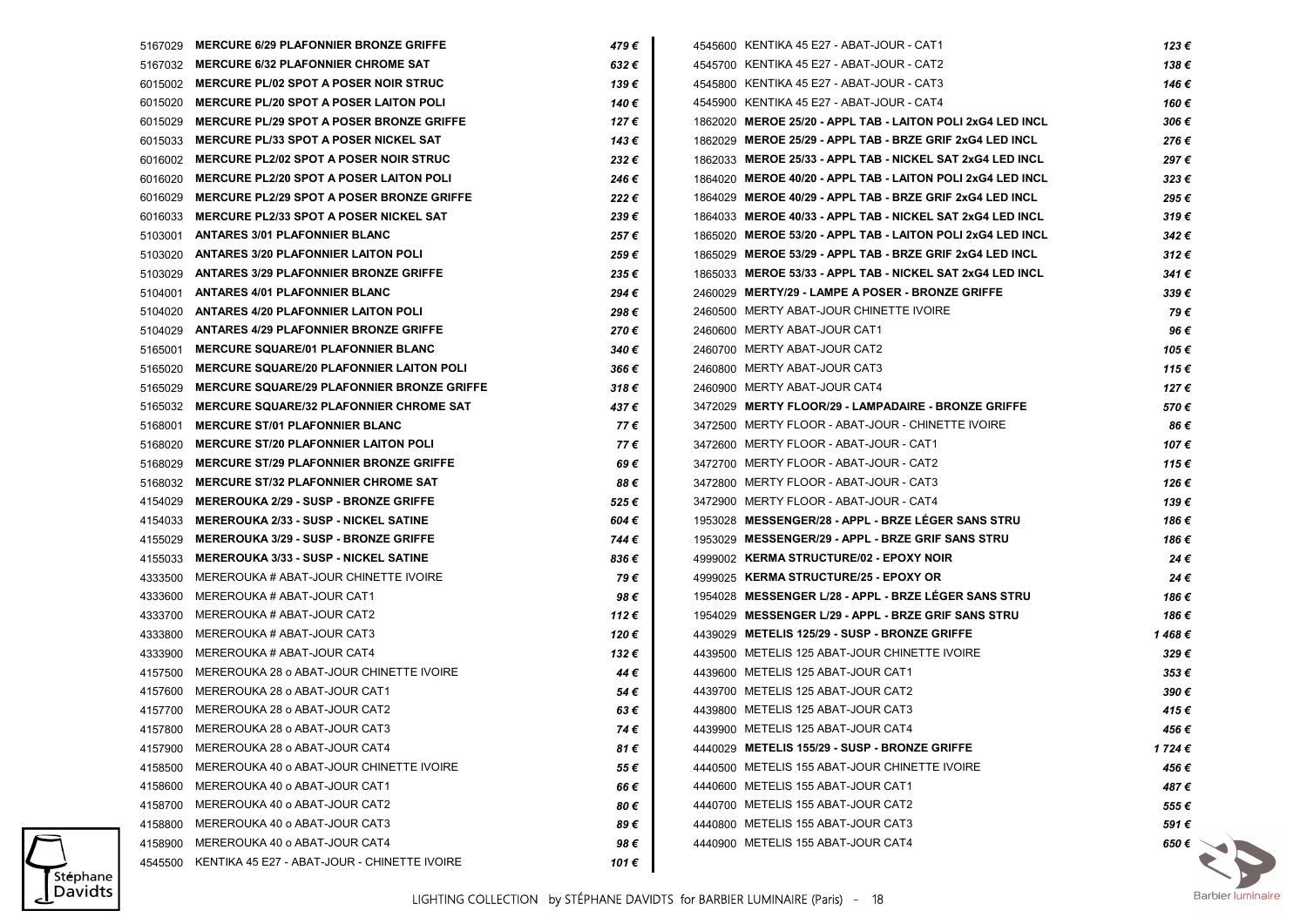|         | 6055002 MICRON PL/02 - SPOT A POSER - NOIR STRUCT  | 142€  | 1333028 NAGANO/28 - APPLIQUE - BRONZE LEGER       | 300€           |
|---------|----------------------------------------------------|-------|---------------------------------------------------|----------------|
| 6055020 | <b>MICRON PL/20 - SPOT A POSER - LAITON POLI</b>   | 142 € | 1333029 NAGANO/29 - APPLIQUE - BRONZE GRIFFÉ      | 300€           |
| 6055029 | <b>MICRON PL/29 - SPOT A POSER - BRONZE GRIF</b>   | 131 € | 1333032 NAGANO/32 - APPLIQUE - CHROME SATINÉ      | 420€           |
| 6055032 | <b>MICRON PL/32 - SPOT A POSER - CHROME SATINE</b> | 153€  | 1333500 NAGANO ABAT-JOUR CHINETTE IVOIRE          | 48€            |
| 2850002 | <b>MIDAS/02 - SPOT A POSER - NOIR STRUCTURE</b>    | 322€  | 1333600 NAGANO ABAT-JOUR CAT1                     | 58€            |
| 2850028 | <b>MIDAS/28 - SPOT A POSER - BRONZE LEGER</b>      | 300€  | 1333700 NAGANO ABAT-JOUR CAT2                     | 63€            |
| 2850029 | <b>MIDAS/29 - SPOT A POSER - BRONZE GRIFFE</b>     | 300€  | 1333800 NAGANO ABAT-JOUR CAT3                     | 67€            |
| 3700002 | <b>MILO/02 - LAMPADAIRE - NOIR STRUCT</b>          | 922€  | 1333900 NAGANO ABAT-JOUR CAT4                     | 74€            |
| 3700028 | MILO/28 - LAMPADAIRE - BRONZE LEGER                | 868€  | 2354029 NAOS 1/29 - LAMPE A POSER - BRONZE GRIFFE | 150€           |
| 3700029 | <b>MILO/29 - LAMPADAIRE - BRONZE GRIFFE</b>        | 868€  | 2354032 NAOS 1/32 - LAMPE A POSER - CHROME SATINE | 180€           |
| 1620002 | MINOS/02 - APPL AVEC INTER - NOIR STRUCTURE        | 218€  | 2354500 NAOS 1 ABAT-JOUR CHINETTE IVOIRE          | 45€            |
| 1620025 | MINOS/25 - APPL AVEC INTER - LAITON SAT            | 206 € | 2354600 NAOS 1 ABAT-JOUR CAT1                     | 55€            |
| 1620028 | MINOS/28 - APPL AVEC INTER - BRZE LEGER            | 206 € | 2354700 NAOS 1 ABAT-JOUR CAT2                     | 59€            |
| 1620029 | <b>MINOS/29 - APPL AVEC INTER - BRZE GRIF</b>      | 206 € | 2354800 NAOS 1 ABAT-JOUR CAT3                     | 62€            |
| 1620032 | <b>MINOS/32 - APPL AVEC INTER - CHROME SAT</b>     | 250 € | 2354900 NAOS 1 ABAT-JOUR CAT4                     | 68€            |
| 3798002 | <b>MIRA/02 - LAMPADAIRE - NOIR STRUCTURE</b>       | 936€  | 2355029 NAOS 2/29 - LAMPE A POSER - BRONZE GRIFFE | 174€           |
| 1133028 | <b>MONTOU/28 - APPLIQUE - BRONZE LEGER</b>         | 270€  | 2355032 NAOS 2/32 - LAMPE A POSER - CHROME SATINE | 210€           |
| 1133029 | <b>MONTOU/29 - APPLIQUE - BRONZE GRIFFE</b>        | 270€  | 2355500 NAOS 2 ABAT-JOUR CHINETTE IVOIRE          | 59€            |
| 1302500 | ABAT-JOUR #14CM CHINETTE IVOIRE                    | 45€   | 2355600 NAOS 2 ABAT-JOUR CAT1                     | 66€            |
| 1302600 | ABAT-JOUR #14CM CAT1                               | 55€   | 2355700 NAOS 2 ABAT-JOUR CAT2                     | 74€            |
| 1302700 | ABAT-JOUR #14CM CAT2                               | 59€   | 2355800 NAOS 2 ABAT-JOUR CAT3                     | 76€            |
| 1302800 | ABAT-JOUR #14CM CAT3                               | 62€   | 2355900 NAOS 2 ABAT-JOUR CAT4                     | 83€            |
| 1302900 | ABAT-JOUR #14CM CAT4                               | 68€   | 4735500 NAPATA 35 ABAT-JOUR CHINETTE IVOIRE       | 76€            |
|         | 1101500 ABAT-JOUR o14CM CHINETTE IVOIRE            | 20€   | 4735600 NAPATA 35 ABAT-JOUR CAT1                  | 90€            |
| 1101600 | ABAT-JOUR o14CM CAT1                               | 24€   | 4735700 NAPATA 35 ABAT-JOUR CAT2                  | 99€            |
|         | 1101700 ABAT-JOUR o14CM CAT2                       | 28€   | 4735800 NAPATA 35 ABAT-JOUR CAT3                  | 107€           |
| 1101800 | ABAT-JOUR o14CM CAT3                               | 30€   | 4735900 NAPATA 35 ABAT-JOUR CAT4                  | 118€           |
| 1101900 | ABAT-JOUR o14CM CAT4                               | 33€   | 4740500 NAPATA 40 ABAT-JOUR CHINETTE IVOIRE       | 86€            |
| 1201500 | ABAT-JOUR CYL13 E27 CHINETTE IVOIRE                | 20€   | 4740600 NAPATA 40 ABAT-JOUR CAT1                  | 105€           |
| 1201600 | ABAT-JOUR CYL13 E27 CAT1                           | 24€   | 4740700 NAPATA 40 ABAT-JOUR CAT2                  | 117€           |
|         | 1201700 ABAT-JOUR CYL13 E27 CAT2                   | 28€   | 4740800 NAPATA 40 ABAT-JOUR CAT3                  | 125€           |
|         | 1201800 ABAT-JOUR CYL13 E27 CAT3                   | 30€   | 4740900 NAPATA 40 ABAT-JOUR CAT4                  | 137€           |
|         | 1201900 ABAT-JOUR CYL13 E27 CAT4                   | 33€   | 4745500 NAPATA 45 ABAT-JOUR CHINETTE IVOIRE       | 101€           |
|         | 92035995 MOUSTIQUAIRE DIAM35 POUR ABAT-JOUR        | 56€   | 4745600 NAPATA 45 ABAT-JOUR CAT1                  | 123€           |
|         | 92040995 MOUSTIQUAIRE DIAM40 POUR ABAT-JOUR        | 62€   | 4745700 NAPATA 45 ABAT-JOUR CAT2                  | 138€           |
|         | 92045995 MOUSTIQUAIRE DIAM45 POUR ABAT-JOUR        | 69€   | 4745800 NAPATA 45 ABAT-JOUR CAT3                  | 146 €          |
|         | 92050995 MOUSTIQUAIRE DIAM50 POUR ABAT-JOUR        | 78€   | 4745900 NAPATA 45 ABAT-JOUR CAT4                  | 160 €          |
|         | 92055995 MOUSTIQUAIRE DIAM55 POUR ABAT-JOUR        | 87€   | 4760500 NAPATA 60 ABAT-JOUR CHINETTE IVOIRE       | 178€           |
|         | 92060995 MOUSTIQUAIRE DIAM60 POUR ABAT-JOUR        | 98€   | 4760600 NAPATA 60 ABAT-JOUR CAT1                  | 186€           |
|         | 92070995 MOUSTIQUAIRE DIAM70 POUR ABAT-JOUR        | 111€  | 4760700 NAPATA 60 ABAT-JOUR CAT2                  | 206€           |
|         | 92080995 MOUSTIQUAIRE DIAM80 POUR ABAT-JOUR        | 124 € | 4760800 NAPATA 60 ABAT-JOUR CAT3                  | 219€           |
|         | 92090995 MOUSTIQUAIRE DIAM90 POUR ABAT-JOUR        | 139€  | 4760900 NAPATA 60 ABAT-JOUR CAT4                  | 240€           |
|         | 92100995 MOUSTIQUAIRE DIAM100 POUR ABAT-JOUR       | 155€  | 4780500 NAPATA 80 ABAT-JOUR CHIN IVO EMB          | 272 $\epsilon$ |
|         |                                                    |       | 4780600 NAPATA 80 ABAT-JOUR CAT1 EMB              | 283 $\epsilon$ |
|         |                                                    |       |                                                   |                |

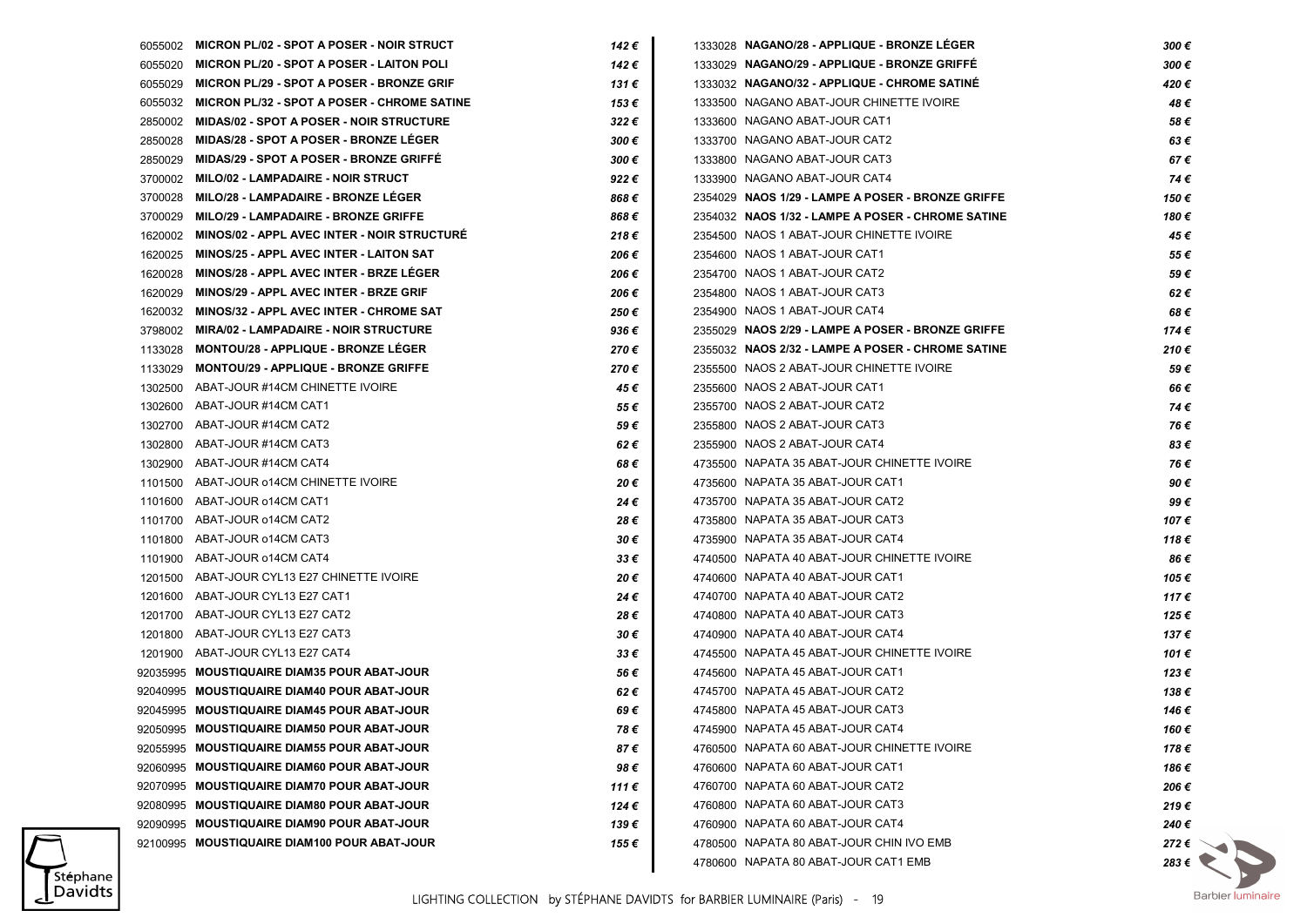|         | 4780700 NAPATA 80 ABAT-JOUR CAT2 EMB                | 312€  | 4516600 NEFERKARE 50 ABAT-JOUR CAT1               | 154 € |
|---------|-----------------------------------------------------|-------|---------------------------------------------------|-------|
| 4780800 | NAPATA 80 ABAT-JOUR CAT3 EMB                        | 332€  | 4516700 NEFERKARE 50 ABAT-JOUR CAT2               | 176€  |
|         | 4780900 NAPATA 80 ABAT-JOUR CAT4 EMB                | 365€  | 4516800 NEFERKARE 50 ABAT-JOUR CAT3               | 188€  |
|         | 1733002 NAXOS/02 - APPLIQUE - NOIR STRUCTURE        | 486 € | 4516900 NEFERKARE 50 ABAT-JOUR CAT4               | 207€  |
| 1733028 | NAXOS/28 - APPLIQUE - BRONZE LEGER                  | 464 € | 4517500 NEFERKARE 55 ABAT-JOUR CHINETTE IVOIRE    | 171€  |
| 1733029 | NAXOS/29 - APPLIQUE - BRONZE GRIFFÉ                 | 464 € | 4517600 NEFERKARE 55 ABAT-JOUR CAT1               | 178€  |
| 1135028 | <b>NECTANEBO 1/28 - APPLIQUE - BRONZE LEGER</b>     | 179 € | 4517700 NEFERKARE 55 ABAT-JOUR CAT2               | 200€  |
| 1135029 | <b>NECTANEBO 1/29 - APPLIQUE - BRONZE GRIFFE</b>    | 179 € | 4517800 NEFERKARE 55 ABAT-JOUR CAT3               | 216€  |
|         | 1102500 ABAT-JOUR o16CM CHINETTE IVOIRE             | 22€   | 4517900 NEFERKARE 55 ABAT-JOUR CAT4               | 238€  |
|         | 1102600 ABAT-JOUR o16CM CAT1                        | 28€   | 2362029 NOUBET/29 - LAMPE A POSER - BRONZE GRIFFE | 218€  |
|         | 1102700 ABAT-JOUR o16CM CAT2                        | 32€   | 1308500 ABAT-JOUR #20CM CHINETTE IVOIRE           | 56 €  |
|         | 1102800 ABAT-JOUR o16CM CAT3                        | 35 €  | 1308600 ABAT-JOUR #20CM CAT1                      | 69€   |
|         | 1102900 ABAT-JOUR o16CM CAT4                        | 39€   | 1308700 ABAT-JOUR #20CM CAT2                      | 77€   |
|         | 1204500 ABAT-JOUR CYL15 E27 CHINETTE IVOIRE         | 24 €  | 1308800 ABAT-JOUR #20CM CAT3                      | 80€   |
|         | 1204600 ABAT-JOUR CYL15 E27 CAT1                    | 30 €  | 1308900 ABAT-JOUR #20CM CAT4                      | 88€   |
|         | 1204700 ABAT-JOUR CYL15 E27 CAT2                    | 35 €  | 3460029 NOUKAR/29 - LAMPADAIRE - BRONZE GRIFFE    | 419€  |
| 1204800 | ABAT-JOUR CYL15 E27 CAT3                            | 38 €  | 3460032 NOUKAR/32 - LAMPADAIRE - CHROME SATINE    | 755€  |
|         | 1204900 ABAT-JOUR CYL15 E27 CAT4                    | 41 €  | 4999002 KERMA STRUCTURE/02 - EPOXY NOIR           | 24€   |
| 1335500 | NECTANEBO 1 # ABAT-JOUR CHINETTE IVOIRE             | 45 €  | 3461500 NOUKAR 1 ABAT-JOUR CHINETTE IVOIRE        | 35€   |
|         | 1335600 NECTANEBO 1 # ABAT-JOUR CAT1                | 55€   | 3461600 NOUKAR 1 ABAT-JOUR CAT1                   | 41€   |
|         | 1335700 NECTANEBO 1 # ABAT-JOUR CAT2                | 59€   | 3461700 NOUKAR 1 ABAT-JOUR CAT2                   | 48€   |
| 1335800 | NECTANEBO 1 # ABAT-JOUR CAT3                        | 62€   | 3461800 NOUKAR 1 ABAT-JOUR CAT3                   | 52€   |
|         | 1335900 NECTANEBO 1 # ABAT-JOUR CAT4                | 68 €  | 3461900 NOUKAR 1 ABAT-JOUR CAT4                   | 58€   |
| 1136028 | NECTANEBO 2/28 - APPLIQUE - BRONZE LEGER            | 218€  | 3462500 NOUKAR 2 ABAT-JOUR CHINETTE IVOIRE        | 47€   |
| 1136029 | <b>NECTANEBO 2/29 - APPLIQUE - BRONZE GRIFFE</b>    | 218€  | 3462600 NOUKAR 2 ABAT-JOUR CAT1                   | 49€   |
| 1136500 | NECTANEBO 2 o ABAT-JOUR CHINETTE IVOIRE             | 28 €  | 3462700 NOUKAR 2 ABAT-JOUR CAT2                   | 55€   |
| 1136600 | NECTANEBO 2 o ABAT-JOUR CAT1                        | 35 €  | 3462800 NOUKAR 2 ABAT-JOUR CAT3                   | 61€   |
| 1136700 | NECTANEBO 2 o ABAT-JOUR CAT2                        | 41 €  | 3462900 NOUKAR 2 ABAT-JOUR CAT4                   | 67€   |
| 1136800 | NECTANEBO 2 o ABAT-JOUR CAT3                        | 44 €  | 3463500 NOUKAR 3 ABAT-JOUR CHINETTE IVOIRE        | 47€   |
| 1136900 | NECTANEBO 2 o ABAT-JOUR CAT4                        | 48 €  | 3463600 NOUKAR 3 ABAT-JOUR CAT1                   | 49€   |
| 3665029 | <b>NEDJEM/29 - LISEUSE - BRONZE GRIFFE</b>          | 422 € | 3463700 NOUKAR 3 ABAT-JOUR CAT2                   | 55€   |
| 3665093 | NEDJEM/93 - LISEUSE - BRZE GRIF + NICKEL SAT        | 437 € | 3463800 NOUKAR 3 ABAT-JOUR CAT3                   | 61€   |
| 3665095 | <b>NEDJEM/95 - LISEUSE - BRZE GRIF + LAITON SAT</b> | 422€  | 3463900 NOUKAR 3 ABAT-JOUR CAT4                   | 67€   |
|         | 4514500 NEFERKARE 40 ABAT-JOUR CHINETTE IVOIRE      | 115€  | 4655028 NOVA/28 - SUSPENSION BRONZE LEGER         | 372€  |
|         | 4514600 NEFERKARE 40 ABAT-JOUR CAT1                 | 119€  | 4655029 NOVA/29 - SUSPENSION BRONZE GRIFFE        | 372€  |
|         | 4514700 NEFERKARE 40 ABAT-JOUR CAT2                 | 137 € | 4655078 NOVA/78 - SUSP BRONZE MEDAILLE + LEGER    | 372€  |
|         | 4514800 NEFERKARE 40 ABAT-JOUR CAT3                 | 146 € | 4655093 NOVA/93 - SUSP BRONZE GRIFFE + NICKEL SAT | 417€  |
|         | 4514900 NEFERKARE 40 ABAT-JOUR CAT4                 | 160 € | 5910001 ORLANDO/01 - SPOT ENCAS - BLANC STRUCTURE | 99€   |
| 4515500 | NEFERKARE 45 ABAT-JOUR CHINETTE IVOIRE              | 131 € | 5910002 ORLANDO/02 - SPOT ENCAS - NOIR STRUCTURE  | 96€   |
| 4515600 | NEFERKARE 45 ABAT-JOUR CAT1                         | 138€  | 5910025 ORLANDO/25 - SPOT ENCAS - LAITON SATINE   | 90€   |
| 4515700 | NEFERKARE 45 ABAT-JOUR CAT2                         | 155 € | 5910028 ORLANDO/28 - SPOT ENCAS - BRONZE LEGER    | 90€   |
| 4515800 | NEFERKARE 45 ABAT-JOUR CAT3                         | 167 € | 5910029 ORLANDO/29 - SPOT ENCAS - BRONZE GRIFFE   | 90€   |
| 4515900 | NEFERKARE 45 ABAT-JOUR CAT4                         | 184 € | 5936001 OSLO 6/01 - SPOT ENCAS - BLANC STRUCTURE  | 116€  |
| 4516500 | NEFERKARE 50 ABAT-JOUR CHINETTE IVOIRE              | 149 € | 5936002 OSLO 6/02 - SPOT ENCAS - NOIR STRUCTURE   | 116€  |
|         |                                                     |       |                                                   |       |

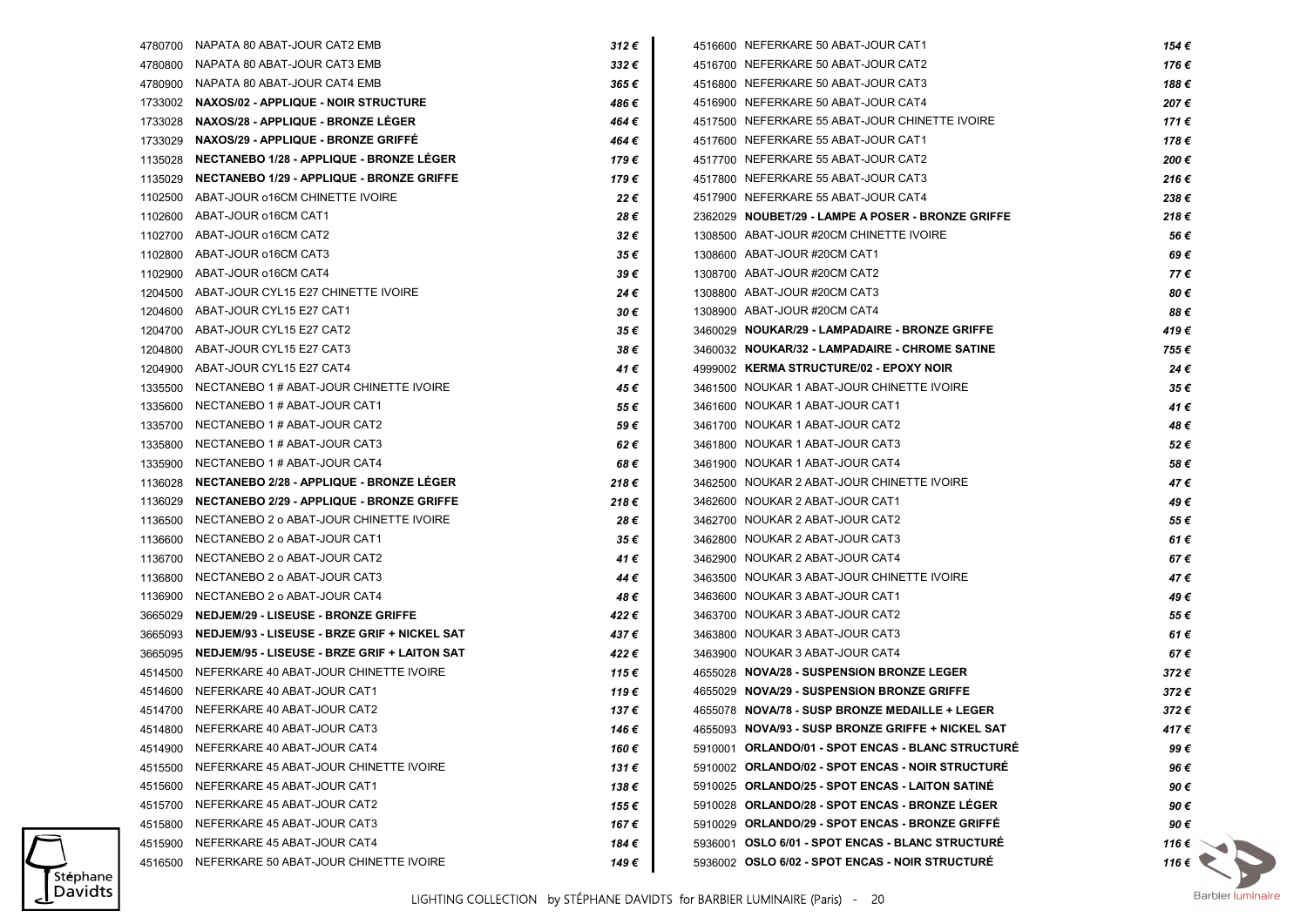|         | 5936025 OSLO 6/25 - SPOT ENCAS - LAITON SATINE              | 105€    | 1662001 PALMA/01 - APPL TAB - BLANC STRUCTURE               | 170€              |
|---------|-------------------------------------------------------------|---------|-------------------------------------------------------------|-------------------|
| 5936028 | <b>OSLO 6/28 - SPOT ENCAS - BRONZE LEGER</b>                | 105€    | 1662002 PALMA/02 - APPL TAB - NOIR STRUCTURE                | 168€              |
| 5936029 | <b>OSLO 6/29 - SPOT ENCAS - BRONZE GRIFFE</b>               | 105 €   | 1662028 PALMA/28 - APPL TAB - BRONZE LEGER                  | 158€              |
| 5938001 | <b>OSLO 8/01 - SPOT ENCAS - BLANC STRUCTURE</b>             | 119€    | 1662029 PALMA/29 - APPL TAB - BRONZE GRIFFE                 | 158€              |
| 5938002 | <b>OSLO 8/02 - SPOT ENCAS - NOIR STRUCTURE</b>              | 119€    | 1662032 PALMA/32 - APPL TAB - CHROME SAT                    | 194€              |
| 5938025 | <b>OSLO 8/25 - SPOT ENCAS - LAITON SATINE</b>               | 108 €   | 2670027 PANDORA/27 - LAMPE A POSER - BRONZE MEDAILLE        | 858€              |
| 5938028 | <b>OSLO 8/28 - SPOT ENCAS - BRONZE LEGER</b>                | 108€    | 2670029 PANDORA/29 - LAMPE A POSER - BRONZE GRIFFE          | 858€              |
| 5938029 | <b>OSLO 8/29 - SPOT ENCAS - BRONZE GRIFFE</b>               | 108 €   | 2167029 PAPYRUS/29 - LAMPE A POSER - BRONZE GRIFFE          | 293€              |
| 3683028 | <b>OUADI/28 - LISEUSE - BRONZE LEGER</b>                    | 355€    | 2167093 PAPYRUS/93 - LAMPE A POSER - BRZE GRIF + NICKEL SAT | 307€              |
| 3683029 | <b>OUADI/29 - LISEUSE - BRONZE GRIFFE</b>                   | 355€    | 2167095 PAPYRUS/95 - LAMPE A POSER - BRZE GRIF + LAITON SAT | 293€              |
| 3668028 | <b>OUASET/28 - LISEUSE - BRONZE LEGER</b>                   | 691€    | 2167500 PAPYRUS ABAT-JOUR CHINETTE IVOIRE                   | 26€               |
| 3668029 | <b>OUASET/29 - LISEUSE - BRONZE GRIFFE</b>                  | 691€    | 2167600 PAPYRUS ABAT-JOUR CAT1                              | 32€               |
| 3668032 | <b>OUASET/32 - LISEUSE - CHROME SATINE</b>                  | 942€    | 2167700 PAPYRUS ABAT-JOUR CAT2                              | 38€               |
| 1867028 | OUBA 35/28 - APPL TAB - 7,4W LED D BRONZE LEGER             | 393€    | 2167800 PAPYRUS ABAT-JOUR CAT3                              | 41 €              |
| 1867029 | OUBA 35/29 - APPL TAB - 7,4W LED D BRONZE GRIFFE            | 393€    | 2167900 PAPYRUS ABAT-JOUR CAT4                              | 45€               |
| 1867033 | OUBA 35/33 - APPL TAB - 7,4W LED D NICKEL SAT               | 426 €   | 1628025 PAROS/25 - APPL AVEC INTER - LAITON SAT             | 235€              |
| 1868028 | OUBA 65/28 - APPL TAB - 14,8W LED D BRONZE LEGER            | 611€    | 1628028 PAROS/28 - APPL AVEC INTER - BRZE LÉGER             | 235€              |
| 1868029 | OUBA 65/29 - APPL TAB - 14,8W LED D BRONZE GRIFFE           | 611€    | 1628029 PAROS/29 - APPL AVEC INTER - BRZE GRIF              | 235€              |
| 1868033 | OUBA 65/33 - APPL TAB - 14,8W LED D NICKEL SAT              | 677€    | 1628032 PAROS/32 - APPL AVEC INTER - CHROME SAT             | 291€              |
| 5862002 | <b>OURANOS 1/02 - SPOT ENCASTRE - NOIR STRUCTURE</b>        | 219€    | 1665001 PEGASE/01 - APPL TAB - BLANC STRUCTURE              | 130€              |
| 5862025 | <b>OURANOS 1/25 - SPOT ENCASTRE - LAITON SATINE</b>         | 206 €   | 1665002 PEGASE/02 - APPL TAB - NOIR STRUCTURE               | 129 €             |
| 5862029 | <b>OURANOS 1/29 - SPOT ENCASTRE - BRONZE GRIF</b>           | 206 €   | 1665029 PEGASE/29 - APPL TAB - BRONZE GRIFFE                | 119€              |
| 5862032 | <b>OURANOS 1/32 - SPOT ENCASTRE - CHROME SATINE</b>         | 228€    | 1665032 PEGASE/32 - APPL TAB - CHROME SATINE                | 139€              |
| 5864002 | <b>OURANOS 2/02 - SPOT ENCASTRE - NOIR STRUCTURE</b>        | 282€    | 2290098 PENOUT 1/98 - LAMPE A POSER - BRONZE GRIFFE + LEGER | $311 \in$         |
| 5864025 | <b>OURANOS 2/25 - SPOT ENCASTRE - LAITON SATINE</b>         | 264 €   | 2290500 PENOUT 1 ABAT-JOUR CHINETTE IVOIRE                  | 35€               |
| 5864029 | <b>OURANOS 2/29 - SPOT ENCASTRE - BRONZE GRIF</b>           | 264 €   | 2290600 PENOUT 1 ABAT-JOUR CAT1                             | 36 €              |
| 5864032 | <b>OURANOS 2/32 - SPOT ENCASTRE - CHROME SAT</b>            | 293€    | 2290700 PENOUT 1 ABAT-JOUR CAT2                             | 44 €              |
| 4652028 | <b>OURIS 1/28 - SUSPENSION - BRONZE LEGER SANS AMP</b>      | 600 €   | 2290800 PENOUT 1 ABAT-JOUR CAT3                             | 48 €              |
| 4652029 | <b>OURIS 1/29 - SUSPENSION - BRONZE GRIFFE SANS AMP</b>     | 600 €   | 2290900 PENOUT 1 ABAT-JOUR CAT4                             | 53€               |
| 4653028 | <b>OURIS 2/28 - SUSPENSION - BRONZE LEGER SANS AMP</b>      | 1 042 € | 2291098 PENOUT 2/98 - LAMPE A POSER - BRONZE GRIFFE + LEGER | 377€              |
| 4653029 | <b>OURIS 2/29 - SUSPENSION - BRONZE GRIFFE SANS AMP</b>     | 1 042 € | 2291500 PENOUT 2 ABAT-JOUR CHINETTE IVOIRE                  | 39€               |
| 3768029 | <b>OUSHEBTI/29 - LAMPADAIRE - BRONZE GRIFFE</b>             | 550€    | 2291600 PENOUT 2 ABAT-JOUR CAT1                             | 40€               |
| 1872020 | <b>PACHED 25/20 - APPL TAB - LAITON POLI 2xG4 LED INCL</b>  | 323€    | 2291700 PENOUT 2 ABAT-JOUR CAT2                             | 46 €              |
| 1872029 | <b>PACHED 25/29 - APPL TAB - BRZE GRIF 2xG4 LED INCL</b>    | 295€    | 2291800 PENOUT 2 ABAT-JOUR CAT3                             | 51€               |
| 1872033 | PACHED 25/33 - APPL TAB - NICKEL SAT 2xG4 LED INCL          | 336€    | 2291900 PENOUT 2 ABAT-JOUR CAT4                             | 56€               |
|         | 1874020 PACHED 40/20 - APPL TAB - LAITON POLI 2xG4 LED INCL | 342€    | 2163029 PEPI/29 - LAMPE A POSER - BRONZE GRIFFE             | 141€              |
| 1874029 | PACHED 40/29 - APPL TAB - BRZE GRIF 2xG4 LED INCL           | 312€    | 2163500 PEPI ABAT-JOUR CHINETTE IVOIRE                      | 26€               |
|         | 1874033 PACHED 40/33 - APPL TAB - NICKEL SAT 2xG4 LED INCL  | 351€    | 2163600 PEPI ABAT-JOUR CAT1                                 | 32€               |
| 1875020 | <b>PACHED 53/20 - APPL TAB - LAITON POLI 2xG4 LED INCL</b>  | 360€    | 2163700 PEPI ABAT-JOUR CAT2                                 | 38€               |
| 1875029 | PACHED 53/29 - APPL TAB - BRZE GRIF 2xG4 LED INCL           | 331€    | 2163800 PEPI ABAT-JOUR CAT3                                 | 41€               |
| 1875033 | PACHED 53/33 - APPL TAB - NICKEL SAT 2xG4 LED INCL          | 372€    | 2163900 PEPI ABAT-JOUR CAT4                                 | 45€               |
| 2650002 | PACO/02 - LAMPE A POSER - NOIR STRUCTURE                    | 464 €   | 1731002 PHOBOS/02 - APPLIQUE - NOIR STRUCTURE               | 584€              |
| 2650028 | PACO/28 - LAMPE A POSER - BRONZE LEGER                      | 450 €   | 1731028 PHOBOS/28 - APPLIQUE - BRONZE LEGER                 | 562 €             |
| 2650029 | <b>PACO/29 - LAMPE A POSER - BRONZE GRIFFE</b>              | 450€    | 1731029 PHOBOS/29 - APPLIQUE - BRONZE GRIFFE                | $562 \in \bullet$ |
|         |                                                             |         |                                                             |                   |

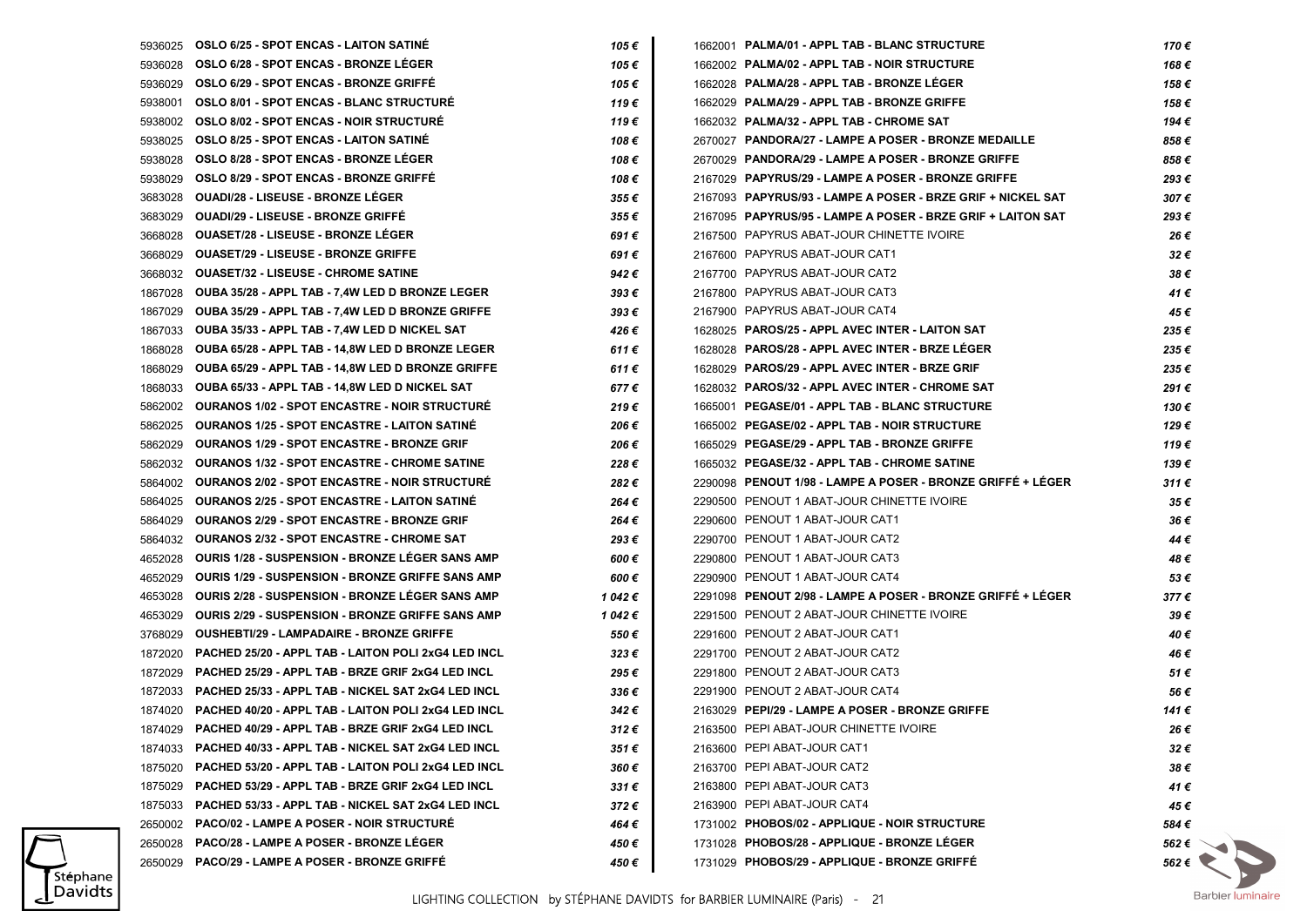|         | 5986001 PLUTON 6/01 - PLAFONNIER - BLANC STRUCTURE | 53€           | 1201700 ABAT-JOUR CYL13 E27 CAT2                                | 28€                  |
|---------|----------------------------------------------------|---------------|-----------------------------------------------------------------|----------------------|
|         | 5986002 PLUTON 6/02 - PLAFONNIER - NOIR STRUCTURE  | 52€           | 1201800 ABAT-JOUR CYL13 E27 CAT3                                | 30€                  |
| 5986025 | <b>PLUTON 6/25 - PLAFONNIER - LAITON SATINE</b>    | 46 €          | 1201900 ABAT-JOUR CYL13 E27 CAT4                                | $33 \in$             |
| 5986028 | PLUTON 6/28 - PLAFONNIER - BRONZE LEGER            | 46 €          | 1151028 RAMOSE 2/28 - APPLIQUE - BRONZE LEGER                   | 174€                 |
| 5986029 | <b>PLUTON 6/29 - PLAFONNIER - BRONZE GRIFFE</b>    | 46 €          | 1151029 RAMOSE 2/29 - APPLIQUE - BRONZE GRIFFE                  | 174€                 |
| 5988001 | PLUTON 8/01 - PLAFONNIER - BLANC STRUCTURE         | 56 €          | 1151032 RAMOSE 2/32 - APPLIQUE - CHROME SATINE                  | 226€                 |
| 5988002 | <b>PLUTON 8/02 - PLAFONNIER - NOIR STRUCTURE</b>   | 55€           | 1306500 ABAT-JOUR #16CM CHINETTE IVOIRE                         | 55€                  |
| 5988025 | <b>PLUTON 8/25 - PLAFONNIER - LAITON SATINE</b>    | 50 €          | 1306600 ABAT-JOUR #16CM CAT1                                    | 66€                  |
| 5988028 | PLUTON 8/28 - PLAFONNIER - BRONZE LEGER            | 50€           | 1306700 ABAT-JOUR #16CM CAT2                                    | 72€                  |
| 5988029 | PLUTON 8/29 - PLAFONNIER - BRONZE GRIFFE           | 50€           | 1306800 ABAT-JOUR #16CM CAT3                                    | 75€                  |
| 4676029 | POLARIS 90/29 - SUSP - BRONZE GRIFFE               | 611€          | 1306900 ABAT-JOUR #16CM CAT4                                    | 82€                  |
| 4676033 | POLARIS 90/33 - SUSP - NICKEL SATINE               | 683€          | 1102500 ABAT-JOUR o16CM CHINETTE IVOIRE                         | 22€                  |
| 4677029 | POLARIS 120/29 - SUSP - BRONZE GRIFFE              | 780€          | 1102600 ABAT-JOUR o16CM CAT1                                    | 28€                  |
| 4677033 | POLARIS 120/33 - SUSP - NICKEL SATINE              | 866€          | 1102700 ABAT-JOUR o16CM CAT2                                    | 32€                  |
| 4678029 | POLARIS 150/29 - SUSP - BRONZE GRIFFE              | 1010€         | 1102800 ABAT-JOUR o16CM CAT3                                    | 35€                  |
| 4678033 | POLARIS 150/33 - SUSP - NICKEL SATINE              | 1 108 €       | 1102900 ABAT-JOUR o16CM CAT4                                    | 39€                  |
| 1670029 | POLLUX/29 - APPL AVEC INTER - BRZE GRIF            | 696 €         | 1204500 ABAT-JOUR CYL15 E27 CHINETTE IVOIRE                     | 24€                  |
| 1671029 | POLLUX/29 - APPL SANS INTER - BRZE GRIF            | 678€          | 1204600 ABAT-JOUR CYL15 E27 CAT1                                | 30 €                 |
| 1646028 | POLONIUS/28 - APPL AVEC INTER - BRZE LEGER         | 287 €         | 1204700 ABAT-JOUR CYL15 E27 CAT2                                | 35€                  |
| 1646029 | POLONIUS/29 - APPL AVEC INTER - BRZE GRIF          | 287€          | 1204800 ABAT-JOUR CYL15 E27 CAT3                                | 38€                  |
| 1646032 | POLONIUS/32 - APPL AVEC INTER - CHROME SAT         | 401 €         | 1204900 ABAT-JOUR CYL15 E27 CAT4                                | 41 €                 |
| 5920001 | <b>PORTOFINO/01 - SPOT ENCAS - BLANC STRUCTURE</b> | 236€          | 1903025 RICHELIEU 35/25 - APPL TAB - LAITON SAT 4,9W LED INCL   | $333 \in$            |
| 5920002 | <b>PORTOFINO/02 - SPOT ENCAS - NOIR STRUCTURE</b>  | 232€          | 1903029 RICHELIEU 35/29 - APPL TAB - BRONZE GRIF 4,9W LED INCL  | $333 \in$            |
| 5920025 | <b>PORTOFINO/25 - SPOT ENCAS - LAITON SATINE</b>   | 213€          | 1903033 RICHELIEU 35/33 - APPL TAB - NICKEL SAT 4,9W LED INCL   | 388€                 |
| 5920028 | <b>PORTOFINO/28 - SPOT ENCAS - BRONZE LEGER</b>    | 213€          | 1905025 RICHELIEU 55/25 - APPL TAB - LAITON SAT 7,7W LED INCL   | 410€                 |
| 5920029 | <b>PORTOFINO/29 - SPOT ENCAS - BRONZE GRIFFE</b>   | 213€          | 1905029 RICHELIEU 55/29 - APPL TAB - BRONZE GRIF 7,7W LED INCL  | 410€                 |
| 5920032 | <b>PORTOFINO/32 - SPOT ENCAS - CHROME SATINE</b>   | 268€          | 1905033 RICHELIEU 55/33 - APPL TAB - NICKEL SAT 7,7W LED INCL   | 475€                 |
| 2666028 | <b>POUNT/28 - LAMPE A POSER - BRONZE LEGER</b>     | 569€          | 1907025 RICHELIEU 75/25 - APPL TAB - LAITON SAT 10,5W LED INCL  | 519€                 |
| 2666029 | <b>POUNT/29 - LAMPE A POSER - BRONZE GRIFFE</b>    | 569€          | 1907029 RICHELIEU 75/29 - APPL TAB - BRONZE GRIF 10,5W LED INCL | 519€                 |
| 1150028 | <b>RAMOSE 1/28 - APPLIQUE - BRONZE LEGER</b>       | 150 €         | 1907033 RICHELIEU 75/33 - APPL TAB - NICKEL SAT 10,5W LED INCL  | 600€                 |
| 1150029 | <b>RAMOSE 1/29 - APPLIQUE - BRONZE GRIFFE</b>      | 150 €         | 5900001 RIVERSIDE 1/01 - SPOT ENCAS - BLANC STRUCTURE           | 101 €                |
| 1150032 | <b>RAMOSE 1/32 - APPLIQUE - CHROME SATINE</b>      | 182€          | 5900002 RIVERSIDE 1/02 - SPOT ENCAS - NOIR STRUCTURÉ            | 99€                  |
| 1302500 | ABAT-JOUR #14CM CHINETTE IVOIRE                    | 45 €          | 5900025 RIVERSIDE 1/25 - SPOT ENCAS - LAITON SATINE             | 93€                  |
| 1302600 | ABAT-JOUR #14CM CAT1                               | 55€           | 5900028 RIVERSIDE 1/28 - SPOT ENCAS - BRONZE LEGER              | 93€                  |
| 1302700 | ABAT-JOUR #14CM CAT2                               | 59€           | 5900029 RIVERSIDE 1/29 - SPOT ENCAS - BRONZE GRIFFE             | 93€                  |
| 1302800 | ABAT-JOUR #14CM CAT3                               | 62€           | 5905001 RIVERSIDE 2/01 - SPOT ENCAS - BLANC STRUCTURE           | 166€                 |
| 1302900 | ABAT-JOUR #14CM CAT4                               | 68€           | 5905002 RIVERSIDE 2/02 - SPOT ENCAS - NOIR STRUCTURÉ            | 163€                 |
| 1101500 | ABAT-JOUR 014CM CHINETTE IVOIRE                    | 20€           | 5905025 RIVERSIDE 2/25 - SPOT ENCAS - LAITON SATINE             | 155 €                |
|         | 1101600 ABAT-JOUR o14CM CAT1                       | 24€           | 5905028 RIVERSIDE 2/28 - SPOT ENCAS - BRONZE LEGER              | 155 €                |
|         | 1101700 ABAT-JOUR o14CM CAT2                       | 28€           | 5905029 RIVERSIDE 2/29 - SPOT ENCAS - BRONZE GRIFFE             | 155 €                |
| 1101800 | ABAT-JOUR o14CM CAT3                               | 30€           | 6017001 SADIRA PL/01 SPOT A POSER BLANC STRUC                   | 171 €                |
| 1101900 | ABAT-JOUR o14CM CAT4                               | $33 \epsilon$ | 6017002 SADIRA PL/02 SPOT A POSER NOIR STRUC                    | 170 €                |
| 1201500 | ABAT-JOUR CYL13 E27 CHINETTE IVOIRE                | 20€           | 6017020 SADIRA PL/20 SPOT A POSER LAITON POLI                   | 178 € $\sim$         |
|         | 1201600 ABAT-JOUR CYL13 E27 CAT1                   | 24 €          | 6017028 SADIRA PL/28 SPOT A POSER BRONZE LÉGER                  | $163 \in \mathbb{R}$ |
|         |                                                    |               |                                                                 |                      |

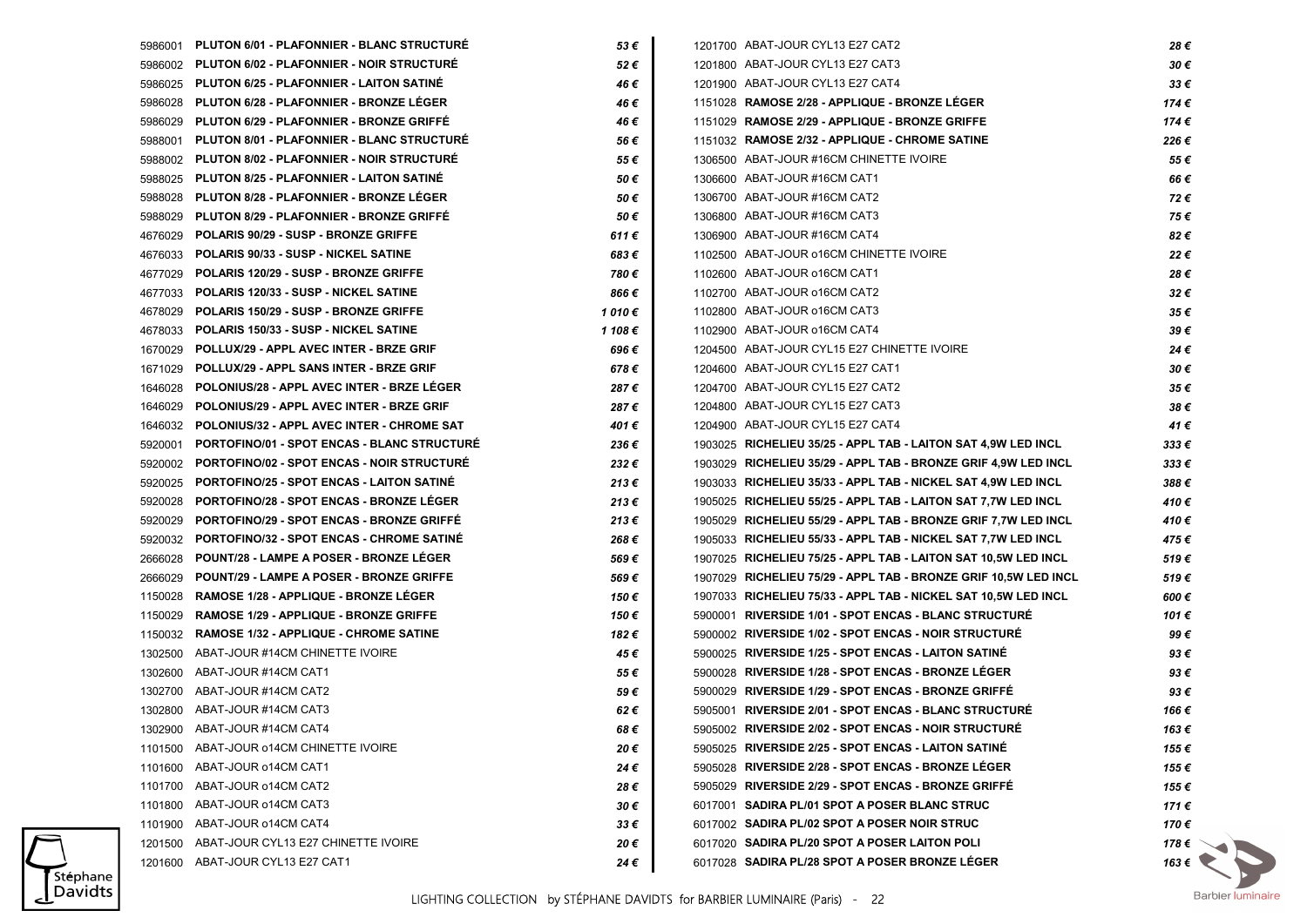|         | 6017029 SADIRA PL/29 SPOT A POSER BRONZE GRIFFE     | 163€  | 5472029 SARGAS 2/29 - PLAF - BRONZE GRIFFE                     | 458 €               |
|---------|-----------------------------------------------------|-------|----------------------------------------------------------------|---------------------|
|         | 6017032 SADIRA PL/32 SPOT A POSER CHROME SAT        | 212€  | 5472032 SARGAS 2/32 - PLAF - CHROME SATINE                     | 525€                |
| 6022002 | SADIRA PL2/02 SPOT A POSER NOIR STRUCTURE           | 251€  | 5473001 SARGAS 3/01 - PLAF - BLANC STRUCTURE                   | 786€                |
| 6022028 | SADIRA PL2/28 SPOT A POSER BRONZE LEGER             | 244 € | 5473002 SARGAS 3/02 - PLAF - NOIR STRUCTURE                    | 780€                |
| 6022029 | SADIRA PL2/29 SPOT A POSER BRONZE GRIFFE            | 244 € | 5473029 SARGAS 3/29 - PLAF - BRONZE GRIFFE                     | 761€                |
| 1965002 | SAHOURE/02 - APPLIQUE - NOIR STRUCTURE              | 213€  | 5473032 SARGAS 3/32 - PLAF - CHROME SATINE                     | 874€                |
| 1965028 | SAHOURE/28 - APPLIQUE - BRONZE LEGER                | 186 € | 5474001 SARGAS 4/01 - PLAF - BLANC STRUCTURE                   | 932€                |
| 1965029 | <b>SAHOURE/29 - APPLIQUE - BRONZE GRIFFE</b>        | 186 € | 5474002 SARGAS 4/02 - PLAF - NOIR STRUCTURE                    | 931 $\epsilon$      |
| 4999002 | <b>KERMA STRUCTURE/02 - EPOXY NOIR</b>              | 24 €  | 5474029 SARGAS 4/29 - PLAF - BRONZE GRIFFE                     | 912€                |
| 4999025 | <b>KERMA STRUCTURE/25 - EPOXY OR</b>                | 24 €  | 5474032 SARGAS 4/32 - PLAF - CHROME SATINE                     | 1 063 €             |
| 1204500 | ABAT-JOUR CYL15 E27 CHINETTE IVOIRE                 | 24 €  | 5478029 SARGAS 2 OU 4 SUS/29 - SUSPENTE SARGAS 2/4 - BRZE GRIF | 112€                |
| 1204600 | ABAT-JOUR CYL15 E27 CAT1                            | 30 €  | 5478032 SARGAS 2 OU 4 SUS/32 - SUSPENTE SARGAS 2/4 - CHRO SAT  | 146 €               |
| 1204700 | ABAT-JOUR CYL15 E27 CAT2                            | 35€   | 5479029 SARGAS 3SUS/29 - SUSPENTE SARGAS 3 - BRZE GRIF         | 141 €               |
| 1204800 | ABAT-JOUR CYL15 E27 CAT3                            | 38€   | 5479032 SARGAS 3SUS/32 - SUSPENTE SARGAS 3 - CHRO SAT          | 201€                |
| 1204900 | ABAT-JOUR CYL15 E27 CAT4                            | 41 €  | 5478029 SARGAS 2 OU 4 SUS/29 - SUSPENTE SARGAS 2/4 - BRZE GRIF | 112€                |
| 1305500 | ABAT-JOUR #18CM E27 CHINETTE IVOIRE                 | 52€   | 5478032 SARGAS 2 OU 4 SUS/32 - SUSPENTE SARGAS 2/4 - CHRO SAT  | 146€                |
| 1305600 | ABAT-JOUR #18CM E27 CAT1                            | 67€   | 2271028 SATIS/28 - LAMPE A POSER - BRONZE LEGER                | 546 €               |
| 1305700 | ABAT-JOUR #18CM E27 CAT2                            | 77 €  | 2271029 SATIS/29 - LAMPE A POSER - BRONZE GRIFFE               | 546 €               |
| 1305800 | ABAT-JOUR #18CM E27 CAT3                            | 83€   | 2271500 SATIS ABAT-JOUR CHINETTE IVOIRE                        | 75€                 |
| 1305900 | ABAT-JOUR #18CM E27 CAT4                            | 92€   | 2271600 SATIS ABAT-JOUR CAT1                                   | 92€                 |
| 1966002 | SAHOURE L/02 - APPLIQUE - NOIR STRUCTURE            | 213€  | 2271700 SATIS ABAT-JOUR CAT2                                   | 108€                |
| 1966028 | SAHOURE L/28 - APPLIQUE - BRONZE LEGER              | 186 € | 2271800 SATIS ABAT-JOUR CAT3                                   | 117€                |
| 1966029 | SAHOURE L/29 - APPLIQUE - BRONZE GRIFFE             | 186 € | 2271900 SATIS ABAT-JOUR CAT4                                   | 129€                |
| 5956001 | <b>SALENTO 6/01 - SPOT ENCAS - BLANC STRUCTURE</b>  | 70€   | 3271028 SATIS FLOOR/28 - LAMPADAIRE - BRONZE LEGER             | 749€                |
| 5956002 | <b>SALENTO 6/02 - SPOT ENCAS - NOIR STRUCTURE</b>   | 66 €  | 3271029 SATIS FLOOR/29 - LAMPADAIRE - BRONZE GRIFFE            | 749€                |
| 5956025 | <b>SALENTO 6/25 - SPOT ENCAS - LAITON SATINE</b>    | 62€   | 3271500 SATIS FLOOR ABAT-JOUR CHINETTE IVOIRE                  | 98€                 |
| 5956028 | <b>SALENTO 6/28 - SPOT ENCAS - BRONZE LEGER</b>     | 62€   | 3271600 SATIS FLOOR ABAT-JOUR CAT1                             | 111€                |
| 5956029 | <b>SALENTO 6/29 - SPOT ENCAS - BRONZE GRIFFE</b>    | 62€   | 3271700 SATIS FLOOR ABAT-JOUR CAT2                             | 135€                |
| 5958001 | <b>SALENTO 8/01 - SPOT ENCAS - BLANC STRUCTURE</b>  | 74 €  | 3271800 SATIS FLOOR ABAT-JOUR CAT3                             | 141€                |
| 5958002 | <b>SALENTO 8/02 - SPOT ENCAS - NOIR STRUCTURE</b>   | 69€   | 3271900 SATIS FLOOR ABAT-JOUR CAT4                             | 155€                |
| 5958025 | <b>SALENTO 8/25 - SPOT ENCAS - LAITON SATINE</b>    | 65€   | 2975028 SEAN/28 - LAMPE A POSER - BRONZE LEGER                 | 268€                |
| 5958028 | SALENTO 8/28 - SPOT ENCAS - BRONZE LEGER            | 65€   | 2975029 SEAN/29 - LAMPE A POSER - BRONZE GRIFFE                | 268€                |
| 5958029 | <b>SALENTO 8/29 - SPOT ENCAS - BRONZE GRIFFE</b>    | 65 €  | 1158028 SECHAT/28 - APPLIQUE - BRONZE LEGER                    | 282€                |
|         | 1624002 SAMOS/02 - APPL AVEC INTER - NOIR STRUCTURÉ | 257€  | 1158029 SECHAT/29 - APPLIQUE - BRONZE GRIFFE                   | 282€                |
| 1624025 | <b>SAMOS/25 - APPL AVEC INTER - LAITON SATINE</b>   | 235€  | 1158032 SECHAT/32 - APPLIQUE - CHROME SATINE                   | 380 €               |
|         | 1624028 SAMOS/28 - APPL AVEC INTER - BRONZE LEGER   | 235€  | 1302500 ABAT-JOUR #14CM CHINETTE IVOIRE                        | 45€                 |
| 1624029 | SAMOS/29 - APPL AVEC INTER - BRZE GRIF              | 235€  | 1302600 ABAT-JOUR #14CM CAT1                                   | 55€                 |
|         | 1624032 SAMOS/32 - APPL AVEC INTER - CHROME SAT     | 280€  | 1302700 ABAT-JOUR #14CM CAT2                                   | 59€                 |
| 5471001 | <b>SARGAS 1/01 - PLAF - BLANC STRUCTURE</b>         | 318€  | 1302800 ABAT-JOUR #14CM CAT3                                   | 62€                 |
| 5471002 | <b>SARGAS 1/02 - PLAF - NOIR STRUCTURE</b>          | 315€  | 1302900 ABAT-JOUR #14CM CAT4                                   | 68€                 |
| 5471029 | SARGAS 1/29 - PLAF - BRONZE GRIFFE                  | 305€  | 1102500 ABAT-JOUR o16CM CHINETTE IVOIRE                        | 22€                 |
| 5471032 | SARGAS 1/32 - PLAF - CHROME SATINE                  | 357€  | 1102600 ABAT-JOUR o16CM CAT1                                   | 28€                 |
| 5472001 | <b>SARGAS 2/01 - PLAF - BLANC STRUCTURE</b>         | 473€  | 1102700 ABAT-JOUR o16CM CAT2                                   | 32 $\epsilon$       |
|         | 5472002 SARGAS 2/02 - PLAF - NOIR STRUCTURE         | 470€  | 1102800 ABAT-JOUR o16CM CAT3                                   | $35 \in \mathbb{R}$ |

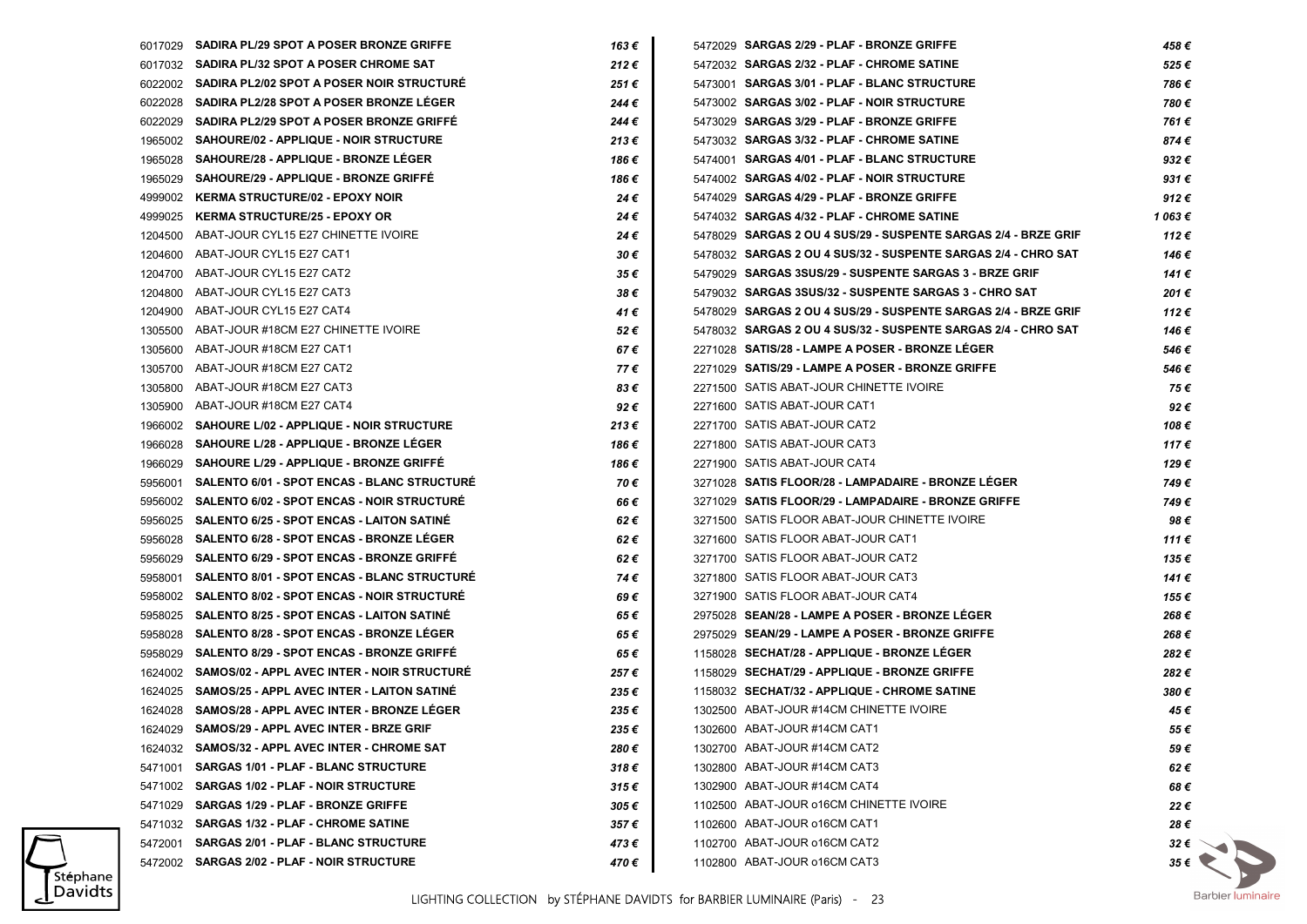|         | 1102900 ABAT-JOUR o16CM CAT4                       | 39 €     | 1300500 ABAT-JOUR #13CM E27 CHINETTE IVOIRE                     | 39€     |
|---------|----------------------------------------------------|----------|-----------------------------------------------------------------|---------|
| 1202500 | ABAT-JOUR CYL14CM E27 CHINETTE IVOIRE              | 24 €     | 1300600 ABAT-JOUR #13CM E27 CAT1                                | 47€     |
| 1202600 | ABAT-JOUR CYL14CM E27 CAT1                         | 30€      | 1300700 ABAT-JOUR #13CM E27 CAT2                                | 52€     |
|         | 1202700 ABAT-JOUR CYL14CM E27 CAT2                 | 35€      | 1300800 ABAT-JOUR #13CM E27 CAT3                                | 56€     |
| 1202800 | ABAT-JOUR CYL14CM E27 CAT3                         | 38€      | 1300900 ABAT-JOUR #13CM E27 CAT4                                | 62€     |
|         | 1202900 ABAT-JOUR CYL14CM E27 CAT4                 | 41€      | 1962002 SINOUHE L/02 - APPLIQUE - NOIR STRUCTURE                | 202€    |
| 1582029 | SEHEL/29 - APPLIQUE - BRONZE GRIFFE                | 443 €    | 1962028 SINOUHE L/28 - APPLIQUE - BRONZE LEGER                  | 175€    |
| 1582500 | SEHEL ABAT-JOUR CHINETTE IVOIRE                    | 63€      | 1962029 SINOUHE L/29 - APPLIQUE - BRONZE GRIFFÉ                 | 175€    |
|         | 1582600 SEHEL ABAT-JOUR CAT1                       | 78€      | 5182001 SIRIUS MOBILE/01 - SPOT - BLANC STRUCTURE               | 113€    |
|         | 1582700 SEHEL ABAT-JOUR CAT2                       | 87€      | 5182002 SIRIUS MOBILE/02 - SPOT - NOIR STRUCTURE                | 115€    |
| 1582800 | SEHEL ABAT-JOUR CAT3                               | 92€      | 5182028 SIRIUS MOBILE/28 - SPOT - BRONZE LEGER                  | 104€    |
| 1582900 | SEHEL ABAT-JOUR CAT4                               | 101 €    | 5182029 SIRIUS MOBILE/29 - SPOT - BRONZE GRIFFE                 | 104€    |
| 2373029 | SENNEFER/29 - LAMPE A POSER - BRONZE GRIFFE        | 137 €    | 5182032 SIRIUS MOBILE/32 - SPOT - CHROME SATINE                 | 117€    |
| 2373032 | <b>SENNEFER/32 - LAMPE A POSER - CHROME SATINE</b> | 180 €    | 2376029 SOBEK/29 - LAMPE A POSER - BRONZE GRIFFE                | 168€    |
| 1302500 | ABAT-JOUR #14CM CHINETTE IVOIRE                    | 45€      | 2376500 SOBEK ABAT-JOUR CHINETTE IVOIRE                         | 65€     |
| 1302600 | ABAT-JOUR #14CM CAT1                               | 55€      | 2376600 SOBEK ABAT-JOUR CAT1                                    | 81€     |
| 1302700 | ABAT-JOUR #14CM CAT2                               | 59€      | 2376700 SOBEK ABAT-JOUR CAT2                                    | 91€     |
| 1302800 | ABAT-JOUR #14CM CAT3                               | 62€      | 2376800 SOBEK ABAT-JOUR CAT3                                    | 98€     |
| 1302900 | ABAT-JOUR #14CM CAT4                               | 68€      | 2376900 SOBEK ABAT-JOUR CAT4                                    | 107€    |
| 2180029 | <b>SETHI/29 - LAMPE A POSER - BRONZE GRIFFE</b>    | 98€      | 4664028 SOLAR 1/28 - SUSPENSION - BRONZE LEGER SANS AMP         | 573€    |
|         | 2180032 SETHI/32 - LAMPE A POSER - CHROME SATINE   | 146 €    | 4664029 SOLAR 1/29 - SUSPENSION - BRONZE GRIFFE SANS AMP        | 573€    |
| 2180500 | SETHI ABAT-JOUR CHINETTE IVOIRE                    | 20€      | 4666028 SOLAR 2/28 - SUSPENSION - BRONZE LEGER SANS AMP         | 1 064 € |
| 2180600 | SETHI ABAT-JOUR CAT1                               | 24€      | 4666029 SOLAR 2/29 - SUSPENSION - BRONZE GRIFFE SANS AMP        | 1 064 € |
| 2180700 | SETHI ABAT-JOUR CAT2                               | 28€      | 2976028 SOYOUZ/28 - LAMPE A POSER - BRONZE LEGER SANS STRUCTURE | 192€    |
| 2180800 | SETHI ABAT-JOUR CAT3                               | 30€      | 2976029 SOYOUZ/29 - LAMPE A POSER - BRZE GRIF SANS STRUCT       | 192€    |
| 2180900 | SETHI ABAT-JOUR CAT4                               | 33 €     | 4999002 KERMA STRUCTURE/02 - EPOXY NOIR                         | 24€     |
| 2645002 | <b>SEVILLA/02 - LAMPE A POSER - NOIR STRUCTURE</b> | 464 €    | 4999025 KERMA STRUCTURE/25 - EPOXY OR                           | 24€     |
| 2645028 | <b>SEVILLA/28 - LAMPE A POSER - BRONZE LEGER</b>   | 450 €    | 1372029 SPEOS/29 - APPLIQUE - BRONZE GRIFFE                     | 129€    |
| 2645029 | <b>SEVILLA/29 - LAMPE A POSER - BRONZE GRIFFE</b>  | 450 €    | 1372032 SPEOS/32 - APPLIQUE - CHROME SATINE                     | 146 €   |
|         | 1961002 SINOUHE/02 - APPLIQUE - NOIR STRUCTURE     | 202€     | 1372500 SPEOS ABAT-JOUR CHINETTE IVOIRE                         | 28€     |
| 1961028 | SINOUHE/28 - APPLIQUE - BRONZE LEGER               | 175€     | 1372600 SPEOS ABAT-JOUR CAT1                                    | 35€     |
| 1961029 | SINOUHE/29 - APPLIQUE - BRONZE GRIFFE              | 175 €    | 1372700 SPEOS ABAT-JOUR CAT2                                    | 38€     |
|         | 4999002 KERMA STRUCTURE/02 - EPOXY NOIR            | 24 €     | 1372800 SPEOS ABAT-JOUR CAT3                                    | 40€     |
|         | 4999025 KERMA STRUCTURE/25 - EPOXY OR              | 24 €     | 1372900 SPEOS ABAT-JOUR CAT4                                    | 44€     |
| 1102500 | ABAT-JOUR o16CM CHINETTE IVOIRE                    | 22 €     | 4445080 SPHERE SMALL TRANSPARENT - VERRE SEUL                   | 123€    |
|         | 1102600 ABAT-JOUR o16CM CAT1                       | 28€      | 4445082 SPHERE SMALL ANTHRACITE - VERRE SEUL                    | 123€    |
|         | 1102700 ABAT-JOUR o16CM CAT2                       | $32 \in$ | 4445085 SPHERE SMALL AMBER - VERRE SEUL                         | 123€    |
|         | 1102800 ABAT-JOUR o16CM CAT3                       | 35€      | 4445089 SPHERE SMALL GREY - VERRE SEUL                          | 123€    |
|         | 1102900 ABAT-JOUR o16CM CAT4                       | 39€      | 4446080 SPHERE MEDIUM TRANSPARENT - VERRE SEUL                  | 156€    |
|         | 1204500 ABAT-JOUR CYL15 E27 CHINETTE IVOIRE        | 24 €     | 4446082 SPHERE MEDIUM ANTHRACITE - VERRE SEUL                   | 156€    |
|         | 1204600 ABAT-JOUR CYL15 E27 CAT1                   | 30€      | 4446085 SPHERE MEDIUM AMBER - VERRE SEUL                        | 156 €   |
| 1204700 | ABAT-JOUR CYL15 E27 CAT2                           | 35€      | 4446089 SPHERE MEDIUM GREY - VERRE SEUL                         | 156 €   |
| 1204800 | ABAT-JOUR CYL15 E27 CAT3                           | 38€      | 4447080 SPHERE LARGE TRANSPARENT - VERRE SEUL                   | 197€ े  |
|         | 1204900 ABAT-JOUR CYL15 E27 CAT4                   | 41 €     | 4447082 SPHERE LARGE ANTHRACITE - VERRE SEUL                    | 197€ \  |

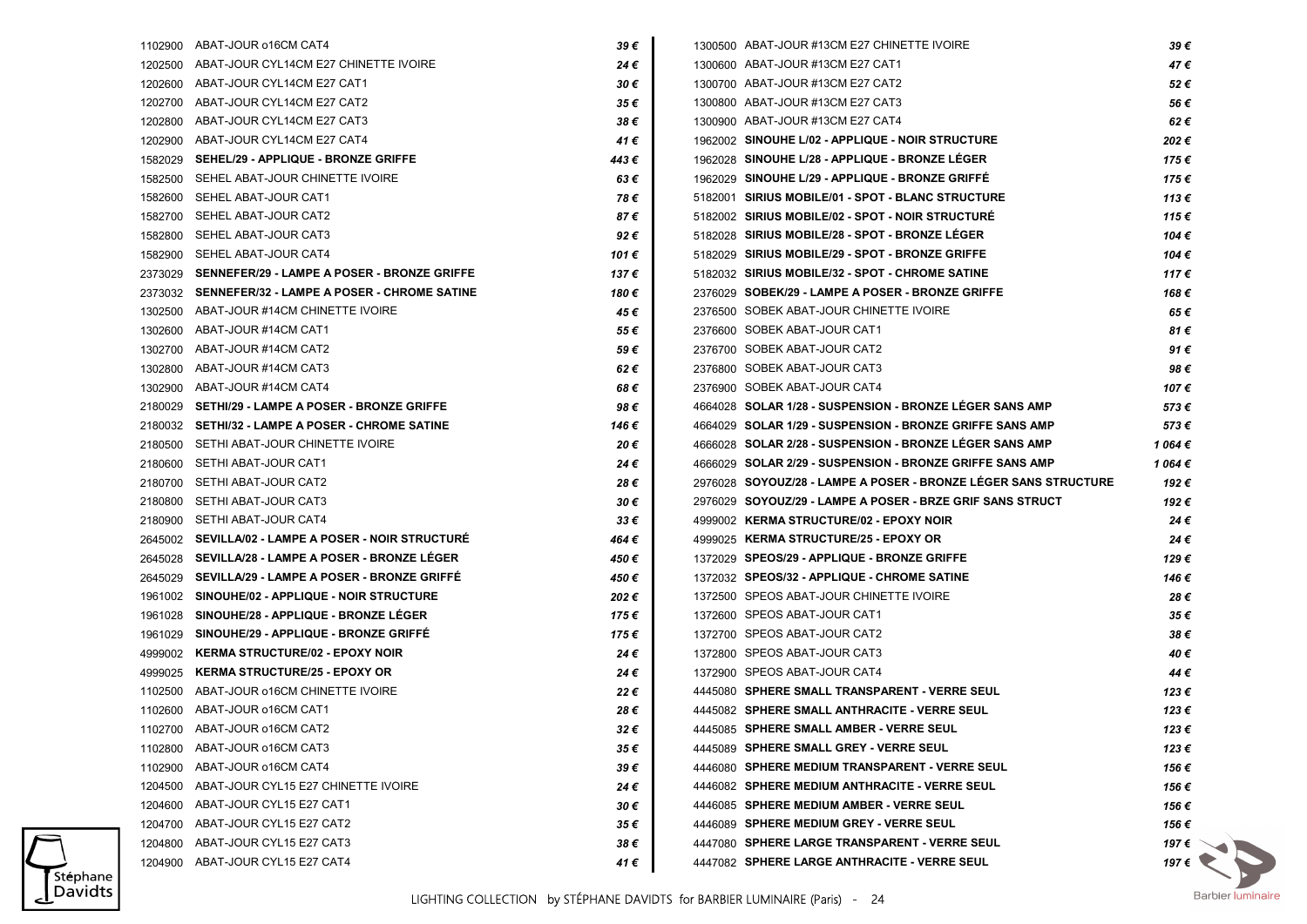|         | 4447085 SPHERE LARGE AMBER - VERRE SEUL           | 197 €     | 2181029 TANIS 1/29 - LAMPE A POSER - BRONZE GRIFFE | 131 €         |
|---------|---------------------------------------------------|-----------|----------------------------------------------------|---------------|
| 4447089 | <b>SPHERE LARGE GREY - VERRE SEUL</b>             | 197€      | 2181500 TANIS 1 ABAT-JOUR CHINETTE IVOIRE          | 23€           |
| 3672029 | STARLIGHT 2/29 - SPOT A POSER - BRONZE GRIF       | 360€      | 2181600 TANIS 1 ABAT-JOUR CAT1                     | 29€           |
| 3672033 | STARLIGHT 2/33 - SPOT A POSER - NICKEL SAT        | 430€      | 2181700 TANIS 1 ABAT-JOUR CAT2                     | 34€           |
| 4658028 | <b>SUPERNOVA/28 - SUSPENSION BRONZE LEGER</b>     | 419€      | 2181800 TANIS 1 ABAT-JOUR CAT3                     | 36€           |
| 4658029 | <b>SUPERNOVA/29 - SUSPENSION BRONZE GRIFFE</b>    | 419€      | 2181900 TANIS 1 ABAT-JOUR CAT4                     | 43€           |
| 4658078 | SUPERNOVA/78 - SUSP BRONZE MEDAILLE + LEGER       | 419€      | 2182029 TANIS 2/29 - LAMPE A POSER - BRONZE GRIFFÉ | 159€          |
| 4658093 | SUPERNOVA/93 - SUSP BRZE GRIF + NICKEL SAT        | 476 €     | 2182500 TANIS 2 ABAT-JOUR CHINETTE IVOIRE          | 28€           |
| 4055001 | <b>SUSPENSION #/01 - BLANC STRUCTURE</b>          | 76€       | 2182600 TANIS 2 ABAT-JOUR CAT1                     | 34€           |
| 4055029 | <b>SUSPENSION #/29 - BRONZE GRIFFE</b>            | 68€       | 2182700 TANIS 2 ABAT-JOUR CAT2                     | 38€           |
| 4055033 | <b>SUSPENSION #/33 - NICKEL SATINE</b>            | 87€       | 2182800 TANIS 2 ABAT-JOUR CAT3                     | 41€           |
| 4060029 | SUSPENSION #+TUB/29 - BRONZE GRIFFE               | 139€      | 2182900 TANIS 2 ABAT-JOUR CAT4                     | 51€           |
| 4060033 | SUSPENSION #+TUB/33 - NICKEL SATINE               | 190 €     | 4281029 TEFNOUT 3/29 - SUSPENSION - BRONZE GRIFFE  | 474€          |
| 4061029 | SUSPENSION #+TUB+NOUR/29 - BRONZE GRIFFE          | 259€      | 4281033 TEFNOUT 3/33 - SUSPENSION - NICKEL SATINE  | 543 €         |
| 4061033 | SUSPENSION #+TUB+NOUR/33 - NICKEL SATINE          | 314€      | 4282029 TEFNOUT 5/29 - SUSPENSION - BRONZE GRIFFE  | 647€          |
| 4070001 | <b>SUSPENSION o/01 - BLANC STRUCTURE</b>          | 76€       | 4282033 TEFNOUT 5/33 - SUSPENSION - NICKEL SATINE  | 736€          |
| 4070029 | SUSPENSION o/29 - BRONZE GRIFFE                   | 68€       | 4283500 TEFNOUT - ABAT-JOUR - CHINETTE IVOIRE      | 29€           |
| 4070033 | <b>SUSPENSION o/33 - NICKEL SATINE</b>            | 87€       | 4283600 TEFNOUT - ABAT-JOUR - CAT1                 | 35€           |
| 4075029 | <b>SUSPENSION o+TUB/29 - BRONZE GRIFFE</b>        | 139€      | 4283700 TEFNOUT - ABAT-JOUR - CAT2                 | 42€           |
| 4075033 | <b>SUSPENSION o+TUB/33 - NICKEL SATINE</b>        | 190 €     | 4283800 TEFNOUT - ABAT-JOUR - CAT3                 | 45€           |
| 4076029 | SUSPENSION o+TUB+NOUR/29 - BRONZE GRIFFE          | 259€      | 4283900 TEFNOUT - ABAT-JOUR - CAT4                 | 50€           |
| 4076033 | SUSPENSION o+TUB+NOUR/33 - NICKEL SATINE          | 314€      | 3180029 TEMBO/29 - LISEUSE - BRONZE GRIFFE         | 520€          |
| 4082029 | SUSPENSION GOLIATH+NOUR/29 - BRONZE GRIFFE        | 287€      | 3180500 TEMBO ABAT-JOUR CHINETTE IVOIRE            | 46€           |
| 4082033 | <b>SUSPENSION GOLIATH+NOUR/33 - NICKEL SATINE</b> | $353 \in$ | 3180600 TEMBO ABAT-JOUR CAT1                       | 55€           |
| 4089029 | <b>SUSPENSION PAVILLON/29 BRONZE GRIFFE</b>       | 114 €     | 3180700 TEMBO ABAT-JOUR CAT2                       | 63€           |
| 3626028 | TABELLA/28 - LISEUSE TABLE - BRONZE LEGER         | 650 €     | 3180800 TEMBO ABAT-JOUR CAT3                       | 65€           |
| 3626029 | TABELLA/29 - LISEUSE TABLE - BRONZE GRIFFE        | 650 €     | 3180900 TEMBO ABAT-JOUR CAT4                       | 71€           |
| 1206500 | ABAT-JOUR CYL18 E27 CHINETTE IVOIRE               | 31 €      | 1375002 TEOS/02 - APPL + LISEUSE - NOIR STRUCTURE  | 360 €         |
| 1206600 | ABAT-JOUR CYL18 E27 CAT1                          | 33 €      | 1375028 TEOS/28 - APPL + LISEUSE - BRONZE LEGER    | 339€          |
| 1206700 | ABAT-JOUR CYL18 E27 CAT2                          | 40 €      | 1375029 TEOS/29 - APPL + LISEUSE - BRZE GRIF       | 339€          |
| 1206800 | ABAT-JOUR CYL18 E27 CAT3                          | 45 €      | 1375032 TEOS/32 - APPL + LISEUSE - CHROME SAT      | 394 €         |
| 1206900 | ABAT-JOUR CYL18 E27 CAT4                          | 50€       | 1300500 ABAT-JOUR #13CM E27 CHINETTE IVOIRE        | 39€           |
| 2480029 | <b>TAHO/29 - LAMPE A POSER - BRONZE GRIFFE</b>    | 459€      | 1300600 ABAT-JOUR #13CM E27 CAT1                   | 47€           |
| 2480500 | TAHO ABAT-JOUR CHINETTE IVOIRE                    | 105 €     | 1300700 ABAT-JOUR #13CM E27 CAT2                   | 52€           |
| 2480600 | TAHO ABAT-JOUR CAT1                               | 129 €     | 1300800 ABAT-JOUR #13CM E27 CAT3                   | 56€           |
|         | 2480700 TAHO ABAT-JOUR CAT2                       | 147 €     | 1300900 ABAT-JOUR #13CM E27 CAT4                   | 62€           |
| 2480800 | TAHO ABAT-JOUR CAT3                               | 155 €     | 1204500 ABAT-JOUR CYL15 E27 CHINETTE IVOIRE        | 24 €          |
| 2480900 | TAHO ABAT-JOUR CAT4                               | 171 €     | 1204600 ABAT-JOUR CYL15 E27 CAT1                   | 30€           |
| 3481029 | TAHO FLOOR/29 - LAMPADAIRE - BRONZE GRIFFE        | 959€      | 1204700 ABAT-JOUR CYL15 E27 CAT2                   | 35€           |
| 3481500 | TAHO FLOOR ABAT-JOUR CHINETTE IVOIRE              | 166€      | 1204800 ABAT-JOUR CYL15 E27 CAT3                   | 38€           |
| 3481600 | TAHO FLOOR ABAT-JOUR CAT1                         | 205€      | 1204900 ABAT-JOUR CYL15 E27 CAT4                   | 41 €          |
| 3481700 | TAHO FLOOR ABAT-JOUR CAT2                         | 234€      | 1312500 ABAT-JOUR RECT20 E27 CHINETTE IVOIRE       | 42 €          |
| 3481800 | TAHO FLOOR ABAT-JOUR CAT3                         | 252€      | 1312600 ABAT-JOUR RECT20 E27 CAT1                  | 52 $\epsilon$ |
|         | 3481900 TAHO FLOOR ABAT-JOUR CAT4                 | 278€      | 1312700 ABAT-JOUR RECT20 E27 CAT2                  | 57€ \         |

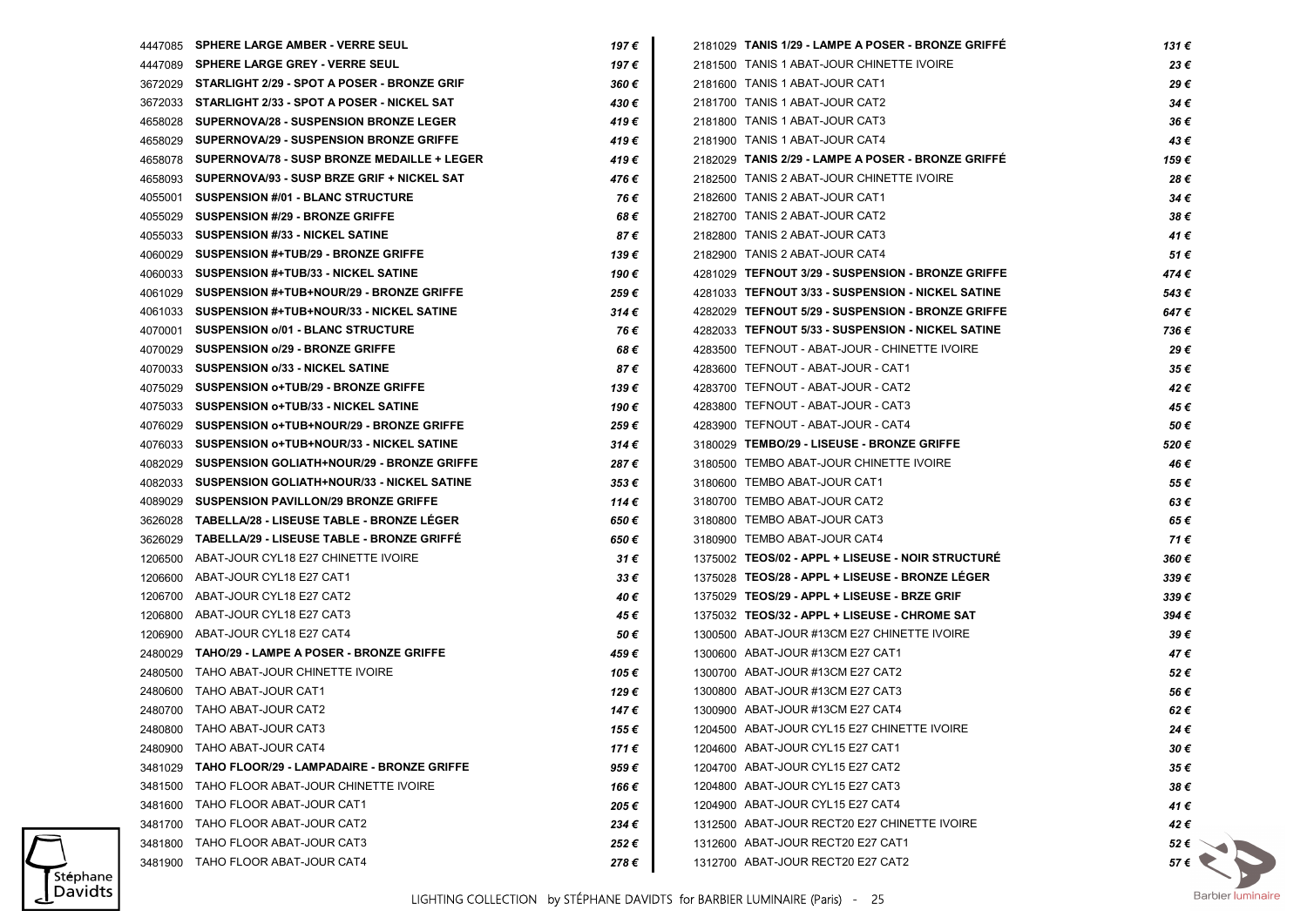|         | 1312800 ABAT-JOUR RECT20 E27 CAT3                  | 62€     | 4189600 TOURAH 6 LARGE 90 - ABAT-J - CAT1 EMB      | 291€                 |  |
|---------|----------------------------------------------------|---------|----------------------------------------------------|----------------------|--|
| 1312900 | ABAT-JOUR RECT20 E27 CAT4                          | 68 €    | 4189700 TOURAH 6 LARGE 90 - ABAT-J - CAT2 EMB      |                      |  |
|         | 6010002 TEOS PL/02 - SPOT A POSER - NOIR STRUCTURE | 209€    | 4189800 TOURAH 6 LARGE 90 - ABAT-J - CAT3 EMB      | 389€                 |  |
|         | 6010020 TEOS PL/20 - SPOT A POSER - LAITON POLI    | 209€    | 4189900 TOURAH 6 LARGE 90 - ABAT-J - CAT4 EMB      | 428€                 |  |
| 6010029 | TEOS PL/29 - SPOT A POSER - BRONZE GRIF            | 190 €   | 4189999 TOURAH 6 LARGE 90 - ABAT-J - PLCM EMB      | 1 332 €              |  |
|         | 6010032 TEOS PL/32 - SPOT A POSER - CHROME SAT     | 212€    | 4190500 TOURAH 6 LARGE 100 - ABAT-J - CHIN IVO EMB | 280€                 |  |
| 1472029 | TETI 1/29 - APPLIQUE - BRONZE GRIFFE               | 322€    | 4190600 TOURAH 6 LARGE 100 - ABAT-J - CAT1 EMB     | 315€                 |  |
| 1472500 | TETI ABAT-JOUR CHINETTE IVOIRE                     | 48 €    | 4190700 TOURAH 6 LARGE 100 - ABAT-J - CAT2 EMB     | 391€                 |  |
|         | 1472600 TETI ABAT-JOUR CAT1                        | 58€     | 4190800 TOURAH 6 LARGE 100 - ABAT-J - CAT3 EMB     | 441€                 |  |
|         | 1472700 TETI ABAT-JOUR CAT2                        | 63€     | 4190900 TOURAH 6 LARGE 100 - ABAT-J - CAT4 EMB     | 485€                 |  |
| 1472800 | TETI ABAT-JOUR CAT3                                | 67€     | 4190999 TOURAH 6 LARGE 100 - ABAT-J - PLCM EMB     | 1512€                |  |
| 1472900 | TETI ABAT-JOUR CAT4                                | 74 €    | 4191029 TOURAH 6 OVALE/29 - SUSP - BRONZE GRIFFE   | 1 108 €              |  |
| 1473029 | <b>TETI 2/29 - APPLIQUE - BRONZE GRIFFE</b>        | 575€    | 4192500 TOURAH 6 OVALE 95 - ABAT-J - CHIN IVO EMB  | 258€                 |  |
| 1472500 | TETI ABAT-JOUR CHINETTE IVOIRE                     | 48 €    | 4192600 TOURAH 6 OVALE 95 - ABAT-J - CAT1 EMB      | 291€                 |  |
|         | 1472600 TETI ABAT-JOUR CAT1                        | 58 €    | 4192700 TOURAH 6 OVALE 95 - ABAT-J - CAT2 EMB      | 352€                 |  |
|         | 1472700 TETI ABAT-JOUR CAT2                        | 63€     | 4192800 TOURAH 6 OVALE 95 - ABAT-J - CAT3 EMB      | 389€                 |  |
| 1472800 | TETI ABAT-JOUR CAT3                                | 67 €    | 4192900 TOURAH 6 OVALE 95 - ABAT-J - CAT4 EMB      | 428€                 |  |
|         | 1472900 TETI ABAT-JOUR CAT4                        | 74 €    | 4191500 TOURAH 6 OVALE 130 - ABAT-J - CHIN IVO EMB | 280€                 |  |
| 1381029 | THOT 1/29 - APPLIQUE - BRONZE GRIFFE               | 474 €   | 4191600 TOURAH 6 OVALE 130 - ABAT-J - CAT1 EMB     | 315€                 |  |
|         | 1381500 THOT 1 ABAT-JOUR CHINETTE IVOIRE           | 79€     | 4191700 TOURAH 6 OVALE 130 - ABAT-J - CAT2 EMB     | 391€                 |  |
|         | 1381600 THOT 1 ABAT-JOUR CAT1                      | 98€     | 4191800 TOURAH 6 OVALE 130 - ABAT-J - CAT3 EMB     | 441€                 |  |
|         | 1381700 THOT 1 ABAT-JOUR CAT2                      | 112€    | 4191900 TOURAH 6 OVALE 130 - ABAT-J - CAT4 EMB     | 485€                 |  |
|         | 1381800 THOT 1 ABAT-JOUR CAT3                      | 120 €   | 4835500 TOUYA 35 E27 - ABAT-JOUR - PPAL CHIN IVO   | 135€                 |  |
|         | 1381900 THOT 1 ABAT-JOUR CAT4                      | 132 €   | 4835600 TOUYA 35 E27 - ABAT-JOUR - PPAL CAT1       | 142€                 |  |
| 1784001 | THOUERIS/01 - APPLIQUE - BLANC STRUCTURE           | 314€    | 4835700 TOUYA 35 E27 - ABAT-JOUR - PPAL CAT2       | 155 €                |  |
| 1784029 | THOUERIS/29 - APPLIQUE - BRONZE GRIFFE             | 295€    | 4835800 TOUYA 35 E27 - ABAT-JOUR - PPAL CAT3       | 165 €                |  |
|         | 1784032 THOUERIS/32 - APPLIQUE - CHROME SATINE     | 357€    | 4835900 TOUYA 35 E27 - ABAT-JOUR - PPAL CAT4       | 182€                 |  |
| 2973028 | TIM 1/28 - LAMPE A P - BRONZE LEGER                | 89€     | 4840500 TOUYA 40 E27 - ABAT-JOUR - PPAL CHIN IVO   |                      |  |
| 2973029 | TIM 1/29 - LAMPE A P - BRONZE GRIFFE               | 89€     | 4840600 TOUYA 40 E27 - ABAT-JOUR - PPAL CAT1       | 159€                 |  |
| 3636028 | TIM 2/28 - LAMPADAIRE - BRONZE LEGER               | 198 €   | 4840700 TOUYA 40 E27 - ABAT-JOUR - PPAL CAT2       | 176€                 |  |
| 3636029 | TIM 2/29 - LAMPADAIRE - BRONZE GRIFFE              | 198 €   | 4840800 TOUYA 40 E27 - ABAT-JOUR - PPAL CAT3       | 188€                 |  |
| 3637028 | TIM 3/28 - LAMPADAIRE - BRONZE LEGER               | 207€    | 4840900 TOUYA 40 E27 - ABAT-JOUR - PPAL CAT4       | 207€                 |  |
| 3637029 | TIM 3/29 - LAMPADAIRE - BRONZE GRIFFE              | 207€    | 4845500 TOUYA 45 E27 - ABAT-JOUR - PPAL CHIN IVO   | 178€                 |  |
|         | 4187028 TOURAH 3 LARGE/28 - SUSP - BRONZE LEGER    | 635€    | 4845600 TOUYA 45 E27 - ABAT-JOUR - PPAL CAT1       | 189€                 |  |
|         | 4187029 TOURAH 3 LARGE/29 - SUSP - BRONZE GRIFFE   | 635€    | 4845700 TOUYA 45 E27 - ABAT-JOUR - PPAL CAT2       | 212€                 |  |
|         | 4187500 TOURAH 3 LARGE ABAT-JOUR CHIN IVO          | 141 €   | 4845800 TOUYA 45 E27 - ABAT-JOUR - PPAL CAT3       | 224€                 |  |
|         | 4187600 TOURAH 3 LARGE ABAT-JOUR CAT1              | 160€    | 4845900 TOUYA 45 E27 - ABAT-JOUR - PPAL CAT4       | 247€                 |  |
|         | 4187700 TOURAH 3 LARGE ABAT-JOUR CAT2              | 189 €   | 4850500 TOUYA 50 E27 - ABAT-JOUR - PPAL CHIN IVO   | 221€                 |  |
| 4187800 | TOURAH 3 LARGE ABAT-JOUR CAT3                      | 208€    | 4850600 TOUYA 50 E27 - ABAT-JOUR - PPAL CAT1       | 235€                 |  |
| 4187900 | TOURAH 3 LARGE ABAT-JOUR CAT4                      | 228€    | 4850700 TOUYA 50 E27 - ABAT-JOUR - PPAL CAT2       | 259€                 |  |
| 4187999 | TOURAH 3 LARGE ABAT-JOUR PLCM                      | 1 007 € | 4850800 TOUYA 50 E27 - ABAT-JOUR - PPAL CAT3       | 276€                 |  |
| 4189028 | TOURAH 6 LARGE/28 - SUSP - BRONZE LEGER            | 1 108 € | 4850900 TOUYA 50 E27 - ABAT-JOUR - PPAL CAT4       | 304 €                |  |
| 4189029 | <b>TOURAH 6 LARGE/29 - SUSP - BRONZE GRIFFE</b>    | 1 108 € | 4860500 TOUYA 60 E27 - ABAT-JOUR - PPAL CHIN IVO   | 284 $\epsilon$       |  |
| 4189500 | TOURAH 6 LARGE 90 - ABAT-J - CHIN IVO EMB          | 258€    | 4860600 TOUYA 60 E27 - ABAT-JOUR - PPAL CAT1       | $303 \in \mathbb{R}$ |  |
|         |                                                    |         |                                                    |                      |  |

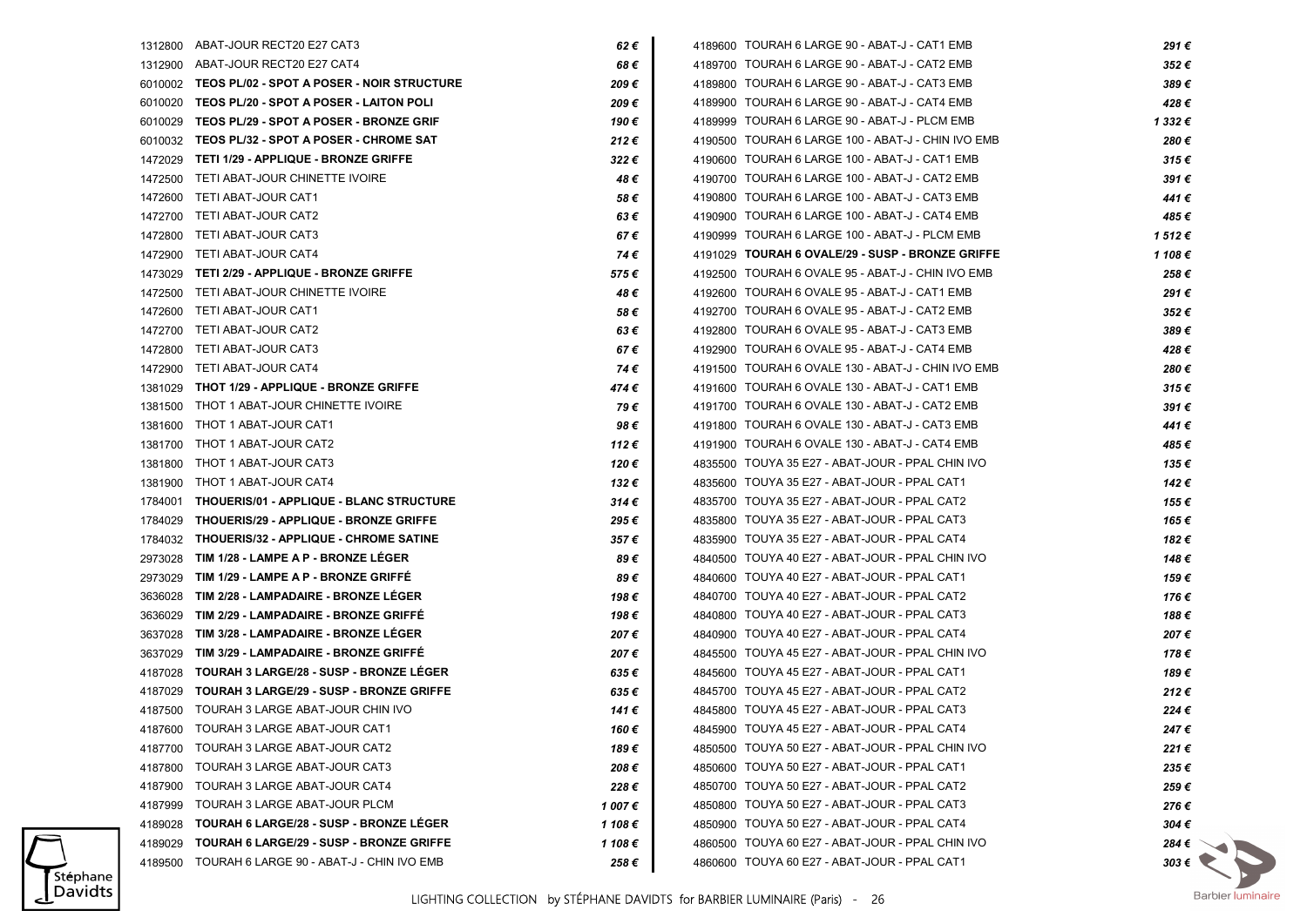|         | 4860700 TOUYA 60 E27 - ABAT-JOUR - PPAL CAT2        | 333€           | 5020000 SUPPL TUBE 20 CM SUR PLAFONNIER                          | 28€            |
|---------|-----------------------------------------------------|----------------|------------------------------------------------------------------|----------------|
| 4860800 | TOUYA 60 E27 - ABAT-JOUR - PPAL CAT3                | 352€           | 5030000 SUPPL TUBE 30 CM SUR PLAFONNIER                          | 32€            |
| 4860900 | TOUYA 60 E27 - ABAT-JOUR - PPAL CAT4                | 387€           | 5045000 SUPPL TUBE 45 CM SUR PLAFONNIER                          | 36€            |
| 4870500 | TOUYA 70 E27 - ABAT-JOUR - PPAL CHIN IVO            | 366€           | 3697002 ULYSSE/02 - LISEUSE - NOIR STRUCTURE                     | 431 €          |
| 4870600 | TOUYA 70 E27 - ABAT-JOUR - PPAL CAT1                | 389€           | 3697028 ULYSSE/28 - LISEUSE - BRONZE LEGER                       | 404 €          |
| 4870700 | TOUYA 70 E27 - ABAT-JOUR - PPAL CAT2                | 416€           | 3697029 ULYSSE/29 - LISEUSE - BRONZE GRIFFE                      | 404 €          |
| 4870800 | TOUYA 70 E27 - ABAT-JOUR - PPAL CAT3                | 441€           | 6018029 UP 12/29 SPOT A POSER BRONZE GRIFFE                      | 191€           |
| 4870900 | TOUYA 70 E27 - ABAT-JOUR - PPAL CAT4                | 485€           | 6018032 UP 12/32 SPOT A POSER CHROME SAT                         | 240€           |
| 4846500 | TOUYA 45 NOU - ABAT-JOUR - PPAL CHIN IVO            | 178€           | 6085001 UP 25/01 SPOT A POSER BLANC STRUCTURE                    | 134 €          |
| 4846600 | TOUYA 45 NOU - ABAT-JOUR - PPAL CAT1                | 189€           | 6085002 UP 25/02 SPOT A POSER NOIR STRUCTURE                     | 132€           |
| 4846700 | TOUYA 45 NOU - ABAT-JOUR - PPAL CAT2                | 212€           | 6085029 UP 25/29 SPOT A POSER BRONZE GRIFFE                      | 122€           |
| 4846800 | TOUYA 45 NOU - ABAT-JOUR - PPAL CAT3                | 224€           | 6098025 UP 38/25 SPOT A POSER LAITON SATINE                      | 298€           |
| 4846900 | TOUYA 45 NOU - ABAT-JOUR - PPAL CAT4                | 247€           | 6098029 UP 38/29 SPOT A POSER BRONZE GRIFFE                      | 298€           |
| 4851500 | TOUYA 50 NOU - ABAT-JOUR - PPAL CHIN IVO            | 221€           | 6098032 UP 38/32 SPOT A POSER CHROME SAT                         | 377€           |
| 4851600 | TOUYA 50 NOU - ABAT-JOUR - PPAL CAT1                | 235€           | 6090001 UP 90/01 SPOT A POSER BLANC STRUCTURE                    | 235€           |
| 4851700 | TOUYA 50 NOU - ABAT-JOUR - PPAL CAT2                | 259€           | 6090002 UP 90/02 SPOT A POSER NOIR STRUCTURÉ                     | 235€           |
| 4851800 | TOUYA 50 NOU - ABAT-JOUR - PPAL CAT3                | 276€           | 6090025 UP 90/25 SPOT A POSER LAITON SATINE                      | 255€           |
| 4851900 | TOUYA 50 NOU - ABAT-JOUR - PPAL CAT4                | 304 €          | 6090028 UP 90/28 SPOT A POSER BRONZE LEGER                       | 255€           |
| 4861500 | TOUYA 60 NOU - ABAT-JOUR - PPAL CHIN IVO            | 284€           | 6090029 UP 90/29 SPOT A POSER BRONZE GRIFFE                      | 255€           |
| 4861600 | TOUYA 60 NOU - ABAT-JOUR - PPAL CAT1                | $303 \epsilon$ | 6081001 UP 111/01 SPOT A POSER BLANC STRUCTURE                   | 202€           |
| 4861700 | TOUYA 60 NOU - ABAT-JOUR - PPAL CAT2                | 333 €          | 6081002 UP 111/02 SPOT A POSER NOIR STRUCTURE                    | 202€           |
| 4861800 | TOUYA 60 NOU - ABAT-JOUR - PPAL CAT3                | 352€           | 6019029 UP 112/29 SPOT A POSER BRONZE GRIFFE                     | 213€           |
| 4861900 | TOUYA 60 NOU - ABAT-JOUR - PPAL CAT4                | 387€           | 6019032 UP 112/32 SPOT A POSER CHROME SAT                        | 262€           |
| 4871500 | TOUYA 70 NOU - ABAT-JOUR - PPAL CHIN IVO            | 366 €          | 6082001 UP 138/01 SPOT A POSER BLANC STRUCTURE                   | 197€           |
| 4871600 | TOUYA 70 NOU - ABAT-JOUR - PPAL CAT1                | 389€           | 6082002 UP 138/02 SPOT A POSER NOIR STRUCTURE                    | 197€           |
| 4871700 | TOUYA 70 NOU - ABAT-JOUR - PPAL CAT2                | 416€           | 6087001 UP 300/01 SPOT A POSER BLANC STRUCTURE                   | 316€           |
| 4871800 | TOUYA 70 NOU - ABAT-JOUR - PPAL CAT3                | 441€           | 6087002 UP 300/02 SPOT A POSER NOIR STRUCTURE                    | 314€           |
| 4871900 | TOUYA 70 NOU - ABAT-JOUR - PPAL CAT4                | 485 €          | 6087029 UP 300/29 SPOT A POSER BRONZE GRIFFE                     | 300€           |
| 6512000 | <b>TRANSFORMATEUR ELECTRONIQUE</b>                  | 39€            | 1683029 VEGA AP/29 - APPL AVEC INTER - BRZE GRIF                 | 129€           |
| 1882025 | TRIANON 25/25 - APPL TAB - LAITON SAT 2xG4 LED INCL | 329€           | 1683032 VEGA AP/32 - APPL AVEC INTER - CHROME SAT                | 147 €          |
| 1882029 | TRIANON 25/29 - APPL TAB - BRZE GRIF 2xG4 LED INCL  | 329€           | 6021029 VENATOR 1/29 - SPOT A POSER - BRONZE GRIF                | 210€           |
| 1882033 | TRIANON 25/33 - APPL TAB - NICKEL SAT 2xG4 LED INCL | 368€           | 6021033 VENATOR 1/33 - SPOT A POSER - NICKEL SAT                 | 251€           |
| 1884025 | TRIANON 40/25 - APPL TAB - LAITON SAT 2xG4 LED INCL | 350 €          | 3686029 VENATOR 2/29 - LISEUSE - BRONZE GRIFFE                   | 366€           |
| 1884029 | TRIANON 40/29 - APPL TAB - BRZE GRIF 2xG4 LED INCL  | 350 €          | 3686033 VENATOR 2/33 - LISEUSE - NICKEL SATINE                   | 428€           |
| 1884033 | TRIANON 40/33 - APPL TAB - NICKEL SAT 2xG4 LED INCL | 399€           | 1893025 VERSAILLES 35/25 - APPL TAB - LAITON SAT 4,9W LED INCL   | 366€           |
| 1886025 | TRIANON 60/25 - APPL TAB - LAITON SAT 2xG4 LED INCL | 410€           | 1893029 VERSAILLES 35/29 - APPL TAB - BRONZE GRIF 4,9W LED INCL  | 366€           |
| 1886029 | TRIANON 60/29 - APPL TAB - BRZE GRIF 2xG4 LED INCL  | 410€           | 1893033 VERSAILLES 35/33 - APPL TAB - NICKEL SAT 4,9W LED INCL   | 426 €          |
| 1886033 | TRIANON 60/33 - APPL TAB - NICKEL SAT 2xG4 LED INCL | 475€           | 1895025 VERSAILLES 55/25 - APPL TAB - LAITON SAT 7,7W LED INCL   | 453€           |
| 1888025 | TRIANON 80/25 - APPL TAB - LAITON SAT 4xG4 LED INCL | 578€           | 1895029 VERSAILLES 55/29 - APPL TAB - BRONZE GRIF 7,7W LED INCL  | 453€           |
| 1888029 | TRIANON 80/29 - APPL TAB - BRZE GRIF 4xG4 LED INCL  | 578€           | 1895033 VERSAILLES 55/33 - APPL TAB - NICKEL SAT 7,7W LED INCL   | 524€           |
| 1888033 | TRIANON 80/33 - APPL TAB - NICKEL SAT 4xG4 LED INCL | 676 €          | 1897025 VERSAILLES 75/25 - APPL TAB - LAITON SAT 10,5W LED INCL  | 551€           |
| 5005000 | <b>SUPPL TUBE 5 CM SUR PLAFONNIER</b>               | 17€            | 1897029 VERSAILLES 75/29 - APPL TAB - BRONZE GRIF 10,5W LED INCL | 551€           |
| 5010000 | SUPPL TUBE 10 CM SUR PLAFONNIER                     | 21 €           | 1897033 VERSAILLES 75/33 - APPL TAB - NICKEL SAT 10,5W LED INCL  | 639 $\epsilon$ |
| 5015000 | SUPPL TUBE 15 CM SUR PLAFONNIER                     | 24 €           | 1687028 VESTA/28 - APPL SANS INTER - BRONZE LEGER                | 391 $\epsilon$ |

Stéphane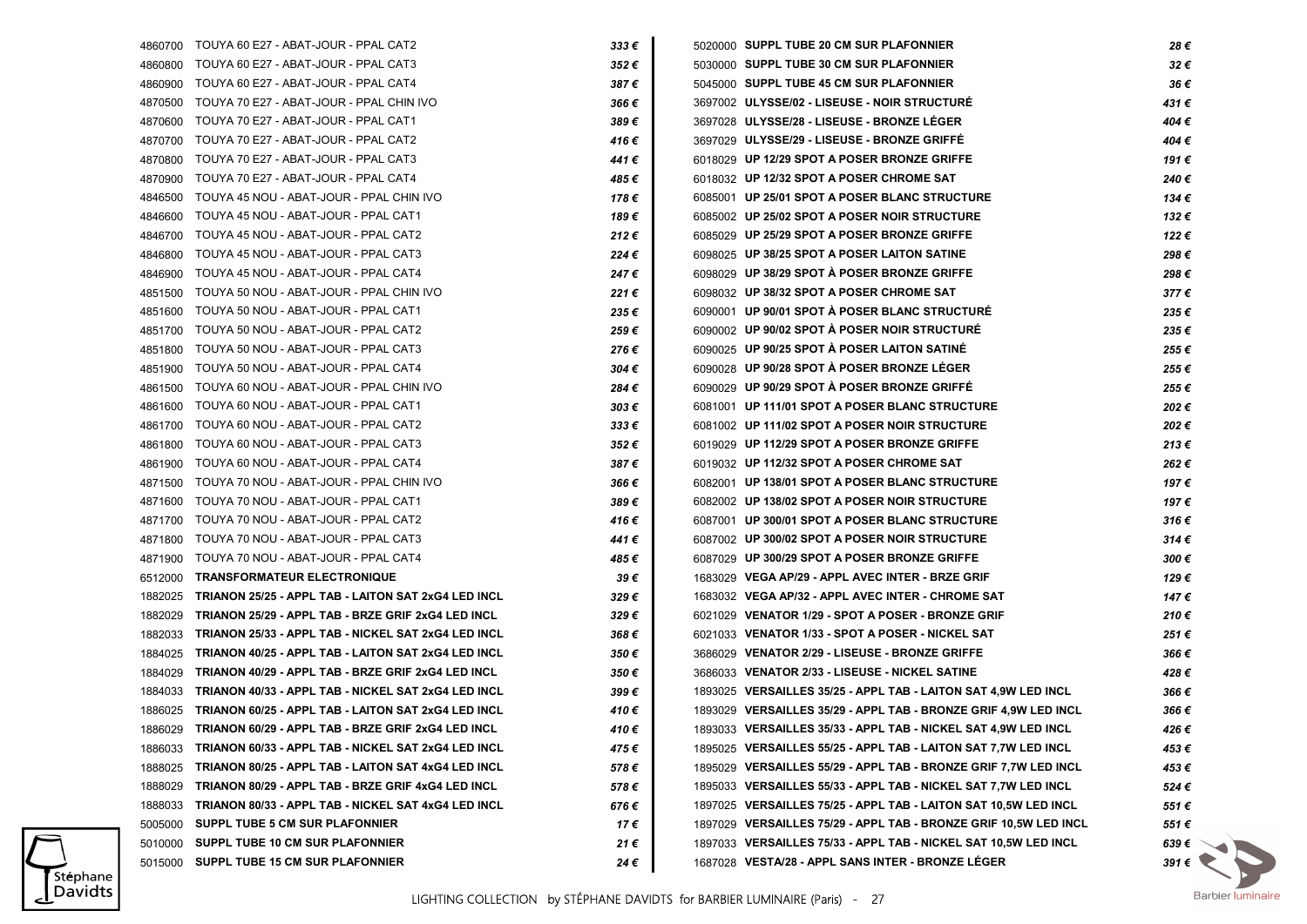|         | 1687029 VESTA/29 - APPL SANS INTER - BRZE GRIF     | 391€  | 1105500 ABAT-JOUR 030CM E27 CHINETTE IVOIRE | 38€                    |
|---------|----------------------------------------------------|-------|---------------------------------------------|------------------------|
| 1688028 | <b>VESTA/28 - APPL AVEC INTER - BRONZE LEGER</b>   | 407€  | 1105600 ABAT-JOUR o30CM E27 CAT1            | 42€                    |
| 1688029 | <b>VESTA/29 - APPL AVEC INTER - BRZE GRIF</b>      | 407 € | 1105700 ABAT-JOUR o30CM E27 CAT2            | 47 €                   |
| 3794001 | <b>VIRGINIE/01 - LAMPADAIRE - BLANC STRUCTURE</b>  | 464 € | 1105800 ABAT-JOUR o30CM E27 CAT3            | 52€                    |
| 3794002 | <b>VIRGINIE/02 - LAMPADAIRE - NOIR STRUCTURE</b>   | 459€  | 1105900 ABAT-JOUR o30CM E27 CAT4            | 57€                    |
| 3794020 | <b>VIRGINIE/20 - LAMPADAIRE - LAITON POLI</b>      | 480€  | 3693028 ZETA/28 - LISEUSE - BRONZE LEGER    | 675€                   |
| 3794028 | <b>VIRGINIE/28 - LAMPADAIRE - BRONZE LEGER</b>     | 420€  | 3693029 ZETA/29 - LISEUSE - BRONZE GRIFFE   | 675€                   |
| 3794029 | <b>VIRGINIE/29 - LAMPADAIRE - BRONZE GRIFFE</b>    | 420€  | 4285002 ZIBAL 5/02 - SUSP - NOIR STRUCTURE  | 584€                   |
| 4410028 | <b>WRIGHT/28 - SUSPENSION - BRONZE LEGER</b>       | 650€  | 4285029 ZIBAL 5/29 - SUSP - BRONZE GRIFFE   | 579€                   |
| 4410029 | <b>WRIGHT/29 - SUSPENSION - BRONZE GRIFFE</b>      | 650 € | 4290500 ZIBAL 1 ABAT-JOUR CHINETTE IVOIRE   | 35€                    |
| 4411500 | WRIGHT 1 - ABAT-JOUR - CHINETTE IVOIRE             | 82€   | 4290600 ZIBAL 1 ABAT-JOUR CAT1              | 38€                    |
| 4411600 | WRIGHT 1 - ABAT-JOUR - CAT1                        | 103€  | 4290700 ZIBAL 1 ABAT-JOUR CAT2              | 42€                    |
| 4411700 | WRIGHT 1 - ABAT-JOUR - CAT2                        | 111€  | 4290800 ZIBAL 1 ABAT-JOUR CAT3              | 46 €                   |
| 4411800 | WRIGHT 1 - ABAT-JOUR - CAT3                        | 122€  | 4290900 ZIBAL 1 ABAT-JOUR CAT4              | 51€                    |
| 4411900 | WRIGHT 1 - ABAT-JOUR - CAT4                        | 134 € | 4291500 ZIBAL 2 ABAT-JOUR CHINETTE IVOIRE   | 35€                    |
| 4412500 | WRIGHT 2 - ABAT-JOUR - CHINETTE IVOIRE             | 53€   | 4291600 ZIBAL 2 ABAT-JOUR CAT1              | 38€                    |
| 4412600 | WRIGHT 2 - ABAT-JOUR - CAT1                        | 65€   | 4291700 ZIBAL 2 ABAT-JOUR CAT2              | 42€                    |
| 4412700 | WRIGHT 2 - ABAT-JOUR - CAT2                        | 70€   | 4291800 ZIBAL 2 ABAT-JOUR CAT3              | 46 €                   |
| 4412800 | WRIGHT 2 - ABAT-JOUR - CAT3                        | 74 €  | 4291900 ZIBAL 2 ABAT-JOUR CAT4              | 51€                    |
| 4412900 | WRIGHT 2 - ABAT-JOUR - CAT4                        | 81 €  | 4292500 ZIBAL 3 ABAT-JOUR CHINETTE IVOIRE   | 35€                    |
| 4413500 | WRIGHT 3 - ABAT-JOUR - CHINETTE IVOIRE             | 46 €  | 4292600 ZIBAL 3 ABAT-JOUR CAT1              | 38€                    |
| 4413600 | WRIGHT 3 - ABAT-JOUR - CAT1                        | 54 €  | 4292700 ZIBAL 3 ABAT-JOUR CAT2              | 42€                    |
| 4413700 | WRIGHT 3 - ABAT-JOUR - CAT2                        | 58€   | 4292800 ZIBAL 3 ABAT-JOUR CAT3              | 46 €                   |
| 4413800 | WRIGHT 3 - ABAT-JOUR - CAT3                        | 64 €  | 4292900 ZIBAL 3 ABAT-JOUR CAT4              | 51 €                   |
| 4413900 | WRIGHT 3 - ABAT-JOUR - CAT4                        | 70€   | 4287002 ZIBAL 7/02 - SUSP - NOIR STRUCTURE  | 784€                   |
| 4414500 | WRIGHT 4 - ABAT-JOUR - CHINETTE IVOIRE             | 68€   | 4287029 ZIBAL 7/29 - SUSP - BRONZE GRIFFE   | 775€                   |
| 4414600 | WRIGHT 4 - ABAT-JOUR - CAT1                        | 82€   | 4290500 ZIBAL 1 ABAT-JOUR CHINETTE IVOIRE   | 35€                    |
| 4414700 | WRIGHT 4 - ABAT-JOUR - CAT2                        | 89€   | 4290600 ZIBAL 1 ABAT-JOUR CAT1              | 38€                    |
| 4414800 | WRIGHT 4 - ABAT-JOUR - CAT3                        | 96€   | 4290700 ZIBAL 1 ABAT-JOUR CAT2              | 42€                    |
| 4414900 | WRIGHT 4 - ABAT-JOUR - CAT4                        | 106 € | 4290800 ZIBAL 1 ABAT-JOUR CAT3              | 46 €                   |
|         | 3191029 ZABARAH/29 - LAMPADAIRE - BRONZE GRIFFE    | 382 € | 4290900 ZIBAL 1 ABAT-JOUR CAT4              | 51 €                   |
|         | 3191032 ZABARAH/32 - LAMPADAIRE - CHROME SATINE    | 578€  | 4291500 ZIBAL 2 ABAT-JOUR CHINETTE IVOIRE   | 35€                    |
|         | 3391500 ZABARAH # ABAT-JOUR CHINETTE IVOIRE        | 79€   | 4291600 ZIBAL 2 ABAT-JOUR CAT1              | 38€                    |
|         | 3391600 ZABARAH # ABAT-JOUR CAT1                   | 98€   | 4291700 ZIBAL 2 ABAT-JOUR CAT2              | 42€                    |
|         | 3391700 ZABARAH # ABAT-JOUR CAT2                   | 112€  | 4291800 ZIBAL 2 ABAT-JOUR CAT3              | 46 €                   |
|         | 3391800 ZABARAH # ABAT-JOUR CAT3                   | 120€  | 4291900 ZIBAL 2 ABAT-JOUR CAT4              | 51 €                   |
|         | 3391900 ZABARAH # ABAT-JOUR CAT4                   | 132€  | 4292500 ZIBAL 3 ABAT-JOUR CHINETTE IVOIRE   | 35€                    |
|         | 3191500 ZABARAH o ABAT-JOUR CHINETTE IVOIRE        | 69€   | 4292600 ZIBAL 3 ABAT-JOUR CAT1              | 38€                    |
|         | 3191600 ZABARAH o ABAT-JOUR CAT1                   | 84 €  | 4292700 ZIBAL 3 ABAT-JOUR CAT2              | 42€                    |
|         | 3191700 ZABARAH o ABAT-JOUR CAT2                   | 101 € | 4292800 ZIBAL 3 ABAT-JOUR CAT3              | 46 €                   |
|         | 3191800 ZABARAH o ABAT-JOUR CAT3                   | 112€  | 4292900 ZIBAL 3 ABAT-JOUR CAT4              | 51 €                   |
|         | 3191900 ZABARAH o ABAT-JOUR CAT4                   | 123€  | 4290002 ZIBAL 9/02 - SUSP - NOIR STRUCTURE  | 1 022 €                |
|         | 2191029 ZABOU 1/29 - LAMPE A POSER - BRONZE GRIFFE | 167 € | 4290029 ZIBAL 9/29 - SUSP - BRONZE GRIFFE   | 1015 $\epsilon$ $\sim$ |
|         | 2191032 ZABOU 1/32 - LAMPE A POSER - CHROME SATINE | 222€  | 4290500 ZIBAL 1 ABAT-JOUR CHINETTE IVOIRE   | 35 $\epsilon$          |